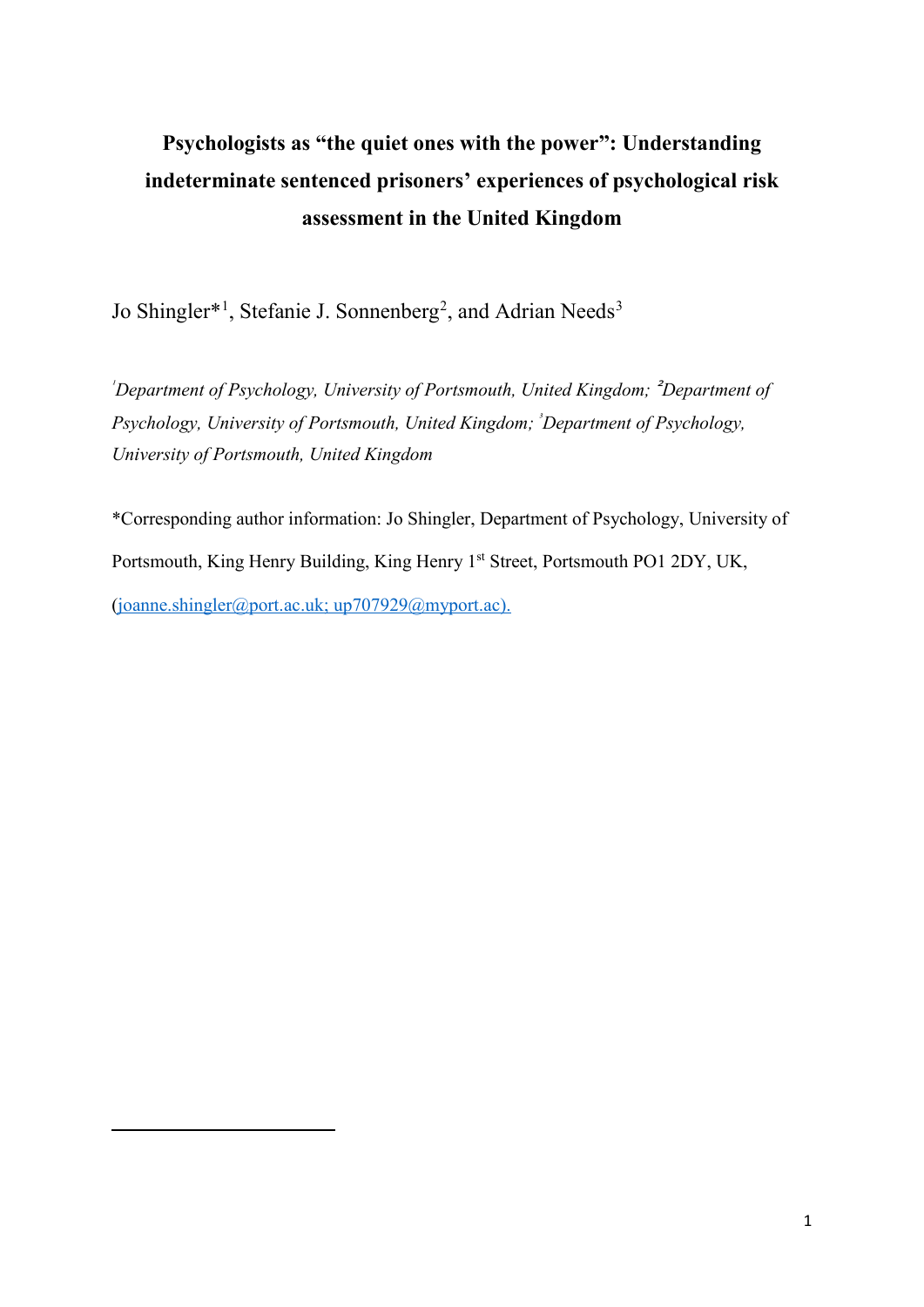# **Psychologists as "the quiet ones with the power": Understanding indeterminate sentenced prisoners' experiences of psychological risk assessment in the United**

# **Kingdom**

Prisoners serving indeterminate sentences in the United Kingdom do not know when or if they will be released from prison. Release and progression decisions are determined by the risk the ISP presents of reoffending. This makes the assessment of risk a high stakes business for ISPs. Whilst there is a large body of literature focused on prisoners' general experiences of prison, there is an absence of specific empirical exploration of prisoners' experiences of risk assessment. This paper aims to address this gap by reporting the results of a qualitative exploration of ISPs' experiences of psychological risk assessment. Interviews with 10 ISPs were conducted and analysed using Grounded Theory methods. Analysis indicated that prisoners experienced the prison environment as characterised by *violence, volatility and suffering.* Psychological risk assessment is embedded within this emotionally and physically challenging context but also contributes to the experience of suffering. Within this context, prisoners felt s*tuck, powerless and out of control* in relation to risk assessment, and experienced *psychologists as untrustworthy yet powerful*. Understanding prisoners' experiences is the first step in resolving some of the long-reported difficulties in working relationships between psychologists and prisoners as well as making the process more procedurally just.

Key words: risk assessment; indeterminate sentence; prisoners; psychological assessment; grounded theory

Word count: 9,432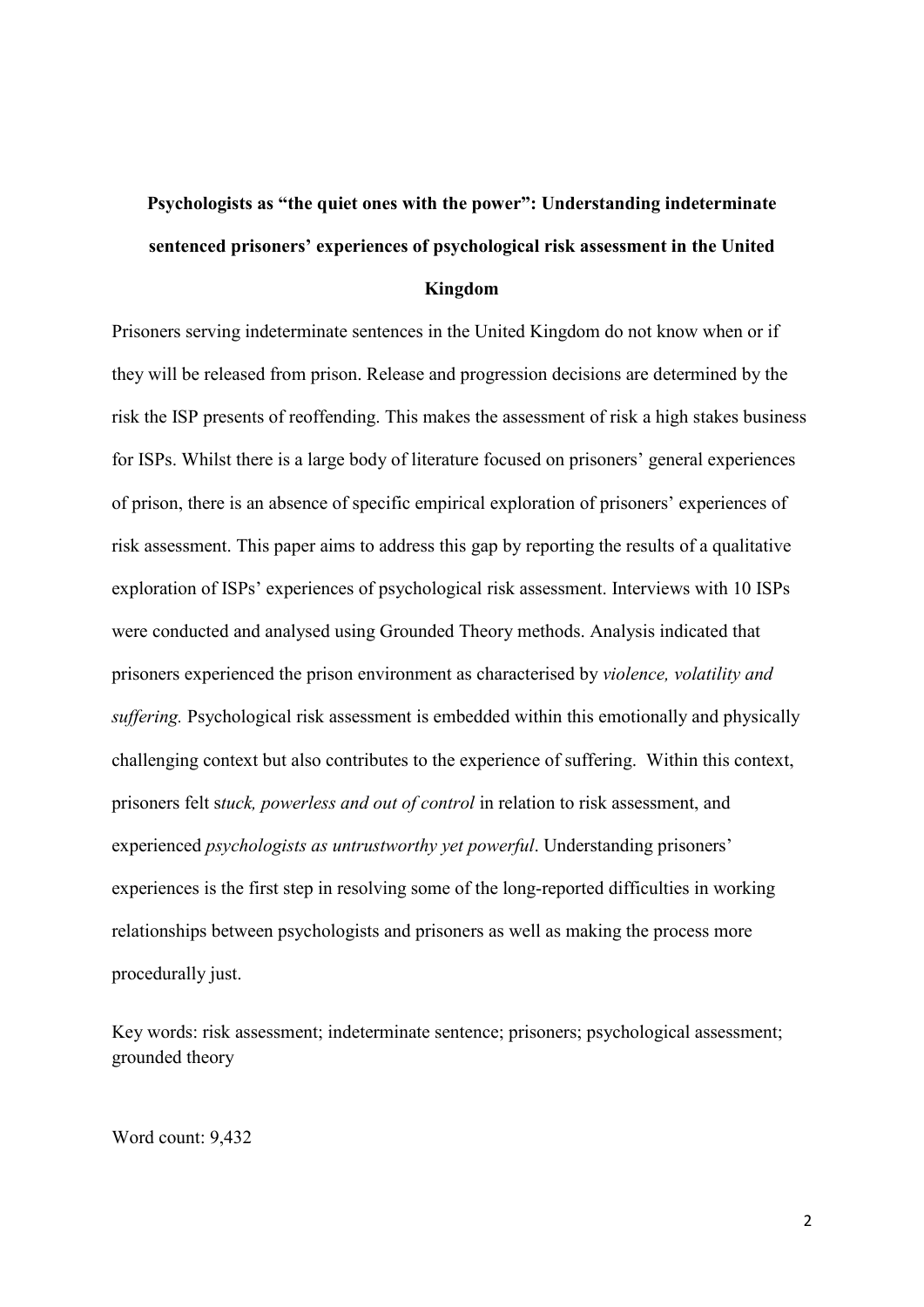#### **Introduction**

 $\overline{a}$ 

Psychological risk assessment is central to the lives of indeterminate sentenced prisoners (ISPs), whose progression through the prison system towards release is dependent on favourable risk assessment outcomes. However, there is little empirical research into ISPs' experiences of risk assessment, a gap this paper aims to address.

# *The workings of the indeterminate sentence*

ISPs in the United Kingdom have no fixed release date – they do not know when or if they will be released. Most  $ISPs<sup>4</sup>$  $ISPs<sup>4</sup>$  $ISPs<sup>4</sup>$  are given a *tariff* which refers to the minimum time they must serve in custody.<sup>[5](#page-2-1)</sup> After tariff expiry, prisoners are eligible to be considered for release by the Parole Board, the decision making body for ISPs in England and Wales. That is, the end of the tariff does not mean the end of the sentence. Instead "the law states that the offender is no longer held in prison as a punishment and can only remain in prison *if they pose a risk to the public*" (The Parole Board, 2018, "Parole Board Information on Indeterminate Sentenced Prisoners", para. 1, emphasis added). The Parole Board "may only direct the release of a life sentenced prisoner if it is satisfied that it is no longer necessary for him/her to be detained in order to protect the public from serious harm" (The Parole Board, 2018, "Parole Board Information on Indeterminate Sentenced Prisoners", para. 3). The Parole Board also has a role in making recommendations about a prisoner's progression through the system including transfer to open prison conditions, which is, in most cases, the first step towards release.<sup>[6](#page-2-2)</sup> In sum, ISPs are dependent on favourable risk assessments in order to progress towards eventual release.

<span id="page-2-0"></span><sup>&</sup>lt;sup>4</sup> In the United States the equivalent sentence is "life sentence with the possibility of parole".

<span id="page-2-2"></span><span id="page-2-1"></span><sup>&</sup>lt;sup>5</sup> The exception to this is prisoners who are given a "whole life" tariff, and who will consequently never be released from prison. At the end of December 2018 there were 63 whole life prisoners in England and Wales comprising around 0.7% of the total population of indeterminate sentenced prisoners (Ministry of Justice, 2019). <sup>6</sup> Whilst the Parole Board makes a direction for release that cannot be overturned, it is only permitted to make a recommendation for transfer to open prison conditions. Such a recommendation can be overturned by the Secretary of State.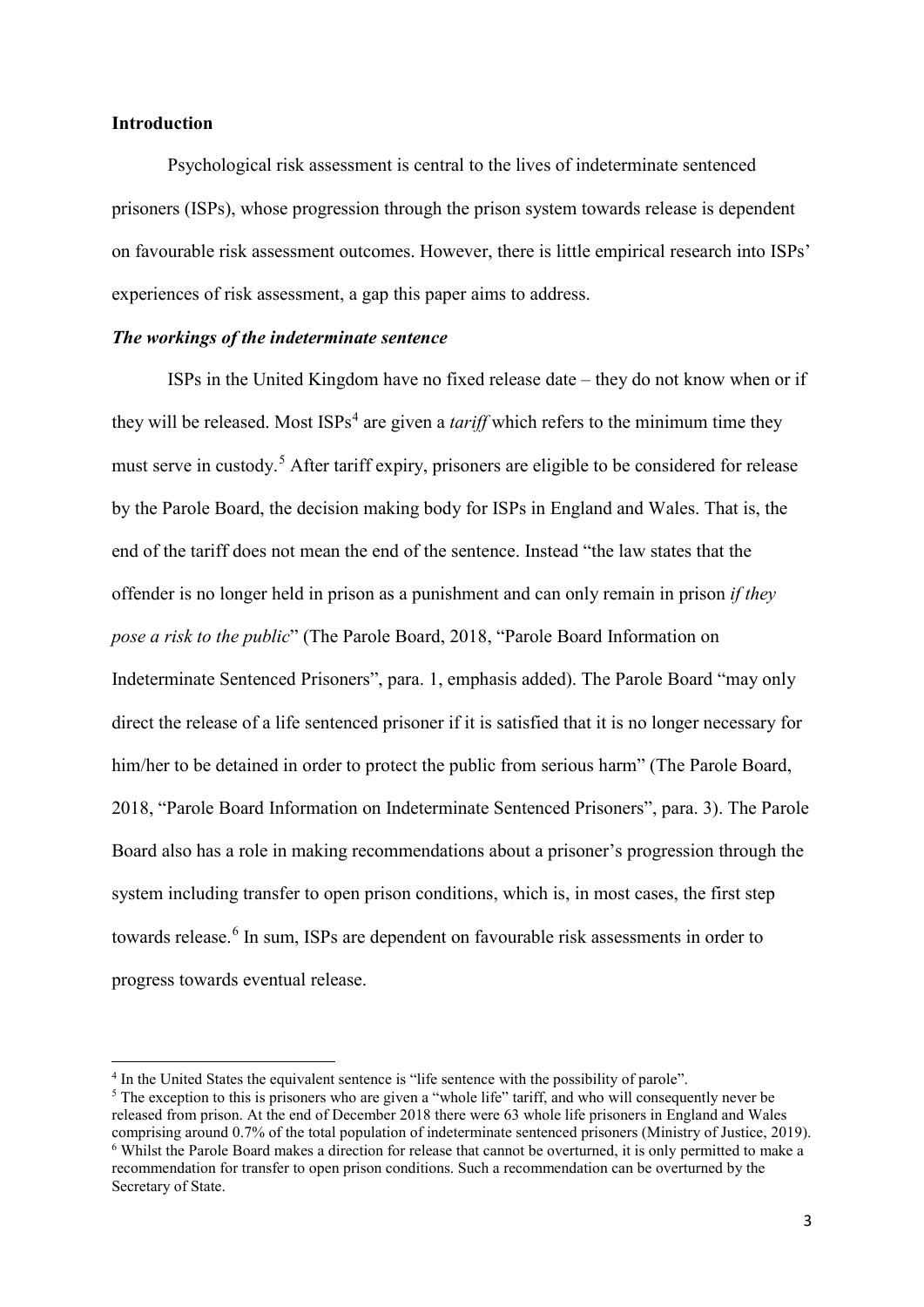#### *ISPs and risk assessment*

Indeterminate sentences are generally only given for the most serious offences, and arguably where risk to the public is the greatest.[7](#page-3-0) Decisions to release ISPs can attract considerable media scrutiny (e.g., Engineer & Rogers, 2018). Failures in the management of ISPs and seemingly incorrect risk assessments can have catastrophic consequences (Her Majesty's Inspectorate of Probation – HMIP, 2006). This makes the process of risk assessment a challenging and complex process for all involved (Shingler, Sonnenberg & Needs, 2019; Austin, Kagan, Rankel & Bergum, 2008).

In order to reach decisions about the progression of ISPs, the Parole Board considers a wide range of information including the nature of the prisoner's offending, the prisoner's insight into his risk and his progress in prison, and the opinions of prison staff, including psychologists. In many cases, oral hearings are held in which professionals and the prisoner are closely questioned by panels of the Parole Board in order to test the strength of their evidence for and against the presence or absence of risk. In practice, psychological evidence is central to Parole Board decision making (Bowers & Friendship, 2017; Shingler, 2017; Shingler & Needs, 2018a; Shingler, et al., 2019; Sparks, 1998). It has been suggested that prisoners believe psychologists hold "the key to captivity or release" (Crewe, 2012, p.121) in relation to Parole Board decision making. This renders psychological risk assessment a high stakes business for ISPs.

#### *Prisoners' involvement in psychological risk assessment*

There is evidence that overall, "mechanical" risk assessment procedures (i.e., actuarial risk assessment instruments or ARAIs) provide the most accurate predictions of recidivism (Hanson & Morton-Bourgon, 2009). Completion of an ARAI does not require the

 $\overline{a}$ 

<span id="page-3-0"></span> $7$  More details about the nature of indeterminate sentences can be found at https://www.justice.gov.uk/offenders/types-of-offender/life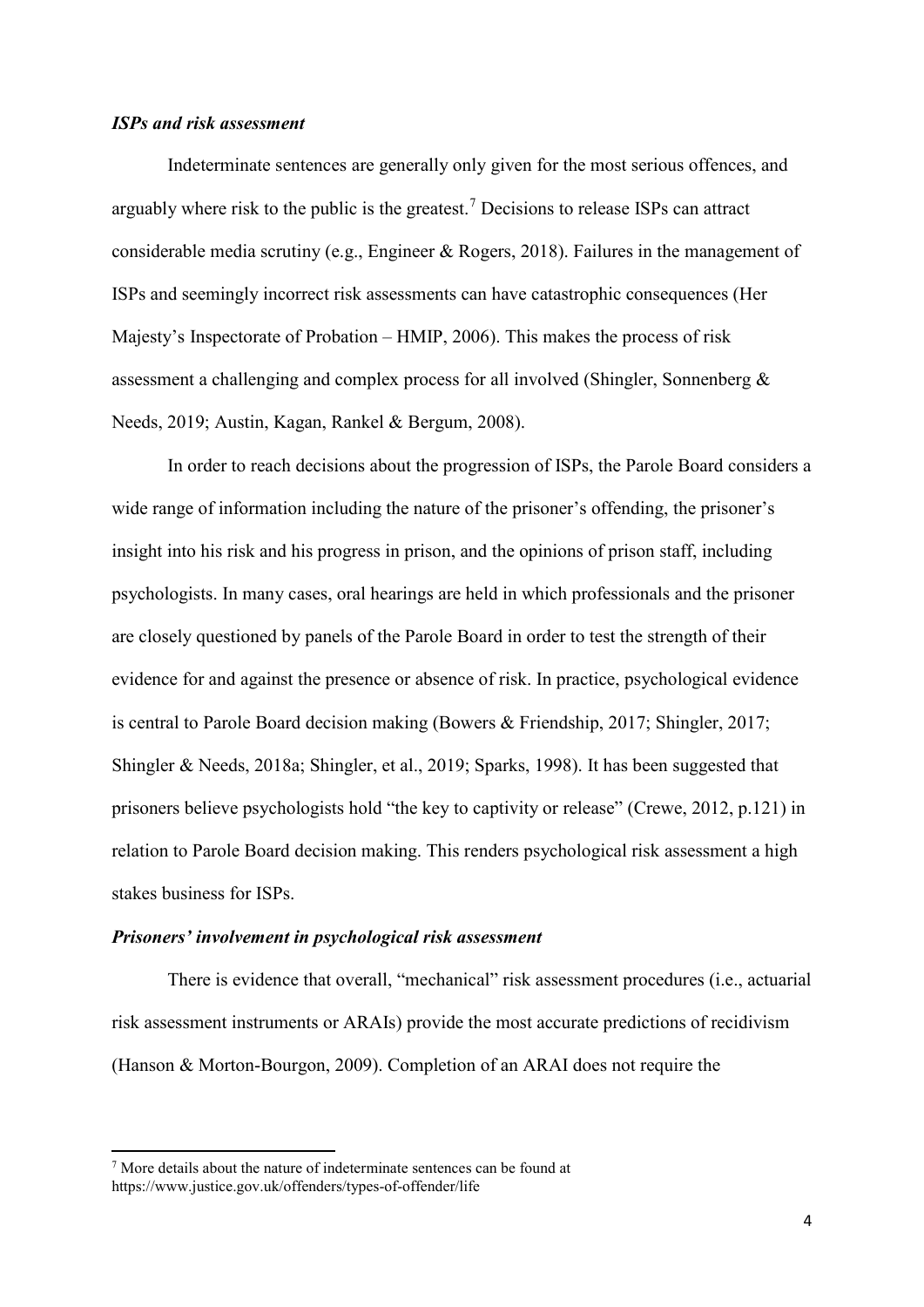engagement or cooperation of the prisoner as, in most cases, it is based on pre-existing records. However, in practise, the goals of risk assessment to inform Parole Board decision making are broader than prediction of reoffending (Heilbrun, Yasuhara & Shah, 2014). Psychological risk assessment requires psychologists to consider the nature and imminence of risk; the nature and extent of the psychological (dynamic) risk factors; the nature and extent of existing protective factors; the psychological, social or environmental interventions that would be most useful in reducing or managing risk; and the suitability of the prisoner for release or transfer to less secure prison conditions (Shingler, et al., 2019; Vess, Ward & Yates, 2017). Additionally, Parole Board members (PBMs) want to understand the psychological factors underpinning risk (Shingler, 2017; Shingler & Needs, 2018a) and believe that this helps them to make fairer and better informed decisions (Shingler, 2019). Additionally, the challenges of relying on ARAIs, which are based entirely on nomothetic data, to reach conclusions about the risk presented by a specific individual have been debated at length in the literature (Barnett & Mann, 2011; Dematteo, Batastini, Foster & Hunt, 2010; Hart, Michie & Cooke, 2007). In order to meet these broad and varied requirements of risk assessment, psychologists need to convince prisoners to engage in the risk assessment process. This usually comprises one or more interviews, in which the prisoner's offending, background, problems and strengths are explored in detail (Shingler, Sonnenberg & Needs, 2017). This requires considerable skill on the part of the psychologist (Logan, 2013; Shingler et al., 2017). It also requires engagement and trust on the part of the prisoner. However, there is literature to suggest that relationships between prisoners and prison-based psychologists are characterised by hostility and suspicion (Crewe, 2011; Gannon & Ward, 2014; Maruna, 2011; Shingler et al., 2019; Warr, 2008). There is also a suggestion that prisoners see psychologists as unjustifiably powerful and tend to attribute hostile motives to them. It seems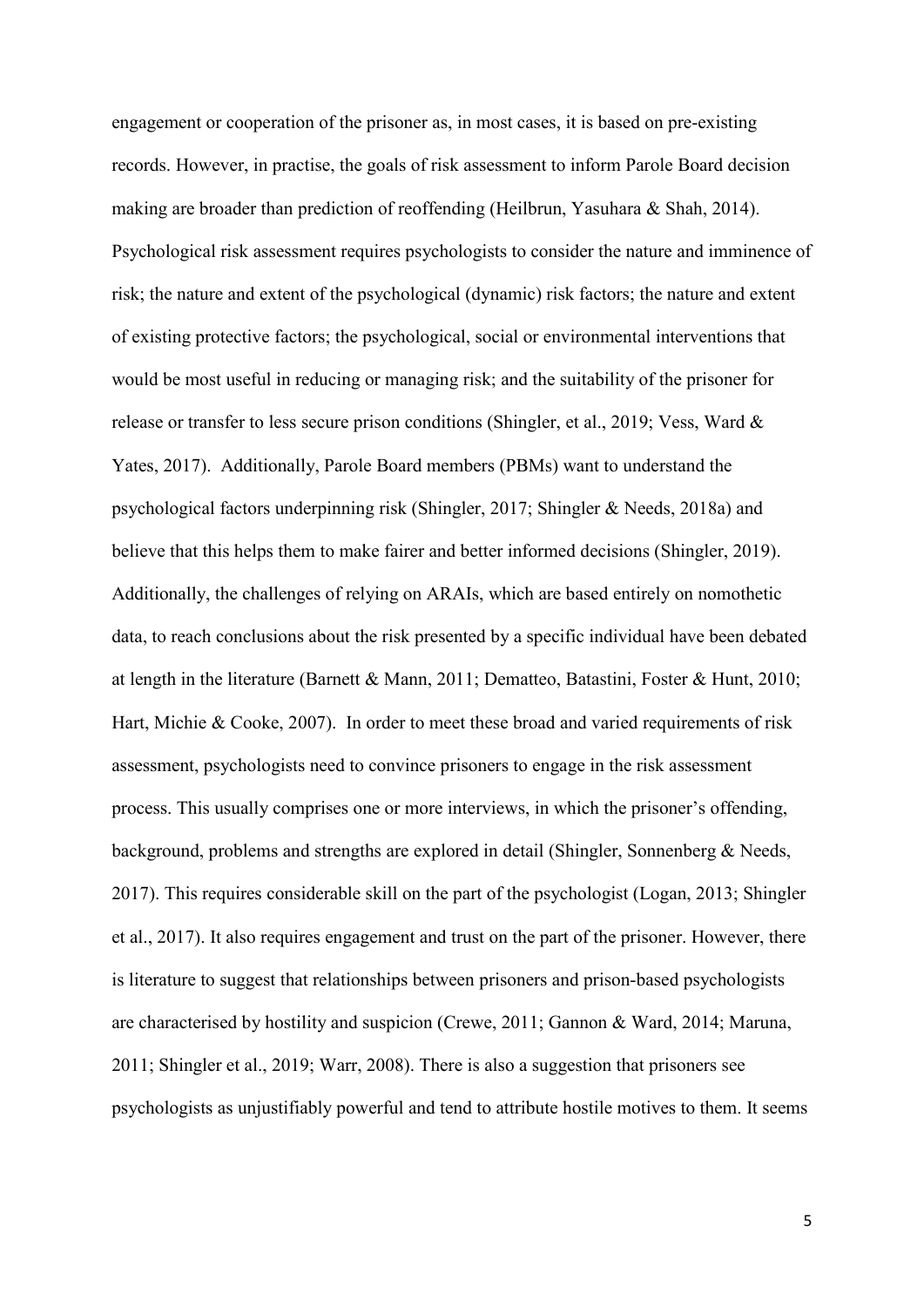unlikely that prisoners will engage fully in what could be a stressful and demanding process if they feel suspicious and anxious (Crighton, 2010; Marshall, 1994).

There is a related suggestion that risk assessment is a generally negative experience for prisoners. Attrill and Liell (2007) found that risk assessment was perceived as one of the most stressful aspects of the life sentence. It was seen largely as unfair due to the focus on past behaviours, and neglect of change, progress and strengths. In a broader exploration of prison life, Crewe (2011) referred to psychological risk assessment as a form of purgatory, particularly for ISPs who felt unsure of how to navigate the opaque environment of assessment without becoming "…entangled [….] in the carceral net" (p. 516). Similarly, Liebling (2011) commented on the threat of risk assessment affecting prisoners' ability to trust and minimising their sense of self efficacy, leaving them feeling trapped, vulnerable and hopeless. Liebling commented that, "in this unsafe environment, the experience of being scrutinised and assessed was life-sapping" (p. 542).

Despite these suggestions, detailed empirical exploration of prisoners' views of psychologists and psychological risk assessment is absent from the extant literature. Given the significance of risk assessment for the lives and futures of ISPs, it is surprising that so little is known about their experiences. The value of understanding prisoners' experiences of risk assessment lies in enabling practitioners to maximise engagement and cooperation with the process. Criminal justice decisions that are perceived as procedurally just are much more likely to be complied with – feeling that one has a voice and a stake in such decisions as well as having trust in the decision maker are key elements of procedural justice (Leventhal, 1976; Tyler, 1990; Tyler & Huo, 2002). There is also evidence that lack of cooperation with supervision and risk management attempts is associated with increased risk (Hanson & Morton-Bourgon, 2004). Therefore, encouraging engagement with risk assessment and risk management arguably results in better outcomes for prisoners and the public (Proulx, Tardif,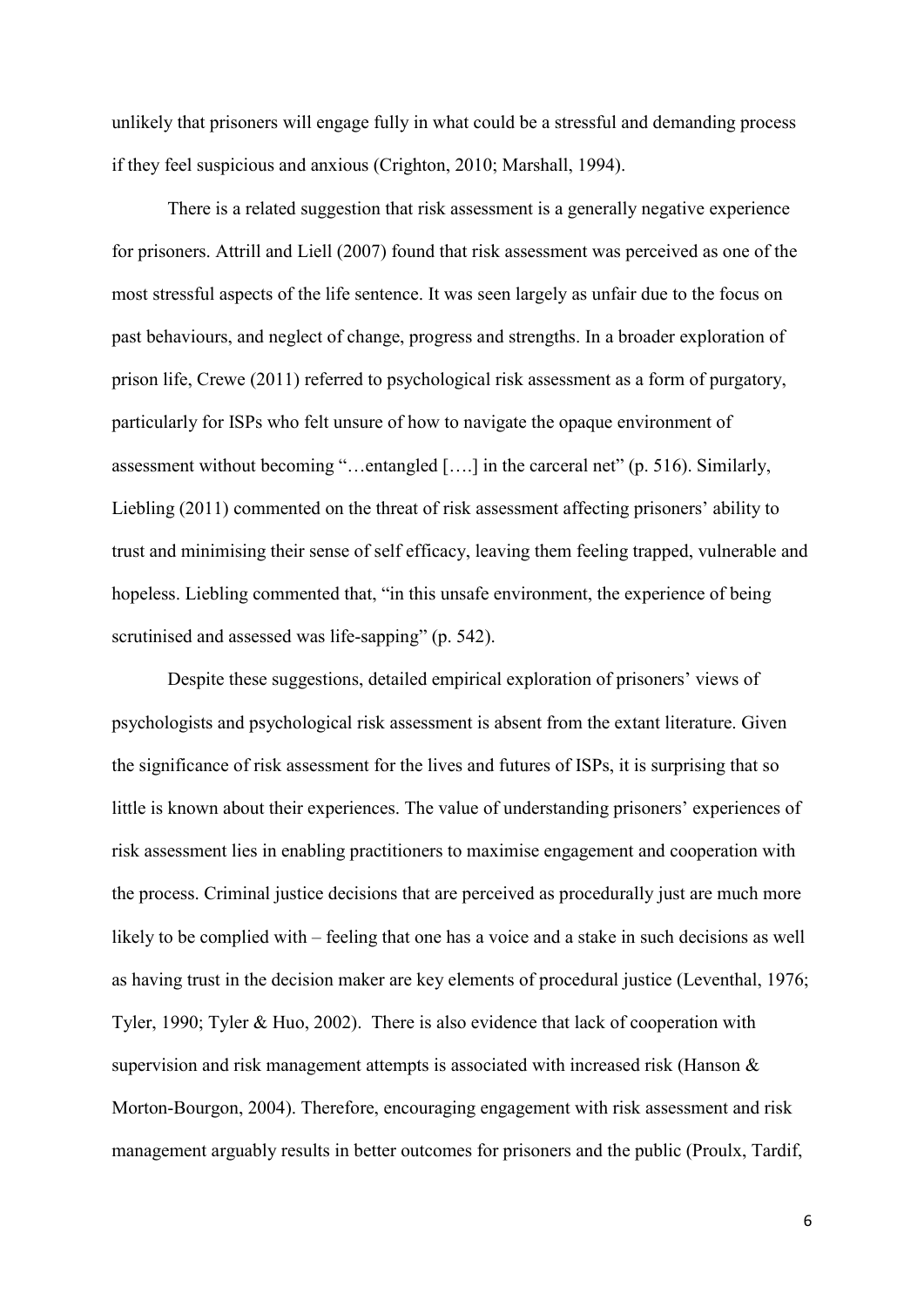Lamoureax & Lussier, 2000) as well as better informing the risk assessments presented to the Parole Board.

This study aimed to fill the gap in the literature by specifically investigating ISPs' experiences of having risk assessments completed on them by psychologists. The findings reported below form part of a larger project that aims to provide an in-depth, multi-faceted exploration of the process of psychological risk assessment. Issues relating to the broader context of the risk assessment process will be analysed and reported in due course. Here, we focus on addressing the following specific question:

• What are indeterminate sentenced prisoners' experiences of having risk assessments completed on them by psychologists?

# **Method**

 $\overline{a}$ 

## *Participant recruitment*

Approval for the study was obtained from the National Offender Management Service (NOMS) National Research Committee (NRC) and the University's Ethics committee. Access to participants was negotiated separately with two prisons in England, geographically convenient to the interviewer.**[8](#page-6-0)** Prison 1 was a Category B establishment and Prison 2 was a Category C establishment.<sup>[9](#page-6-1)</sup> Ten adult male prisoners, three from prison 1 and seven from prison 2 were interviewed between April 2015 and February 2016. All interviews were conducted by the first author in private interview rooms within the prisons.

<span id="page-6-0"></span><sup>8</sup> Prisoner recruitment was dependent on local procedures and permissions. In Prison 1, local staff provided us with a list of men who met the inclusion criteria, from which we randomly selected five men to contact in writing to invite to participate. Three men agreed to participate; the remaining two did not reply. In Prison 2, a local manager asked staff to provide names of potential participants who met the inclusion criteria. The first author met the seven men identified and all agreed to participate.

<span id="page-6-1"></span><sup>9</sup> Prisoners are given a security category depending on their likelihood of escape, and the risk they are considered to present to prison staff and other prisoners. Category B prisons are for prisoners who do not need the highest level of security but '..for whom escape must be made very difficult' (Ministry of Justice (MOJ) 2011, p. 6). Category C prisons are for '…prisoners who cannot be trusted in open conditions but who do not have the resources and will to make a determined escape attempt' (ibid).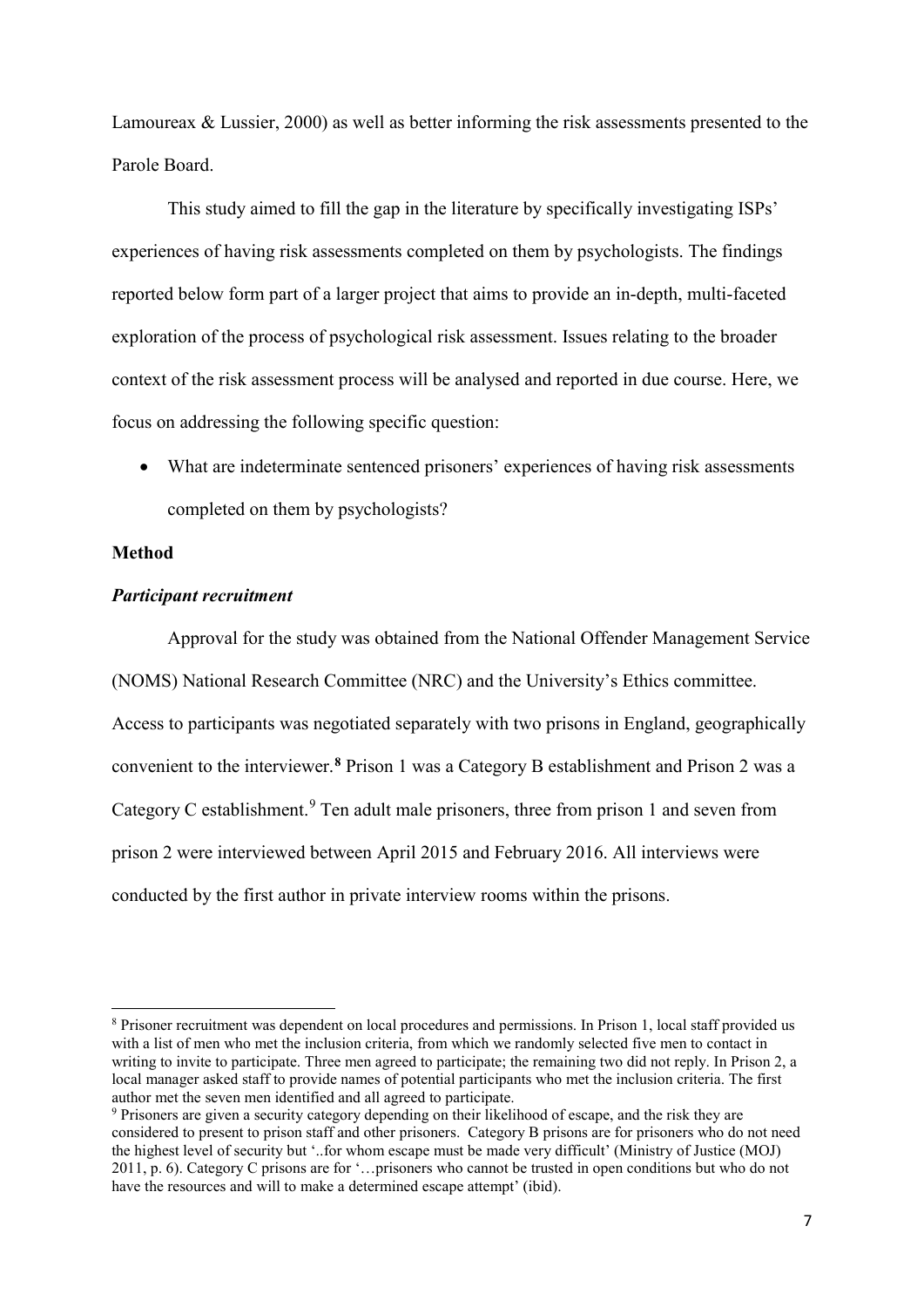Prisoners were eligible for inclusion in the study if they were men, over the age of 18, currently serving an indeterminate sentence in a Category B, C or  $D^{10}$  $D^{10}$  $D^{10}$  establishment, and had undergone a psychological risk assessment during their current sentence. Prisoners were excluded if they were identified in prison records as presenting a current risk of harm to themselves or to staff; if they were currently receiving treatment for psychosis; if they were not able to speak English; or if they were subject to deportation arrangements. A summary of the characteristics of the prisoner participants can be found in Table 1.

#### Insert Table 1 here

#### *Materials*

An interview guide was developed in advance of data collection in order to facilitate exploration of the following areas: (1) prisoners' experiences of, and thoughts and feelings about psychological risk assessment (2) their views on the professional relationship between prisoners and psychologists during risk assessment interviews, (3) their views on the high stakes nature of risk assessment for ISPs, and (4) their overall perspectives on what constitutes effective and ineffective practice in psychological risk assessment. These areas were explored flexibly and responsively with participants. Initial questions were phrased openly in order to maximise freedom of response within the relevant area. For example, the first question was "What I am most interested in is your experiences of having risk assessments completed on you by psychologists. Can you tell me a bit about what that has been like for you?"

#### *Procedure*

 $\overline{a}$ 

<span id="page-7-0"></span><sup>10</sup> Category D prisons are for prisoners who present a low risk and '…whom can be reasonably trusted no to abscond' (MOJ, 2011). There were no Category D prisoners in the research sample.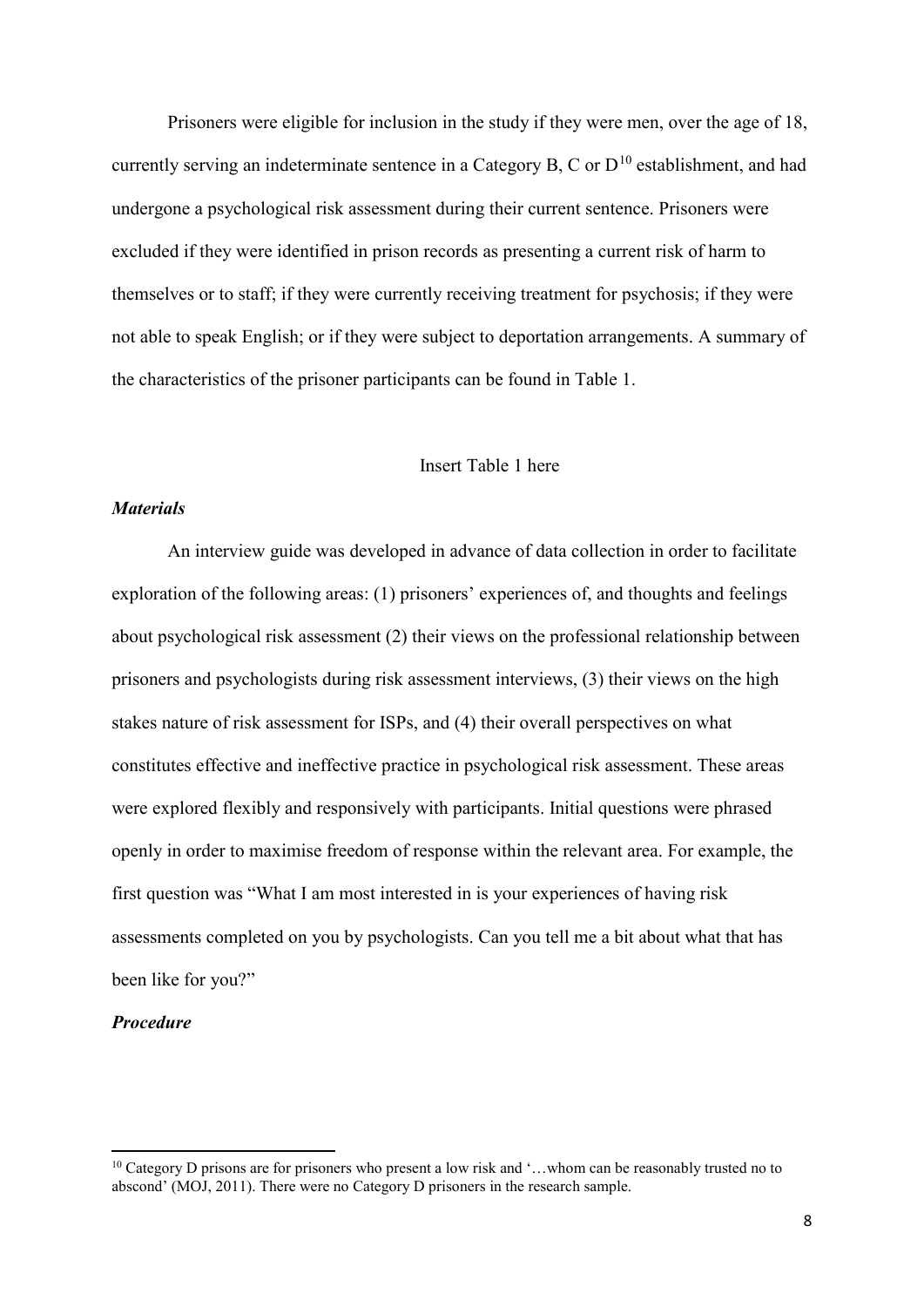Individual interviews varied in length, depending on the contributions of the participants, with an average length of 58 minutes. All prisoners were unknown to the interviewer. Steps were taken to enable prisoners to feel comfortable and confident about the purpose of the interview and the boundaries of confidentiality. The interviewer was both a researcher and an experienced forensic psychologist. This meant that she was able to respond flexibly to prisoners' contributions, using her knowledge and experience where helpful to explore issues. She remained mindful of the need to understand the perspectives of participants, whilst also remaining aware of the impossibility of separating herself entirely from the interview process (Charmaz, 2006). She was open with the prisoners about her role and her experience and made it clear that she was interested in hearing about their experiences, both positive and negative.

Interviews were recorded using a digital voice recorder and transcribed by the interviewer using a transcription convention adapted from Edwards and Potter  $(1992)$ .<sup>[11](#page-8-0)</sup> All identifying information was removed, and each participant was allocated a pseudonym<sup>12</sup>. *Analytic approach*

Data collection and analysis followed Grounded Theory (GT) principles. The specific GT approach adopted here is described in detail by Urquhart (2013) and also drew on principles outlined by Glaser and Strauss (1967) and Charmaz (2006). As noted earlier, this paper forms part of a larger Grounded Theory project and therefore no claims to theory development are made at this point. The analytic process consisted of three levels of coding: *open coding, selective coding* and *theoretical coding*. However, as GT analysis is generally conceptualised as an iterative process, coding, categorising, and data collection occurred simultaneously and informed each other.

**.** 

<span id="page-8-0"></span> $11$  The transcription conventions used are available from the first author on request.

<span id="page-8-1"></span> $12$  Each pseudonym is used consistently to refer to the same participant both in this paper and in other publications arising from the larger project.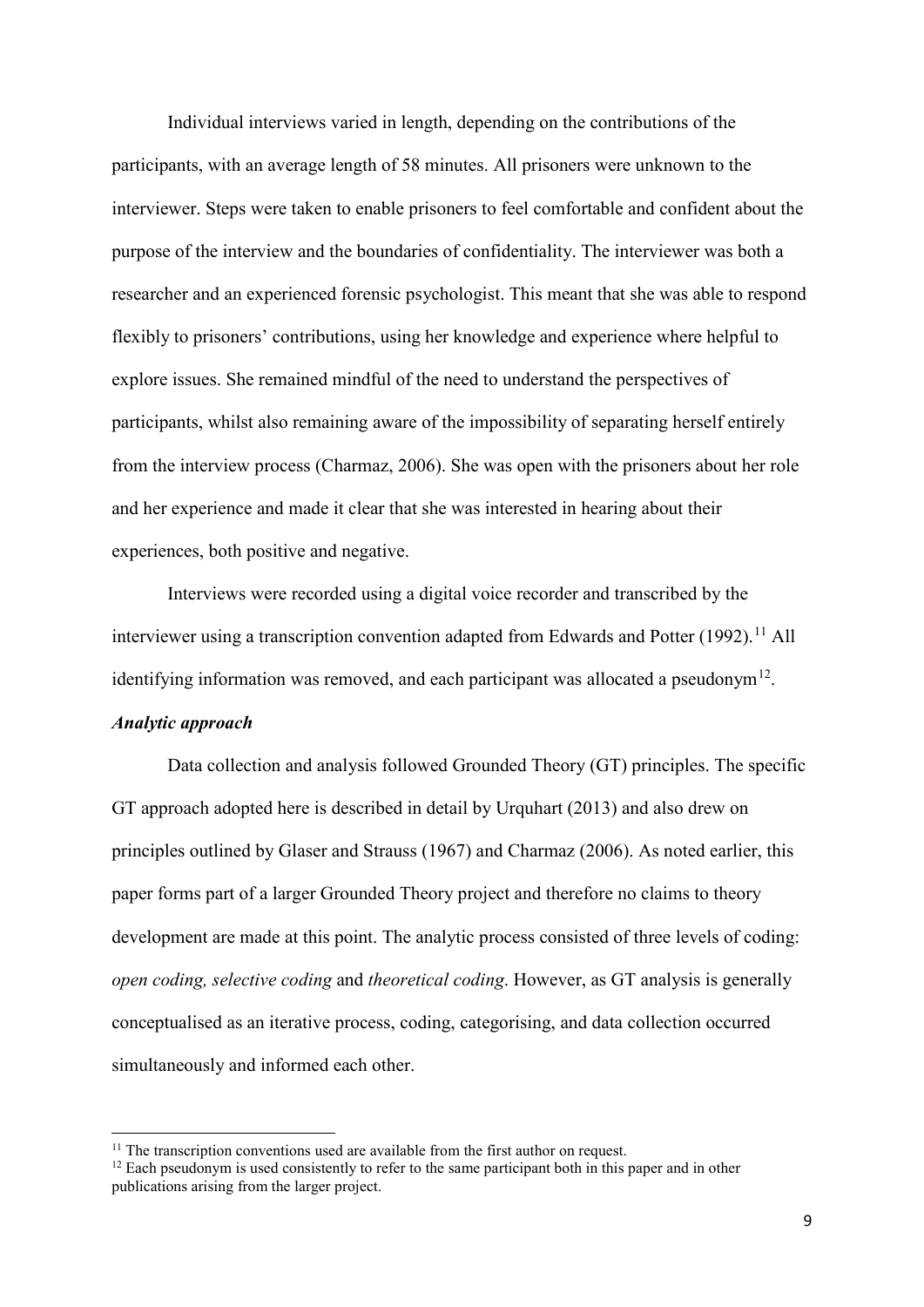Open coding involved line-by-line analysis of each transcript and the identification and labelling of discrete units of meaning (Charmaz, 2006; Urquhart 2013). This was conducted by the first author. Selective coding (Urquhart, 2013) involved looking for different examples of the same open codes both within and across interviews, whilst remaining attentive to the presence of new ideas. Additionally, open codes that seemed to describe different dimensions of the same concept were grouped together. Theoretical coding involved identifying broader categories which could help to explain the relationships between selective codes, and under which selective codes could be grouped.

Validity of the emerging codes was discussed and refined with the second author. The overall analysis was checked with the research term (*peer debriefing,* see Creswell & Miller, 2000; see also Urquhart, 2013). We also engaged in a *member checking* exercise (Creswell & Miller, 2000) in which the preliminary results were discussed with an ISP who was currently on license in the community.

#### **Findings and discussion**

The results are summarised in Figure 1 below. First, and consistent with psychologists' experiences (Shingler, et al., 2019), analysis revealed a negative impact of the prison environment, described by the superordinate category "Volatility, Violence, Suffering". This is depicted as the backdrop to the other aspects of prisoners' experience, as prisoners and risk assessment are embedded within, and impacted by the prison environment. Within this environment, and depicted as more directly related to risk assessment, are two sub-categories of meaning, namely "Feeling Stuck, Powerless and out of Control" and "Psychologists as Untrustworthy yet Powerful". In the interviews, prisoners spontaneously talked about aspects of their lives in prison that were not directly related to risk assessment. It is likely, therefore, that these categories are relevant to the experience of serving indeterminate sentences more broadly. However, risk assessment was described by a number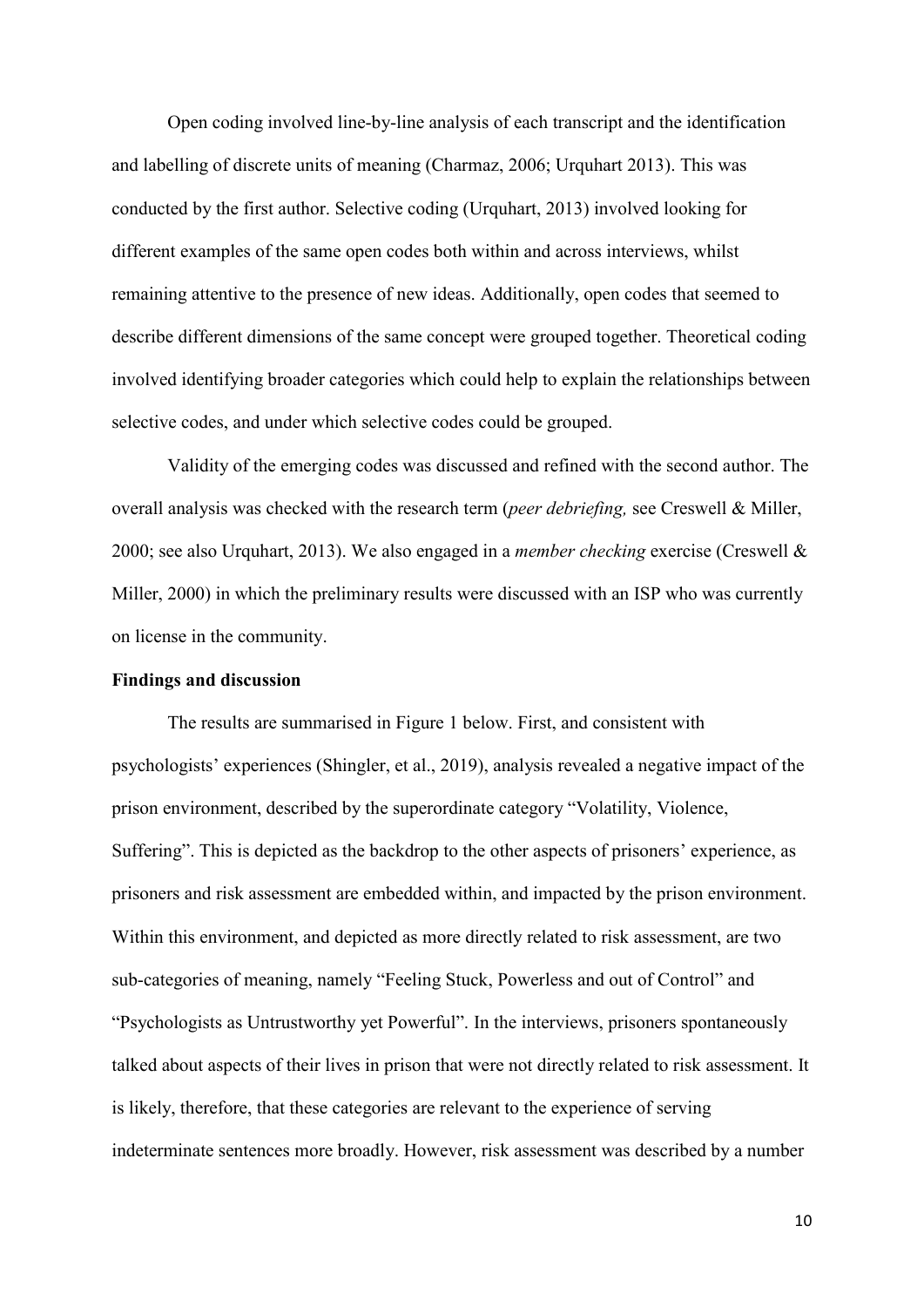of participants as being part of the prison experience so it is reasonable to conclude that issues affecting prisoners generally also affected them in relation to risk assessment. Finally, the category labels reflect negative experiences as these are most commonly described. Nonetheless, a number of prisoners described greater self-efficacy in relation to managing their life sentences, a more positive attitude towards the prison system and more positive relationships with psychologists. These experiences are described where relevant to each category to provide balance, and as ideas for overcoming the more pervasive negative attitudes and experiences described by participants.

# Insert Figure 1 here

# *Volatility, violence, suffering*

Colin described how "there's suffering going on that, that people don't know about" in prison, and it is within this context of suffering that psychological risk assessment is conducted. Prisoners described a range of areas of suffering including threats to their physical safety, emotional and interpersonal suffering, feeling disconnected from their lives outside of prison and feeling infected by prison culture and norms. The sense of prison as causing suffering is consistent with extant literature (De Viggiani, 2006 & 2007; Irwin & Owen, 2005; Liebling & Maruna, 2005; Sykes, 1958). Examples of prisoners' experiences of suffering involved fearing violence, witnessing violence, or being the target of threats or actual violence (see Butler, 2008). John described his experiences of violence in prison, where physical assaults came out of nowhere, and "the slightest little thing can escalate":

I mean I've seen guys get their throat cut over moving somebody's toast on the toaster. I couldn't believe, that was a shock to me. I'd never seen anything like that in my life, but that's what you're dealing with.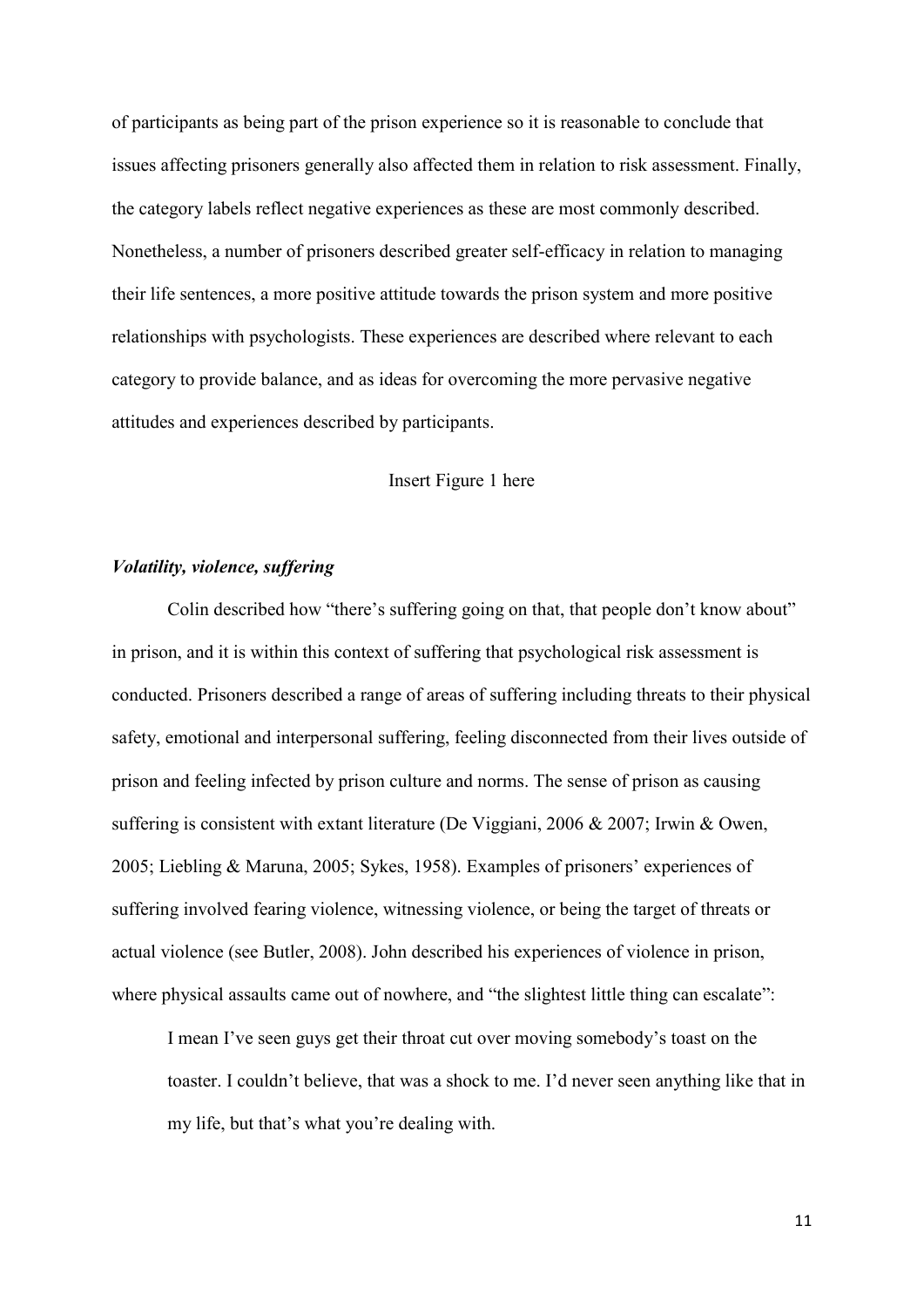De Viggiani's (2007) prison ethnography described similar examples of extreme violence arising from insignificant events and Sim (1994) reflected on violence as central to prison life. Blagden and Perrin (2016) described the impact of constant fear for personal safety amongst a group of sexual offenders; fear interfered with prisoners' ability to think and reflect on their problems and past behaviour, something that is an essential requirement of risk assessment.

Emotional and interpersonal suffering was described by a number of participants (as well as by Irwin & Owen, 2005; Liebling & Maruna, 2005; Sykes, 1958). Malcolm described how he felt "suffocated" in prison, and Daniel described how emotions were repressed<sup>[13](#page-11-0)</sup> (De Viggiani, 2006), meaning "it's hard cos you haven't really got an outlet" when feeling stressed or angry. Peter felt that prison "makes you more bitter against the system" which he felt had done nothing to rehabilitate him (see also De Viggiani, 2007; James, 2003). Peter experienced prison as harsh and degrading:

They treat you like dogs and expect you to behave like saints, and it doesn't work like that. You can't kick a dog and expect it to love you, you know, but that's, that's how the system works.

Malcolm described suffering resulting from being separated from families: My mum, my grandmother, she got kids bangin on her front door tryin to rob her. Yeah because these are real things y'see, y'see when you're a lifer, you're powerless n'that yeah for things outside. You only got phone calls, n'you got people round you n'that yeah, it's hard n'that if you've got kids n'things, you your girlfriend's in prison or summin, your girlfriend's on drugs, or your girlfriend's outside, or she's struggling

**.** 

<span id="page-11-0"></span><sup>&</sup>lt;sup>13</sup> Crawley (2004) similarly suggests that working in prisons results in prison officers supressing feelings of concern and compassion for prisoners. This would imply that the prison environment itself has an impact on emotional expression, rather than this being solely a psychological characteristic of some prisoners.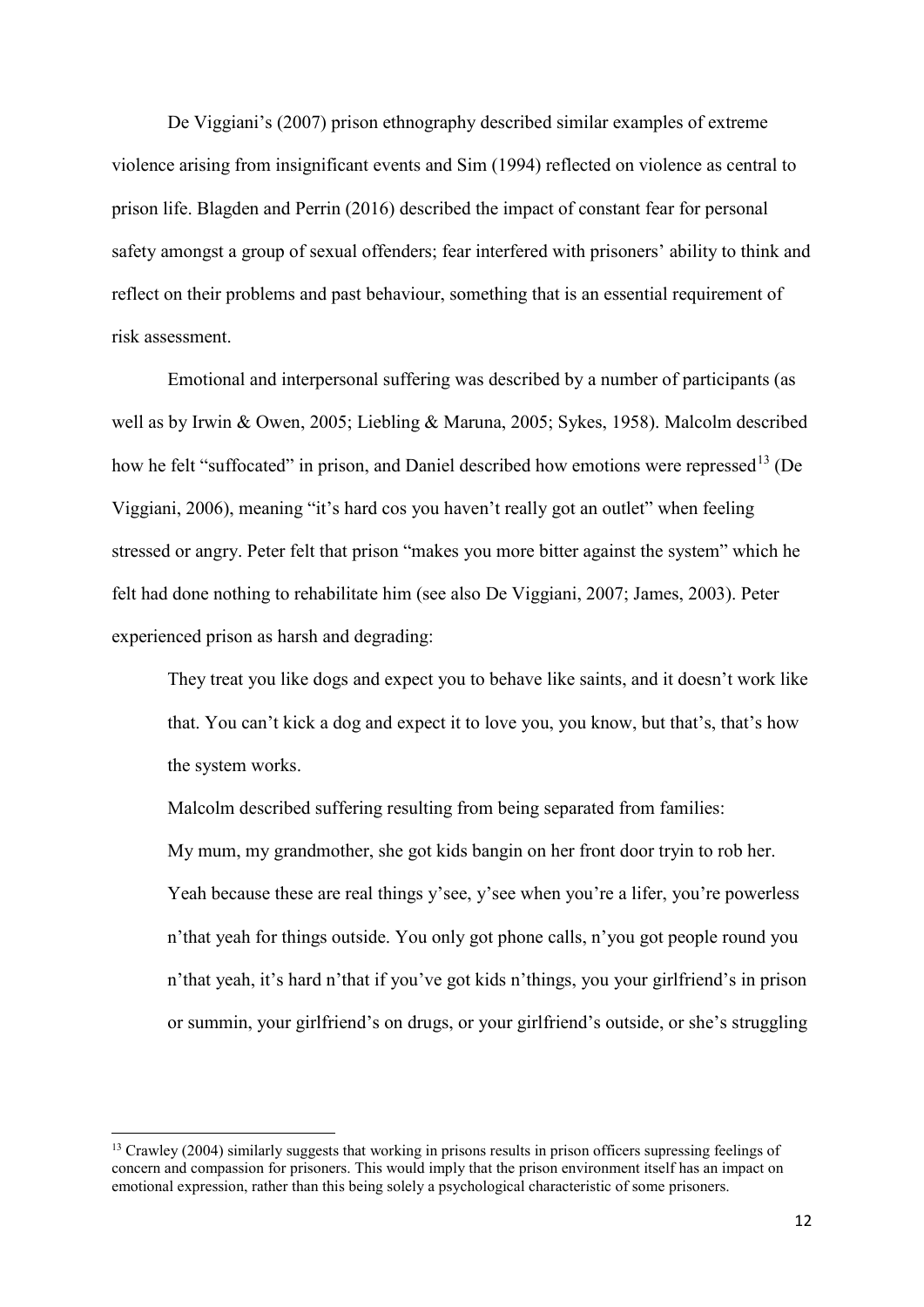to come to visit you, n'sometimes those are the most important things to a lifer, cos this is your people, it's the bond.

It was apparent that Malcolm found it difficult to cope with the worry about his family and the sense of powerlessness he had as an ISP to do anything to help his family (powerlessness will be discussed in more detail in the next section). Schinkel (2014) described a similar sense of powerlessness over outside relationships amongst her sample of long term prisoners. Schinkel's participants coped with long sentences by narrowing their horizons to their prison lives, trying to shut out the outside, including blocking contact with family and friends and "keeping your head inside the walls" (p. 73). This approach implies that some prisoners cope with prison via *role segmentation* (Ashforth, Kreiner & Fugate, 2000), that is, forming distinct and non-overlapping roles (*prisoner* and *non-prisoner*). According to Ashforth et al., role segmentation makes transition between roles (i.e., returning to the non-prisoner role) much harder, potentially extending the suffering experienced in prison into future life. Role segmentation is also likely to contribute to the disruption of social bonds with people outside of prison if such social bonds are "knifed off" during imprisonment (see Rocque, Bierie & MacKenzie, 2011). Thus, a role segmentation approach to coping with prison life is likely to exacerbate loneliness and interpersonal suffering in the long term.

Some participants reported a more positive approach to managing their lengthy and unpredictable sentences. Retaining a sense of one's own identity and not succumbing to the prisoner role seemed to be instrumental in this: John described how being "my own man" was an important aspect of his ability to cope.<sup>[14](#page-12-0)</sup> This has implications for rehabilitation that are beyond the scope of this paper.

**.** 

<span id="page-12-0"></span><sup>&</sup>lt;sup>14</sup> John was also one of only two participants who had never been in prison prior to his current conviction and indeterminate sentence. This may help to explain why he was more able to retain a sense of his non-prisoner role/identity.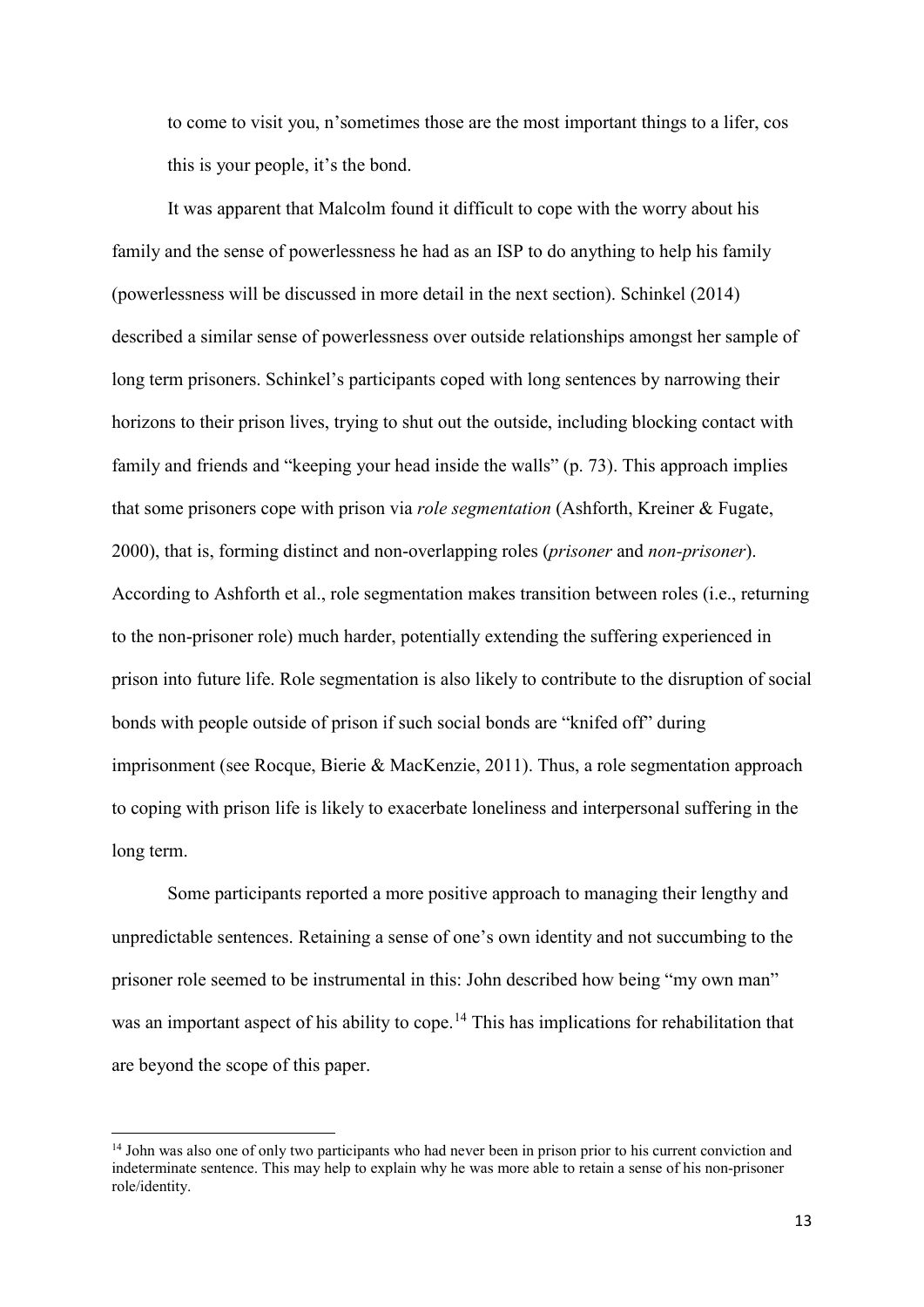A number of prisoners described the specific impact of prison on their ability to trust. John felt that "trust in prison is a very difficult thing". Peter described how showing emotion made prisoners vulnerable (see also De Viggiani, 2006):

In this environment you cannot show your weaknesses because you, you know, you got more inmates sat round you in these courses and some of them will take advantage of you being emotional.

In risk assessment interviews, prisoners are expected to disclose sensitive, personal information. Clearly some interviews are conducted in a context of feeling vulnerable and unable to trust others. Referring to Ashforth et al. (2000), this means that prisoners have to make a transition from the prisoner role that is defined by emotional guardedness, suspicion and distance from others, to the "risk assessment interview participant" role in which they are expected to be fully open about thoughts and feelings. Given that these roles are so distinct, transition is likely to be challenging (Ashforth et al., 2000) and may have to be enacted with very little warning, if messages about a planned risk assessment interview have not been communicated to a prisoner. The need to prepare for role transition may explain why seemingly minor inconveniences (such as cancelled appointments or no notice of appointments) take on greater significance in prison, as alluded to above. This underlines the importance of understanding the context in which risk assessment is conducted and how that context may influence the risk assessment interview (Crighton & Towl, 2008; Shingler & Needs, 2018b; Warr, 2008).

Some prisoners described the negative impact of the prison environment and their peers on risk assessment. Some prisoners "hear these horror stories [and] you believe them" (Shawn). John reported that he "managed to distance myself from the negativity, because, believe me, it is, if you get caught in that it is very difficult to break away from it". John believed that psychological risk assessment should happen very early in someone's sentence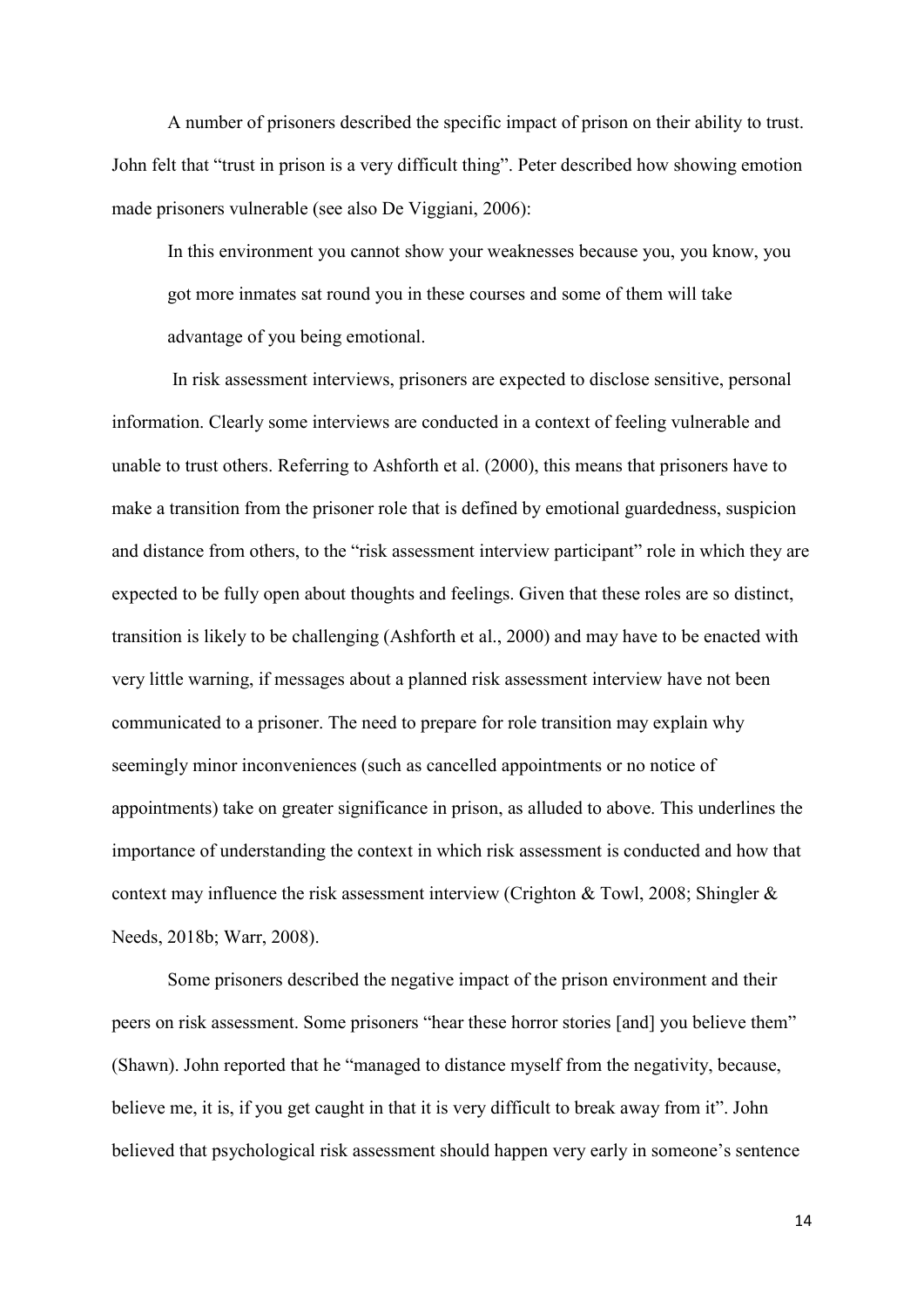"because when somebody first comes into prison, you've got a very small window to capture them before they get all the negativity brought up". Prisoners are thus caught within a complex web of relationships in prison (Nolan & Walsh, 2012) that have the potential to exert powerful influence on their expectations and behaviour (Pycroft, 2014), including within risk assessment. For example, collective opinion of psychologists as untrustworthy and adversarial could create expectations of untrustworthiness amongst prisoners who have never met a psychologist. This, in turn, potentially creates greater barriers for psychologists to overcome in the risk assessment interview - there is certainly evidence that expectations influence outcomes in other settings (Ross, Polaschek & Ward, 2008). Similarly, Safran and Muran (2000) note how clients' interpersonal expectations and beliefs influence their behaviour, which in turn affects the behaviour of therapists. Expectations of untrustworthiness from prisoners will influence their behaviour in risk assessment interviews – how they respond to particular questions, the fullness of their answers, the openness with which they describe their current and previous difficulties. Psychologists will inevitably make interpretations and judgements about the nature of the prisoner's behaviour in the interview and how this might (or might not) relate to the nature and extent of his risk (Shingler & Needs, 2018b). Awareness of these complex intersubjective processes is essential in breaking out of unhelpful and self-perpetuating patterns (Nolan & Walsh, 2012; Pycroft, 2014). Safran and Muran (2000) describe the value of metacommunication in mending ruptures to the therapeutic alliance and this is equally relevant to the working relationship in risk assessment –psychologists having the knowledge and confidence to openly acknowledge and collaboratively reflect on prisoners' expectations, fears, barriers and suspicions is a step towards resolution. Additionally, reaching prisoners earlier in their sentences, before they are unduly influenced by the negative attitudes and expectations of others, could contribute to more engagement and cooperation with risk assessment.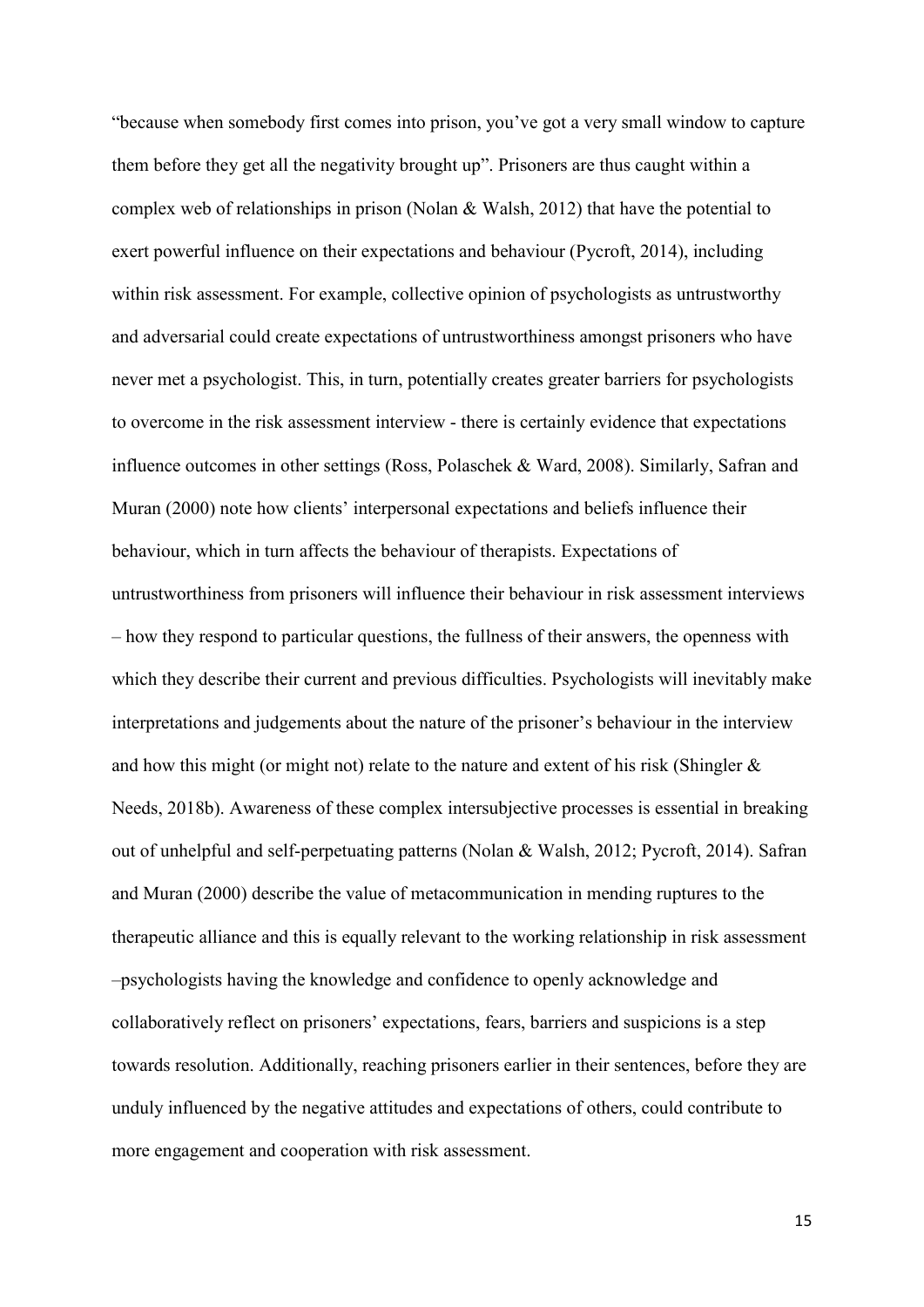In summary, prisoners described the prison environment as characterised by violence, volatility and suffering. As risk assessment is conducted within this environment, it is reasonable to conclude that it is impacted by it (Harding, 2014; Hough, 2010; Rubin, 2017). The next section describes the two subordinate categories, which sit within the violent, volatile and suffering-inducing environment. The categories "Feeling Stuck, Powerless and Out of Control" and "Psychologists as Untrustworthy yet Powerful" describe more specifically the experiences of prisoners in relation to risk assessment.

*Feeling stuck, powerless and out of control.* Participants' descriptions of their reactions to receiving a life sentence reflected a sense that their futures were no longer their own and that they had become a tiny part of a much bigger system. For example:

The impact is incredible. It is, it is, it's incredible because you know, that light is very far off and you think about how am I going to get there? (John).

And:

When I got a long sentence I thought to myself, OK, I'll be able to address whatever they feel say I need to address beforehand. But every time I get closer, the goal posts, the goal posts get moved a bit further, yeah, understand? (Ezra)

These descriptions reflect a sense of stuckness and powerlessness. Experiences of indeterminate sentences as unrelenting and arbitrary were echoed by other prisoners as well as by commentaries on the IPP (Jacobson & Hough, 2010; Strickland & Garton-Grimwood, 2013). There was a sense of life being wasted by waiting around in prison for things that may or may not help you to progress. Peter described how he was "just sat here waiting for things to happen". Jude explained "I could wait two years to get a place on the assessment just to be told I don't need to do it, right?" The frustration of feeling "warehoused" whilst waiting for courses was noted by Blagden and Perrin (2016, p. 37). Jewkes (2005) similarly described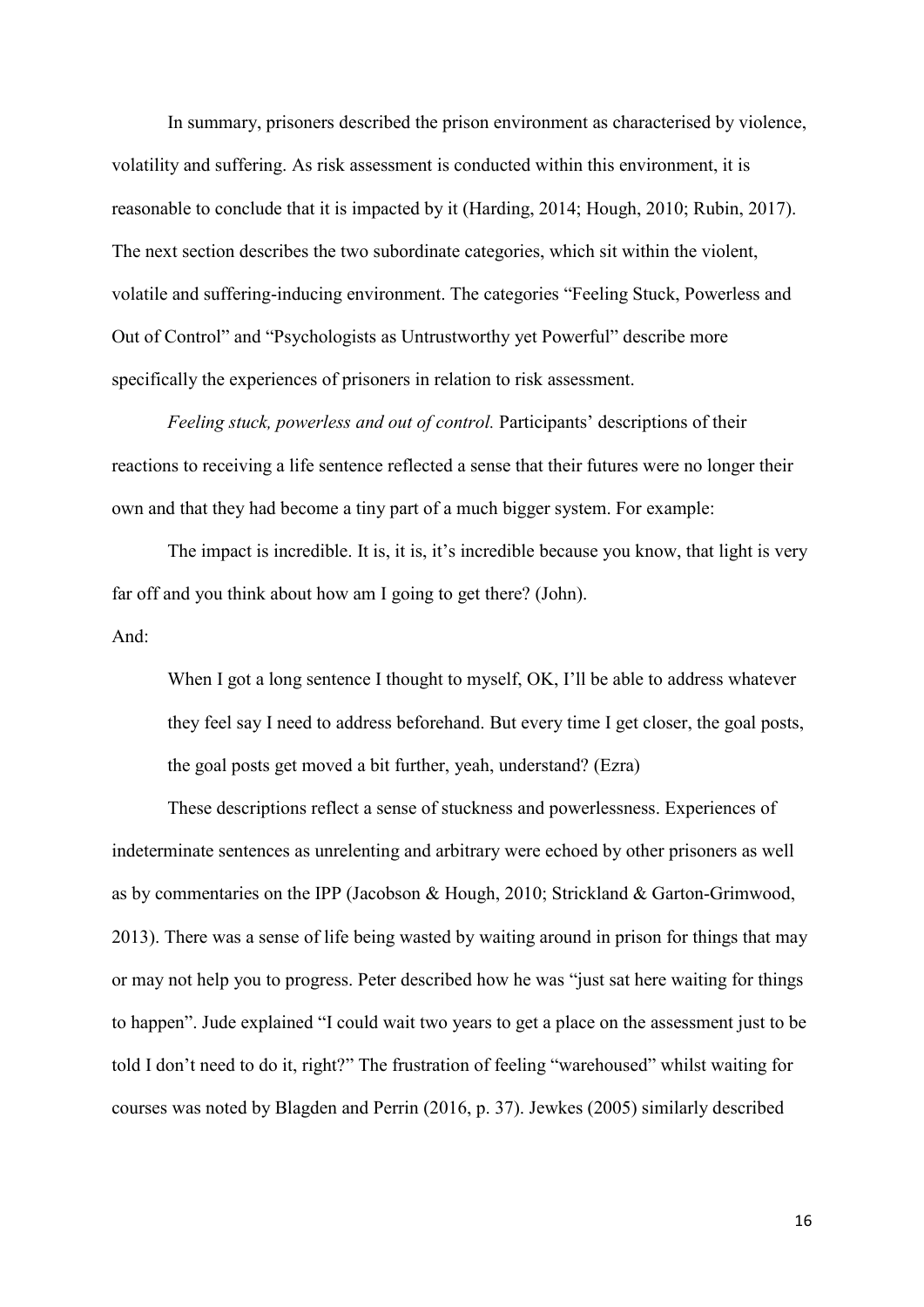pointless waiting, not knowing when, if ever, the indeterminate sentence would come to an end:

It's like I said to you, it's just, just dead end, it's just er, just wake up and think another day, another day, another day and that's how it works, it's just a total waste of time. (Peter)

Colin commented that his life sentence had "finished me, I've got nothing" and, like Peter's comment above, this reflected a sense of hopeless resignation about the situation. Similarly, Schinkel (2014) described a sense of resigned acceptance amongst her participants as a means of coping with long prison sentences. Prisoners' experiences of being stuck and lacking agency over their lives or the progression of their sentences (Goffman, 1961; Irwin & Owen, 2005; Liebling, 2011) are particularly salient when it comes to risk assessment. As noted previously, ISPs are dependent on favourable risk assessments in order to progress through the prison system towards release. To this end, ISPs do not have control over their futures and can feel "powerless to do anything about it so you just get on with it" (Colin; and see Crewe, 2011; Goffman, 1961; Jewkes, 2005; Warr, 2008). As Ron said, "they don't know when they're going to walk out that door". Risk assessment was experienced as an integral part of the lifer system and "part of the process really that you've gotta go through" (Colin); "part of the system" (Peter) and "part of the process of being a life sentenced prisoner" (Shawn), further reinforcing prisoners' lack of choice and control. Martin specifically stated that "I haven't got a choice in the matter" and Malcolm resigned himself to his powerlessness, "I know I'll have to do that anyway to get out as a lifer, I have to, you have to do what they tell you to do". Ezra recognised the subtleties of choice, in that he technically could refuse if he was willing to accept the consequences which, for ISPs, are potentially life changing: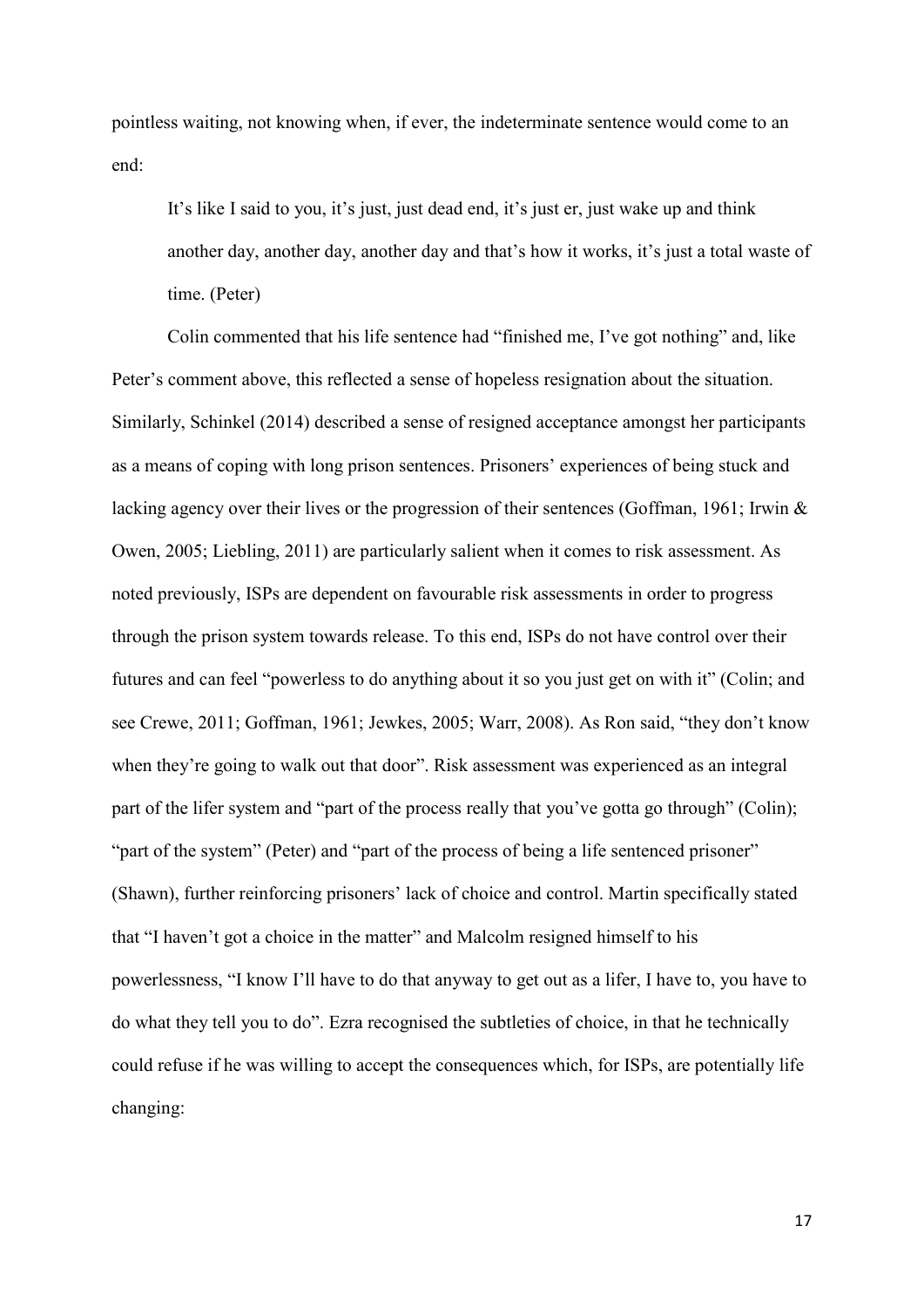You have got a choice, innit, whether to go for that assessment or not to go for that assessment. But like I say there are always pros and cons, understand? And it's whether or not you are willing to take the consequences on board or not.

These quotes suggested an absence of meaningful choice, compounding feelings of powerlessness, as reflected by Daniel: "I just feel like I don't know where I am. I feel

helpless" (see Liebling, 2011). Added to this was the emotional burden of risk assessment:

I've never been so stressed in my life like after my erm adjournment. This time a few weeks ago I had to go healthcare, like, I felt I was having a heart attack like. They said it's down to like stress and anxiety. (Daniel)

Thus, the negative experience of risk assessment was another element of the suffering described above. Participants described risk assessment as "daunting" (John and Jude) "horrible" (Colin), "terrible" (Ron), and "stressful", "scary", and "disconcerting" (Shawn; see also Attrill & Liell, 2007, Crewe, 2011; Liebling, 2011). The "pains of risk assessment" (Shingler et al., 2017, p.4), then, are at least partly attributable to the lack of control over one's own destiny, the sense that one's future is in someone else's hands, and the arbitrary and opaque nature of risk assessment, as summed up by Jim:

I think the high stakes nature of risk assessment for ISPs is really important because you can sit there second guessing, have no idea what's going on, it's so nervewracking, particularly when you come up on on, erm, parole in an open prison, so terrified that any bit of information, you know, I walked on the grass yesterday, you know, is there going to be a report in about that? Not knowing what they think or what they know and erm it's just really terrifying. It is really terrifying. And that's not, I would that's not me saying that, it's really common amongst a lot of people I've known.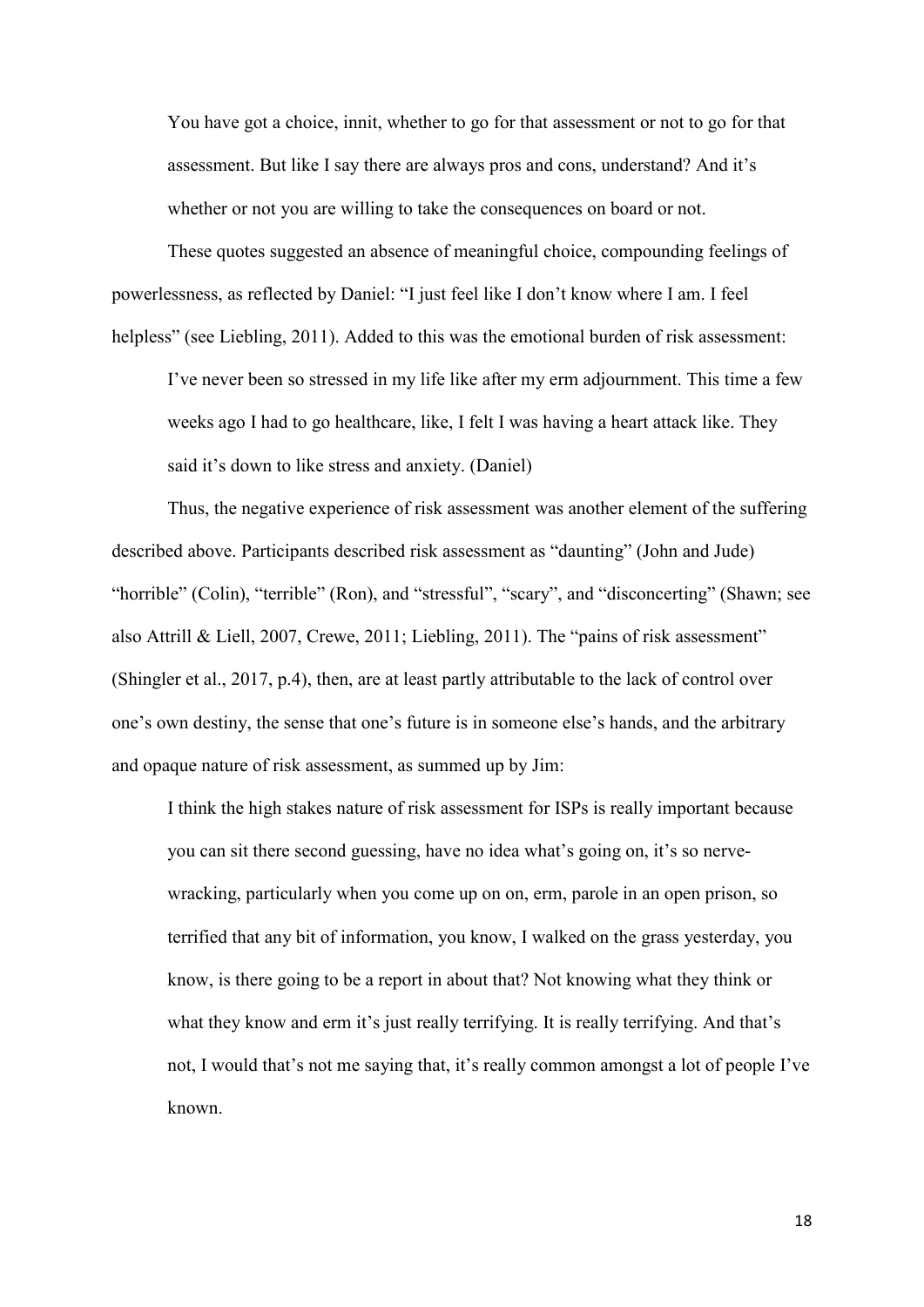Jim and also Shawn described trying to "second guess" the assessor's thoughts and opinions during assessment, and both were conscious of how things they had said or done (however trivial) might affect them. This is the backdrop to some risk assessment interviews: anxious and fearful prisoners trying to second guess the perspectives of assessors in order to navigate the high stakes process. Bringing these intersubjective issues into the forefront, for reflection and discussion, is a potential vehicle for resolution and progress (Safran & Muran, 2000).

Whilst a number of prisoners described a lack of power over their lives and futures, others felt they had more influence over risk assessment decisions. John said he approached his sentence with clear goals, engaging immediately with the help he was offered in order to understand his offending and deal with the psychological problems that contributed to it. However, many prisoners are not equipped with this level of insight, skill and forethought. Indeed, a number of prisoners, whilst recognising the importance of risk assessment, did not seem to understand it or what they needed to do to influence it. Some participants did not understand static risk assessments and how they were calculated; others did not understand that risk assessment focused on the risk of future reoffending, and was not necessarily determined by good prison behaviour. When asked about what he thought a good risk assessment would be like, Colin responded "Er, a risk assessment, risk for, I don't know really, cos I, risk for what?" Despite being in prison for over thirty years, Colin lacked understanding of risk assessment. Therefore it is unlikely he would feel he that he had any influence over his risk assessment. Colin's experiences seem not to be unique or even that unusual. A joint inspection of the management of life sentenced prisoners (Criminal Justice Joint Inspection, 2013) found that in many cases, uncertainty, inconsistency and confusion characterised the management of lifers throughout their sentences, with prison staff at times not knowing how to best advise life sentenced prisoners (Crewe, 2011). Shingler et al.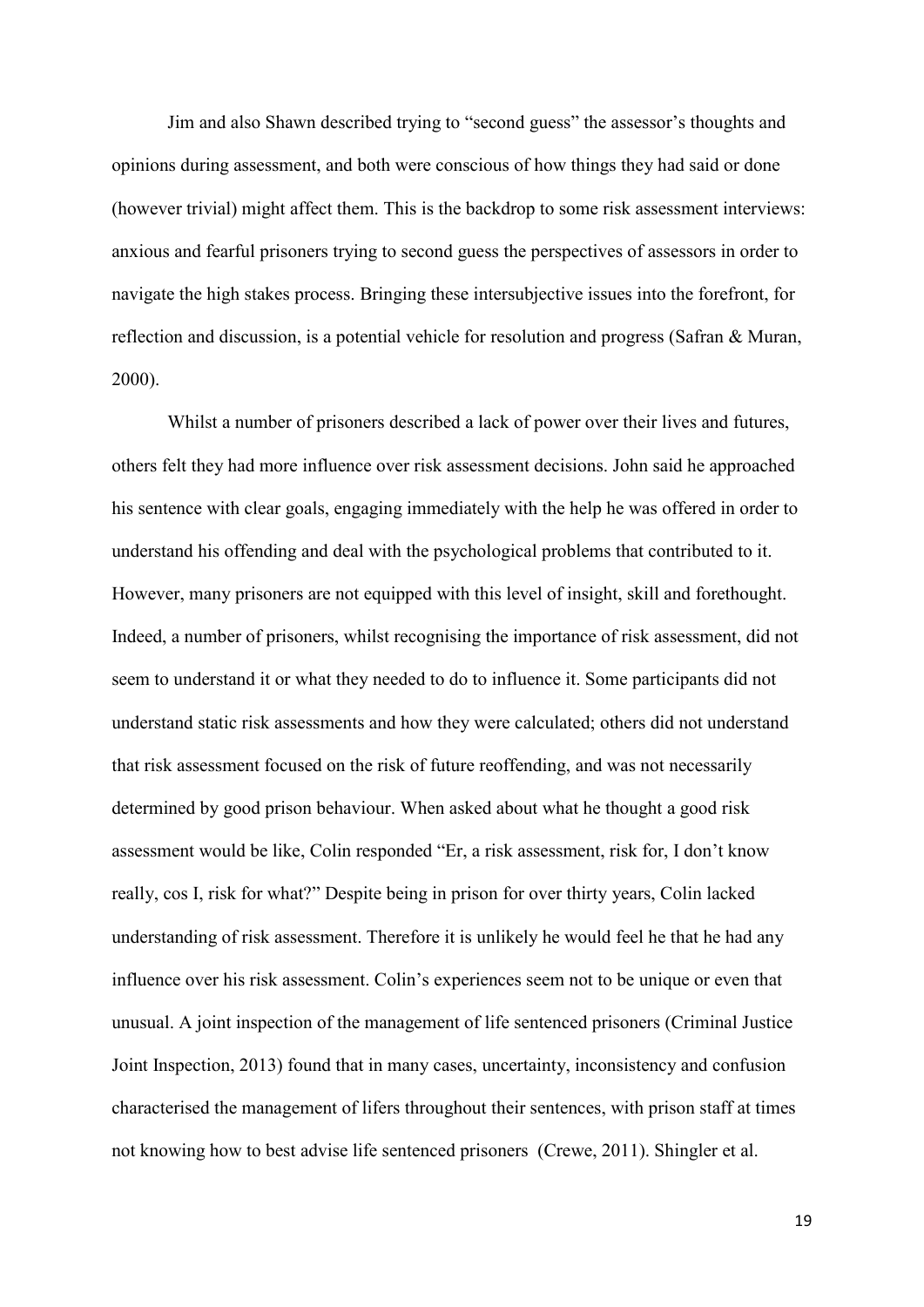(2017) discuss the importance of clarity and transparency in the risk assessment interview, and it seems that this needs to be extended to cover the process of the life sentence and risk assessment more generally. Encouragingly, there is motivation to make other aspects of the process, including Parole Board decision making, more transparent (Hardwick, 2017) which can only improve views of fairness (Tyler & Huo, 2002) and hopefully increase the sense of risk assessment as collaborative (Shingler & Mann, 2006; Shingler et al., 2017).

In addition to stress resulting from the implications of assessment, the actual process of assessment was experienced as stressful, including reliving details of offences, described by some as "frustrating" (Daniel) and "draining" (Shawn). Some prisoners felt the past was too heavily weighted in risk assessment – they wanted more focus on the future. Shawn described a positive assessment experience in which "there was positive engagement about the future and about how I felt about life. Not, not on a murder that happened twenty five years ago". John felt that being goal directed, and having a sense of hope for the future was central to his success. Malcolm explicitly described the value of hope for him, which a more future-focused assessment could provide:

Give em hope I suppose, by saying, "Oh, you will get out in the end, you will get through this". Cos a lot of time you don't hear it, you don't hear that mention. You don't hear like "You are, one day you are gonna get out" n'that yeah. You do hear it sometimes probably but I never heard it.

Similarly, Daniel believed that focusing on "the good stuff" would provide a more hopeful and balanced approach to assessment and intervention. This view is consistent with Attrill and Liell's (2007) recommendations about balancing risks with progress and future plans. It is also consistent with strengths-based approaches (Ward & Stewart, 2003) which describe the advantages of broader and more positive intervention models, including increased motivation and more complete, holistic and individually relevant intervention and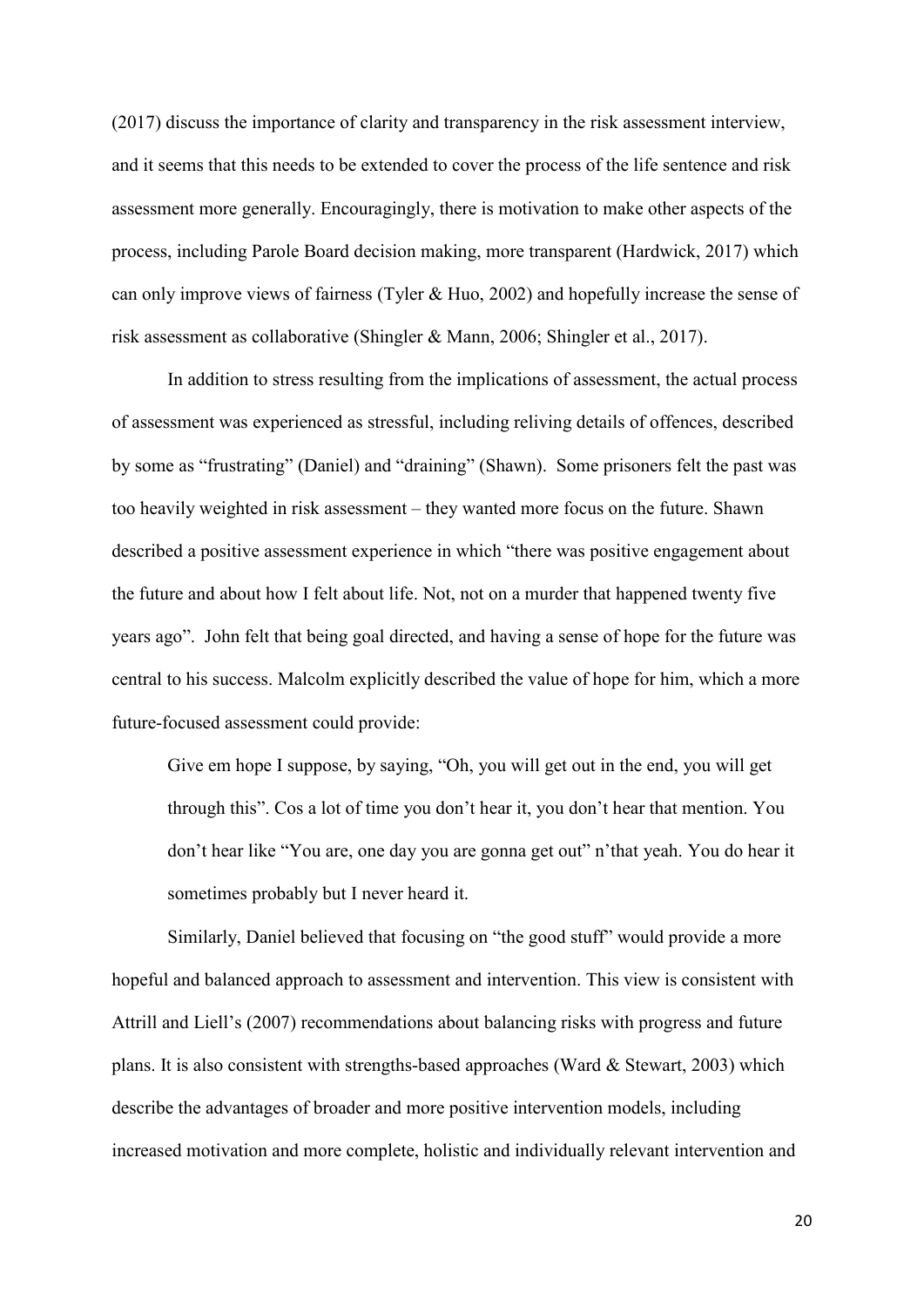risk management planning. Exploring strengths and goals as well as problems and deficits in risk assessment could begin to overcome some of the hopelessness and stress experienced by prisoners.

*Psychologists as untrustworthy yet powerful.* On the whole, prisoners reported not trusting psychologists (see also Crewe, 2011 & 2012; Maruna, 2011; Sparkes, 1998; Warr, 2008). A commonly held view was that psychologists were motivated to find reasons to keep prisoners incarcerated, for example, "I felt they were trying to nit-pick and keep me in for nothing really" (Colin). There was suspicion that psychologists deliberately try to entrap prisoners into disclosing things that would indicate risk – Malcolm described being asked "a trick question". Peter described how psychologists:

Ask you these repetitive questions, thinking you're not going to click on that they're repetitive questions about the same thing, wait for you to give a different answer, so then they can pounce on you and go, "Well you said this earlier, you said that earlier, and you said this earlier". They're just to catch you out, make your life in here longer.

Warr (2008) similarly described feeling that psychologists were "not there to help me but to aid and abet the prison in controlling me" (p. 214). Warr's reflection suggests that he saw psychologists as representing another branch of the prison system or as "a generalized extension of correctional officers" (Gannon & Ward, 2014, p. 440) rather than people there to support and facilitate rehabilitation. In that sense, psychologists may be seen more as representatives of the state rather than wholly independent professionals – this is likely to undermine trust and engagement.

For some men, mistrust of psychologists resulted from their own experiences in which they felt misled or misrepresented. For others, mistrust resulted from listening to prison talk about psychologists and risk assessment. Mistrust also seemed to be either created or exacerbated by a sense of distance from psychologists (Shingler & Needs, 2018b):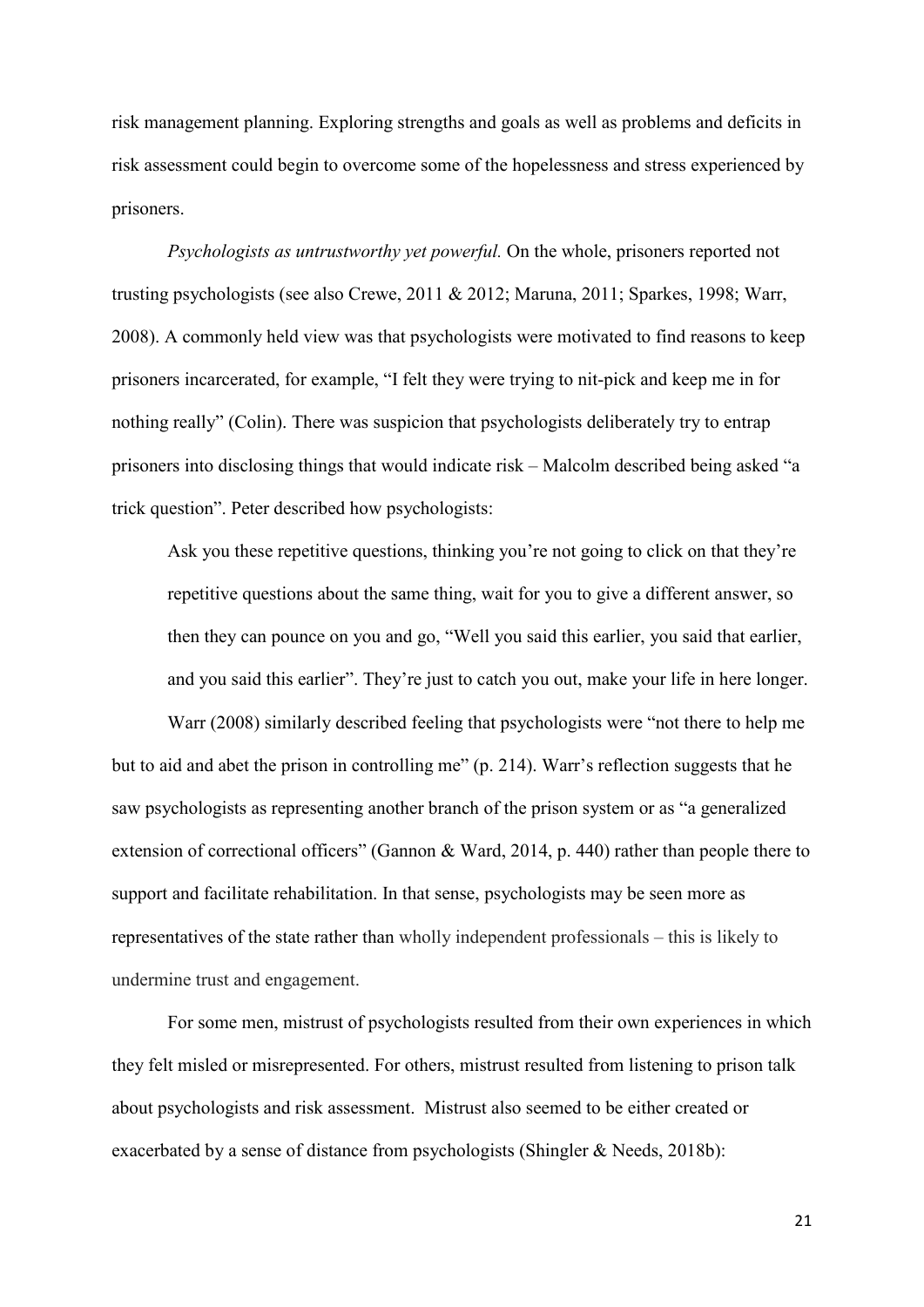They are in the prison all day. The only time you see them if is they are risk assessing you, if they're doing a facility course. They don't want to sit down and interact with you on a normal - and I have to say that's a very bad approach. (Ezra)

Ezra went on to explain that "find[ing] time to engage with prisoners on a normal day to day basis" would make a substantial difference to working relationships between prisoners and psychologists in risk assessment. In the same way that prisoners described interpersonal distance and a lack of humanity as creating suspicion and hostility (Shingler et al., 2017), physical distance was seen as equally unhelpful. It was seen as reducing the opportunity for a "human connection" (Shingler et al., 2017) as well as reducing opportunities to break down barriers of suspicion and mistrust. It may also be that more informal contact with psychologists, more familiarity with the psychologist, their interpersonal style, expectations and ways of working eases role transition from prisoner to risk-assessment-participant roles (Ashforth et al., 2000, and see above), making the actual process of risk assessment less stressful for prisoners.

As well as being physically distant, prisoners felt that psychologists were experientially distant from them. There was a sense psychologists were so different from prisoners that they could not possibly understand them or their lives:

And psychologists are coming from, without, without no disrespect but you're coming from a normal, whatever you could class as normal but there the standard hierarchy or standing in life. You've never really gone without food, you've never been homeless, you've never had a dysfunctional family nine times out of ten, er, yeah, poor education. (Ron)

Clearly Ron was making assumptions about psychologists here, and there may well be psychologists working within HMPPS who have experienced significant life-course adversity. However, there is also likely to be some truth in Ron's perspective – in many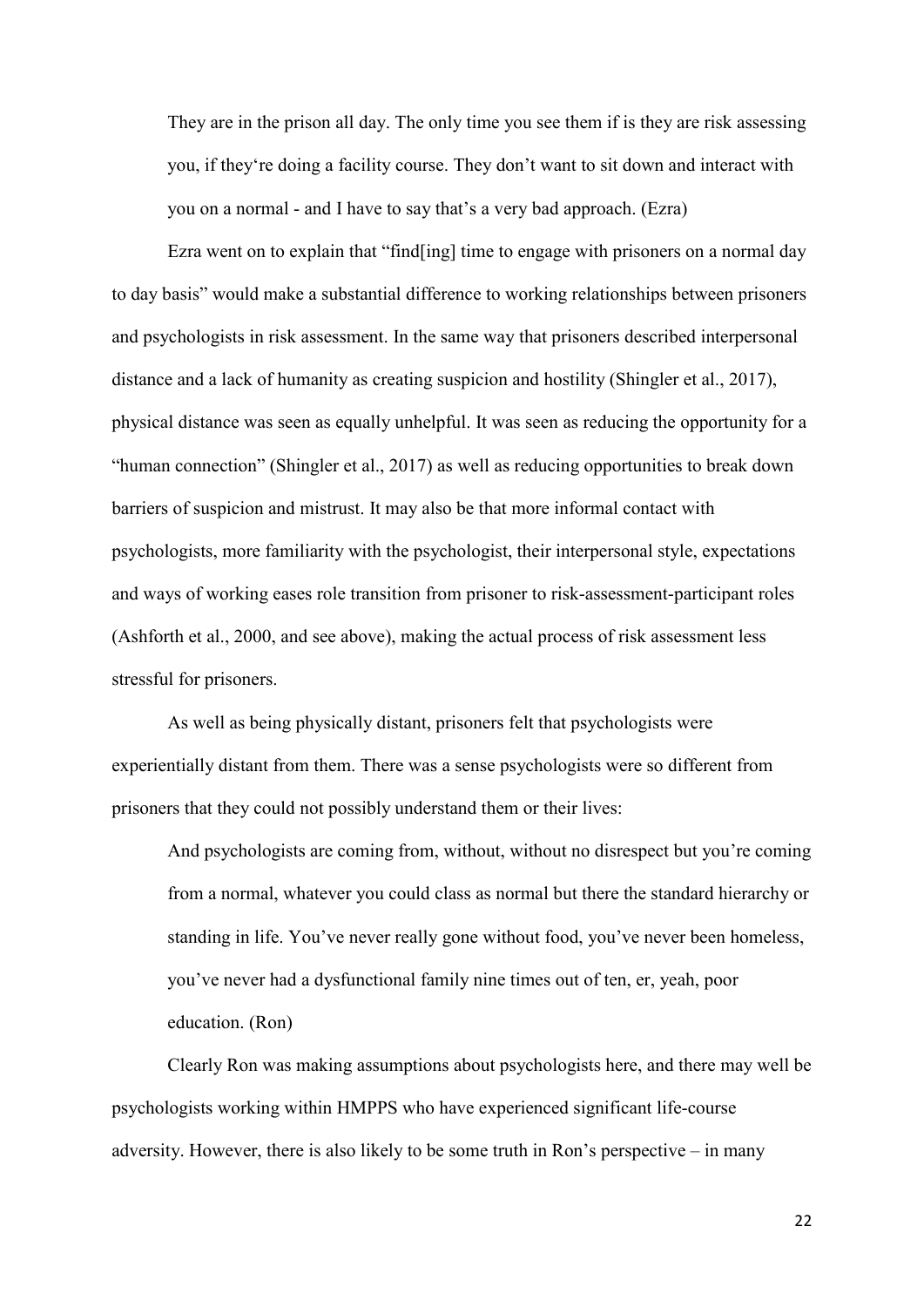cases, there is a substantial experiential distance between prisoners and psychologists. One area in which this is most apparent is that of age and gender: whilst specific figures are not available in the public domain, experience indicates that a large number of psychologists working in HMPPS are women, and many, especially those still in training, are likely to be much younger than the men they are assessing. Martin summed up his feelings of resentment about this:

They bring in trainees that are still studying, yet they're writing reports about us, that have a swing on our life and they're younger than us.

Having high stakes assessments completed by trainees was particularly challenging for some prisoners, and caused substantial resentment when there were "people with no experience, or very little life experience, having control over your life" (Jude). This reluctance to be assessed by trainees was also acknowledged by the psychologists' descriptions of the *trainee dilemma* (Shingler et al., 2019). Jim suggested that this resentment could be due to prisoners' misogynistic beliefs. Whilst this may be true, it is also possible that it is a completely normal reaction to having much younger people make life changing decisions, something which psychologists acknowledged (Shingler, et al., 2019). It is not unreasonable to want someone with skill and experience to make potentially life changing recommendations. There is no clear solution to this problem, other than substantial efforts in interviews to listen, understand, treat prisoners as individuals and make a human connection with them (Shingler et al., 2017). What was apparent from the prisoners' contributions was that being assessed by young, unqualified trainee psychologists undermined trust in the profession of psychology and affected views of the legitimacy of psychological assessment in general.

Another element to prisoners' mistrust of psychologists seemed to result from prisoners not feeling known or respected as individuals. A number of participants reported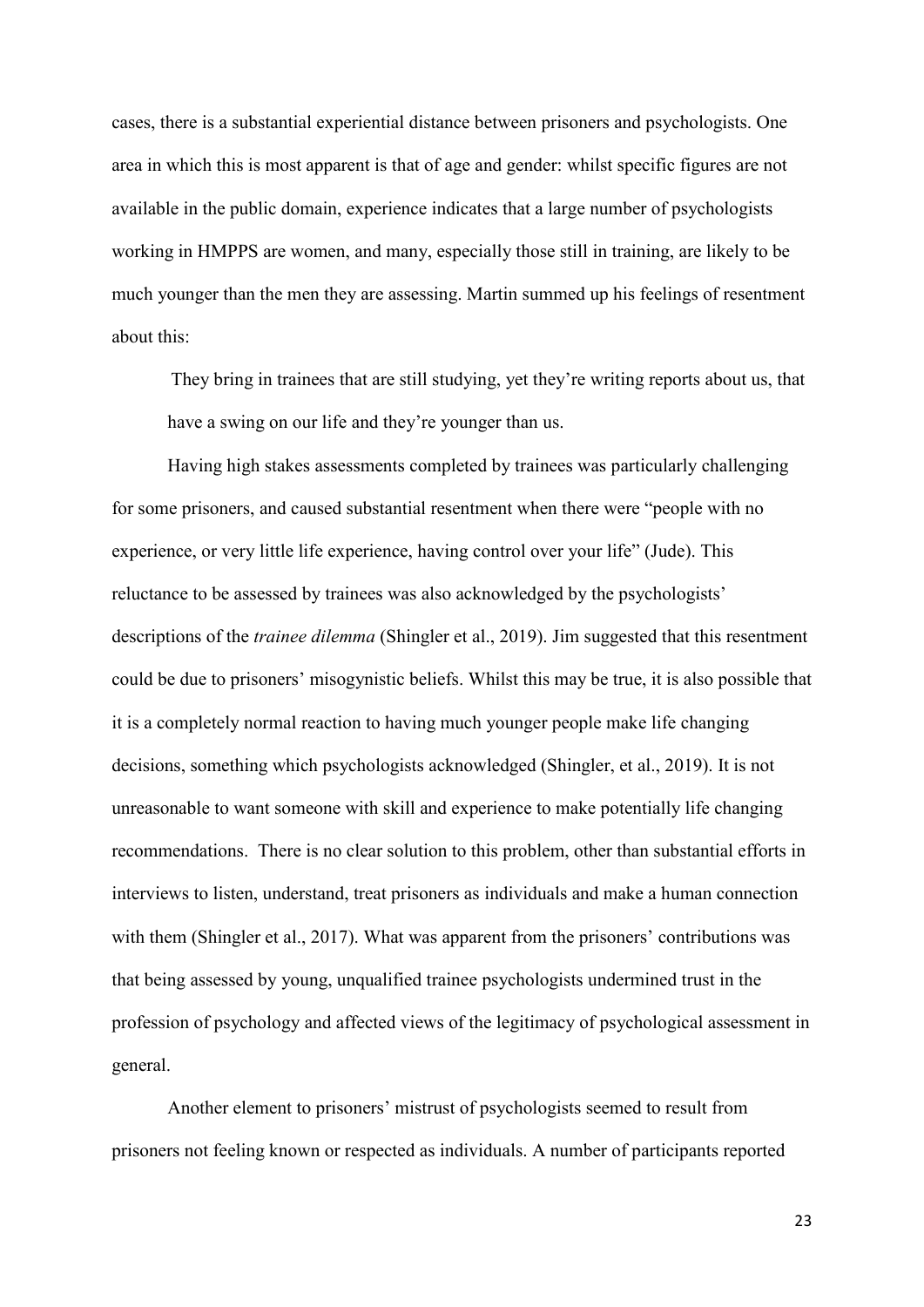that psychologists paid too much attention to prisoners' files, and did not spend enough time with the prisoner himself: "cos the problem with some psychologists is like they can believe the paper too much they read, but not see the person" (Malcolm). Ross et al. (2008) similarly commented on the potential for correctional workers to make decisions about prisoners before meeting them, partly as a result of the allocation of pejorative labels within prison records. Jude, Colin, Peter, Shawn, Daniel and Ezra all valued feeling known as individuals. Shawn's comments suggested that spending more time with the psychologist in an assessment enabled him to overcome his barriers and experience her as more trustworthy, which in turn enabled him to discuss his problems more openly (Shingler et al., 2017):

It has been suggested that I'm sometimes too guarded and too defensive and not open enough with the professionals who I'm working with. I was so comfortable [when the psychologist spent more time with me] I could be completely open. Anything could be discussed and I didn't feel uncomfortable discussing matters.

There was a view amongst the prisoner participants that having more contact and time with the psychologist resulted in a more accurate assessment. Peter directly attributed his dissatisfaction with his assessment to the lack of contact he had with the psychologist, commenting "how can someone form an opinion of you who's never met you?" (see also Crewe, 2011; Schinkel, 2014; Sparkes, 1998). Decisions that feel fairer elicit greater cooperation (Tyler & Huo, 2002), and prisoners' comments suggested that greater contact with the psychologist is one requirement for the perception of fairness. More contact could also facilitate psychologists' ability to be responsive to the individual prisoner (Stiles, Honos-Webb & Surko, 1998). However, this suggestion may cause consternation amongst some about the objectivity of assessments in such circumstances: whether psychologists are more vulnerable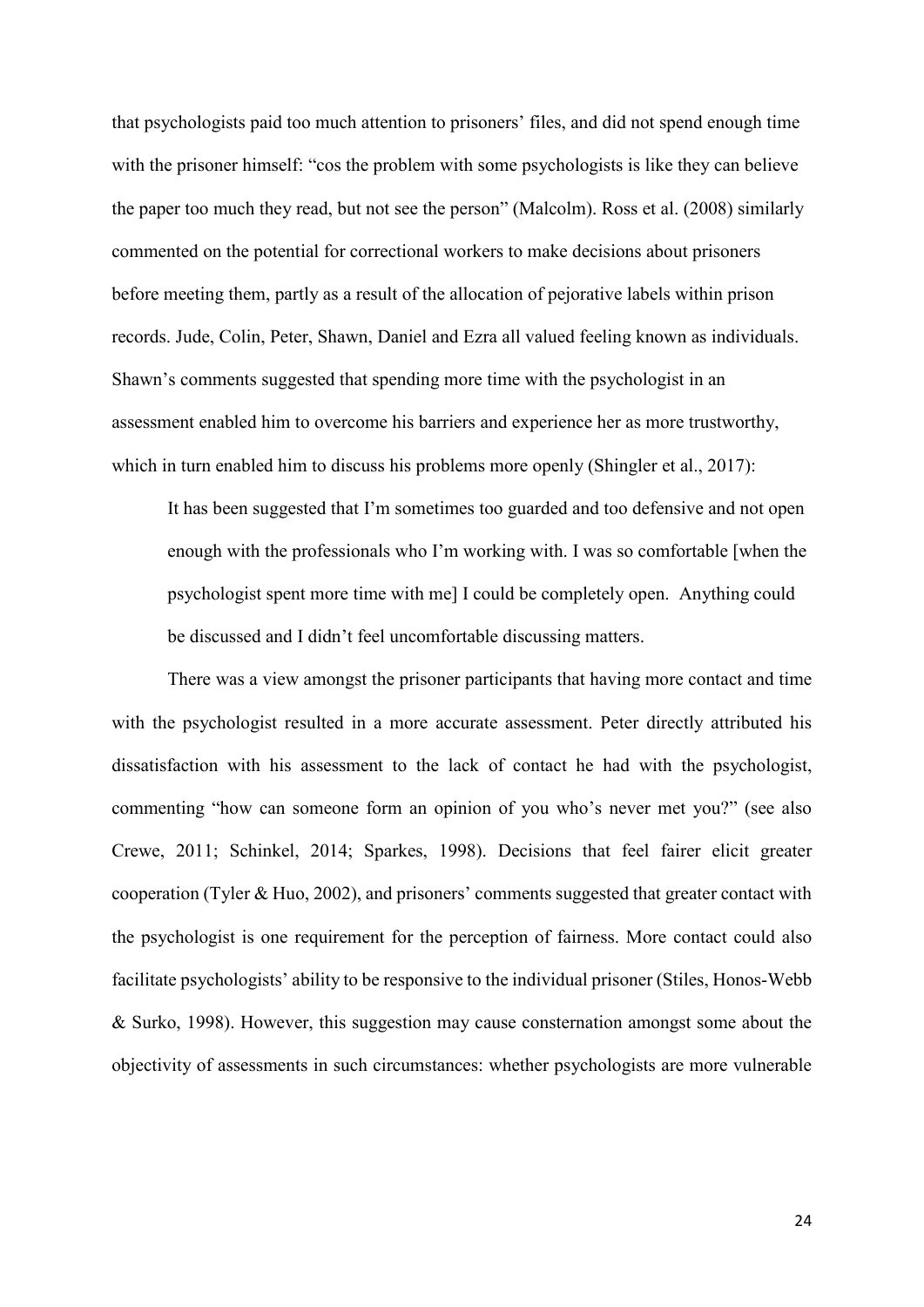to bias when they know prisoners better<sup>[15](#page-24-0)</sup> (HMIP, 2006), or whether greater familiarity will result in unstructured clinical judgement interfering with risk assessment accuracy. In response to these arguments, firstly, it is arguable that superficial contact between psychologist and prisoner could exacerbate suspicion and hostility and bias information gathering in itself (Shingler & Needs, 2018b). Secondly, although at the aggregate level ARAIs usually have greater predictive accuracy than clinical judgement, they fall short of being entirely accurate and they do not consistently outperform clinical judgement (Grove, Zald, Lebow, Snitz & Nelson, 2000). There are also limitations with regard to using nomothetic data to make individual level predictions – Hart, Michie and Cooke (2007) suggest that individual level predictions arising from actuarial assessments are "virtually meaningless" (p. 60). ARAIs are limited and it is inevitable that clinical judgement will play a part in determining risk and need on an individual basis. There is a body of literature that discusses the balancing of theory with clinical expertise and experience (Gannon & Ward, 2014; Lilienfeld, Ritschel, Lynne, Cautin, & Latzman, 2013; Lowenkamp, Holsinger, Robinson & Cullen, 2013), and the value of this approach in complex cases.

The final, and one of the most important, threads to prisoners' mistrust of psychologists was the view of psychologists as "the quiet ones with the power: what the psychologist says goes" (Shawn; see also Crewe, 2011; Sparkes, 1998; Warr, 2008). Psychologists were described as having "too much" power (Jude) and "having a lot of power and influence in sentences" (Shawn). Ron described the prison system as "psychology topheavy" where "everything's a mind game". Martin believed that it was the psychologist's

**.** 

<span id="page-24-0"></span><sup>&</sup>lt;sup>15</sup> Interestingly, Grove et al. (2000) suggested that bias might be a reason for clinical judgement not outperforming mechanical procedures, but did not make any comment about whether clinical judgement tended to result in false positive or more false negative predictions. Their commentary, pointing to the tendency in clinicians to overlook base rates, and their vulnerability to the representativeness and availability heuristics (see also Ireland, 2004) might suggest that clinicians are more vulnerable to false positives – predicting recidivism which does not occur.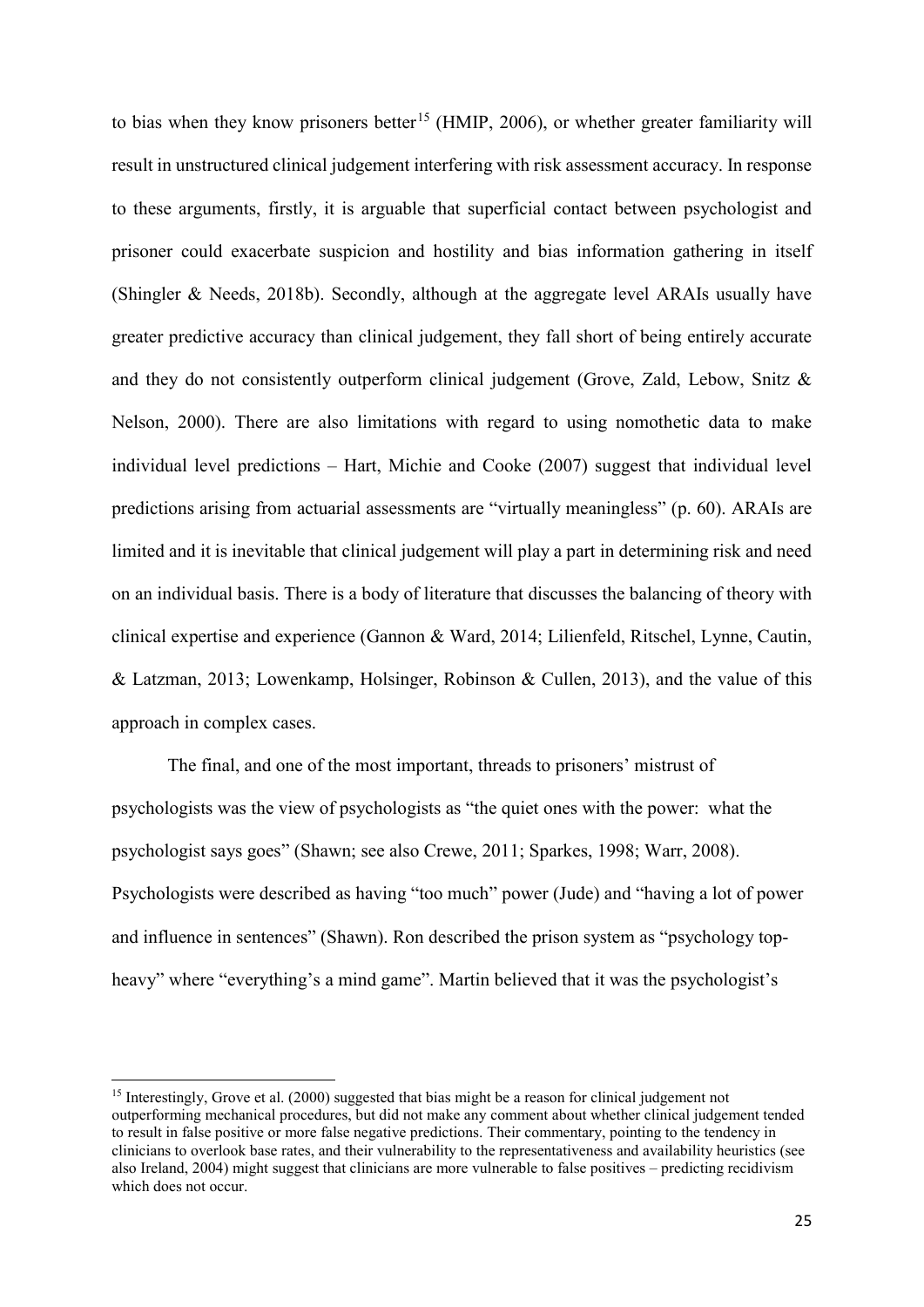report that "tips the scales" for ISPs in parole decisions. Jim described his experience of psychologists' reports influencing parole decisions (Crewe, 2011):

If you've got an OM supporting you and a psychologist who's not, you're probably in trouble. If you've got a psychologist who's supporting you and your OM isn't, there's more chance I think. Even if your OM is the person that, if you've got a psychologist who says we think this person's got a x, y, z, you know, puts a fancy looking name on it, you're really in trouble.

Arguably in a coercive environment, there is a power imbalance in all relationships and prisoners' general sense of powerlessness in prison is described above. However, something about the relationship between prisoners and psychologists brought power differences into sharper focus. For some prisoners, this was about the magnitude of the influence they perceived psychologists to have within the parole process (Shingler, 2017; Shingler, et al., 2019; see also Crewe, 2012; Warr, 2008). For others, resentment stemmed from the view that young and unqualified psychologists were not entitled to hold such power. For others, it was the power psychologists were perceived to have over the recording and interpretation of information that caused consternation. Written information is crucial to prisoners' progression and some prisoners felt that decisions about them were made on the basis of inaccurate information which they had no power to correct – errors would not be so problematic if they were inconsequential. Jude explained how incorrect details recorded in his prison file may have been removed, "but they still get used against me by psychologists and facilitators". Martin similarly described how something he said in an assessment was misinterpreted pejoratively in a psychological report:

Anyway she writ in there that I said that I wouldn't be upset or sad if my Nan died. Right now in my head I'm thinking hmm, I would never say something like that. For a start my Nan's like my mum so why would I? What I said to her was I wouldn't like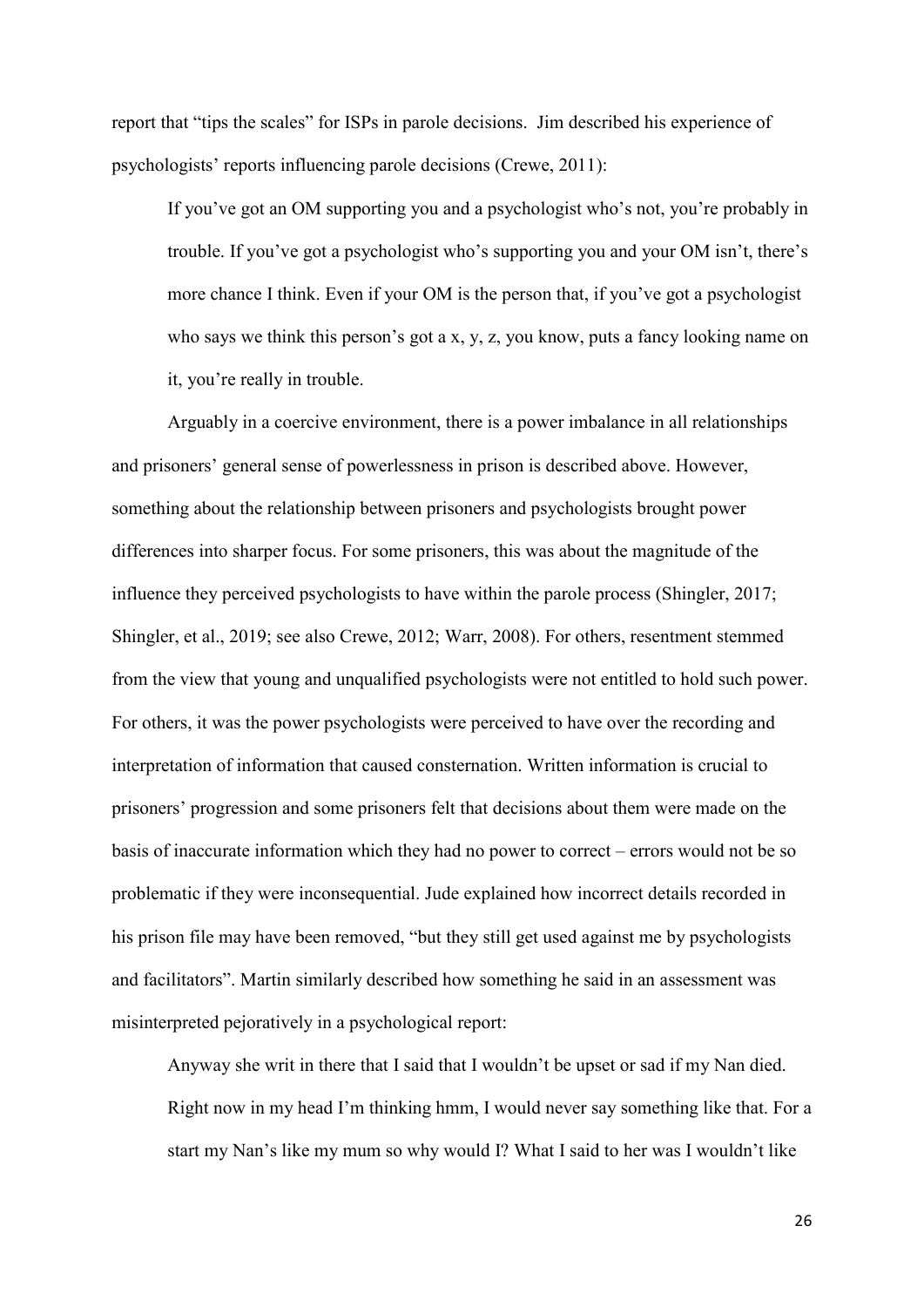mope around, I'd try and keep things goin and not be erm, cos I know she wouldn't want me to be like that. And what she's gone then is she's gone back and writ that I wouldn't be sad or upset.

There was a view from some prisoners that challenging errors made things worse for them, in that their challenging was likely to be interpreted through the lens of risk:

Daniel: I s'pose a lot of it depends on how the person puts themselves across y'know what I mean but, you know if you're told that you've got certain issue and you don't agree with that, and then you kind of like try and put it across, they'll make another issue. So not only have you got the issue you don't agree with, you know, like you know, like mine - like kind of, I explained a few things, I got then minimisation of culpability put as a risk factor. D'you know what I mean? But it's like…

Interviewer: Yes I understand, so when you try and challenge something almost the process of challenging it that becomes a problem?

Daniel: Exactly yeah. So it's like it's a difficult situation like. Sometimes you just feel like, I mean I often describe, I feel like a dog with a choke chain. D'you know what I mean? You know, it's, it's, you know every time it's like you feel you wanna kind of, be you and you know, walk off in this direction or go and you know do something, it's like getting yanked back. It feels like you're being choked, like, it's just it's very difficult.

Daniel's comments summed up the sense of powerlessness generally, and in particular how a lack of control over written information contributed to this. Liebling (2011) also reported that prisoners felt unable to challenge things they disagreed with in case it went against them. Prisoners seemed to feel they were in a lose-lose situation (a "double-bind", Bateson, Jackson, Haley & Weakland, 1956, p. 251) - if they challenged something, it could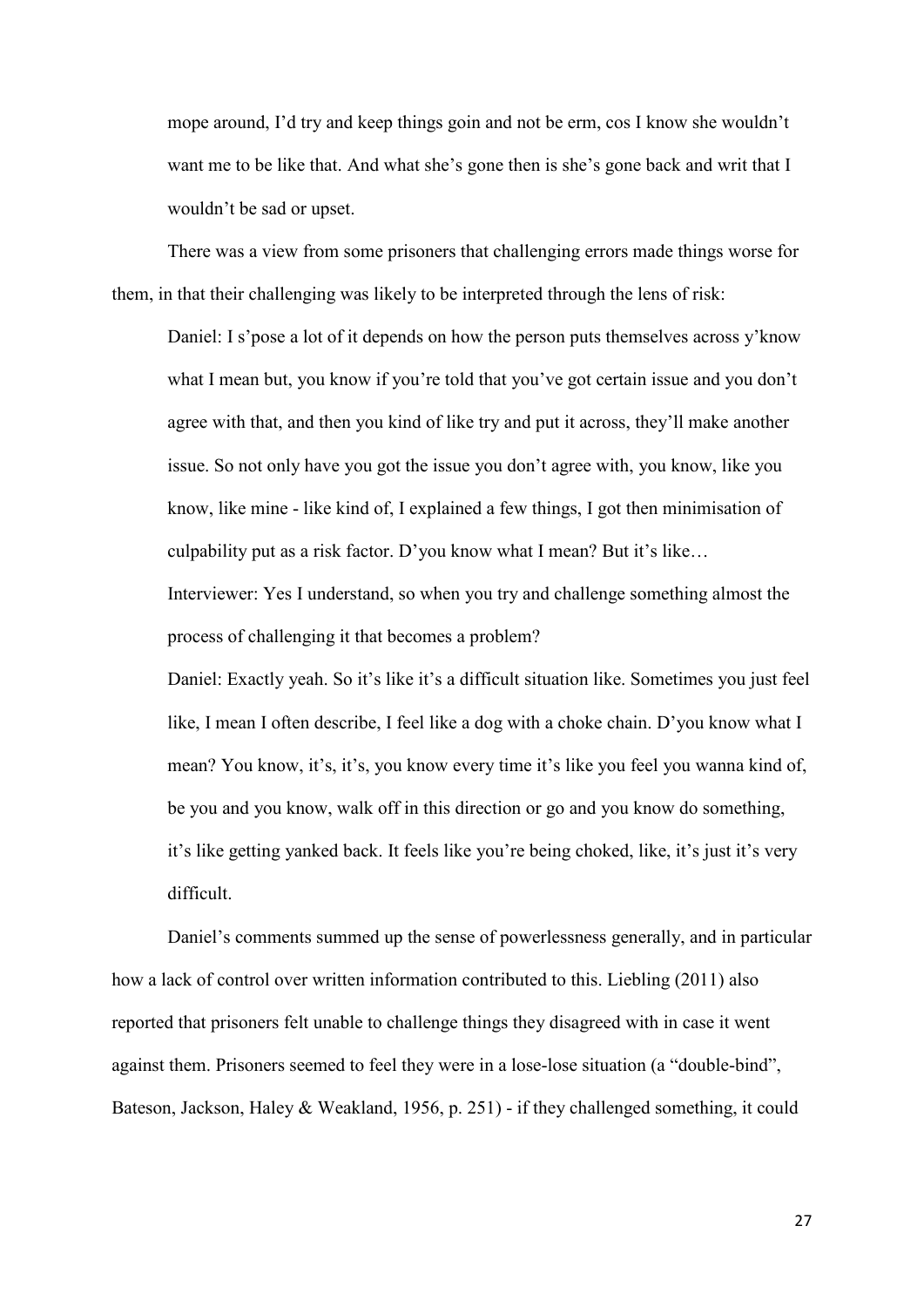go against them, if they did not challenge something, wrong information could be recorded which might end up being used in an assessment. Jim noted how mistakes become fact:

And you know in some examples, there are, are objective fictions in it, it's actually just wrong in some points. And it then becomes a battle whether you say, ok they say I was 16 when this happened but actually I was 18. Do I just, cos I've tried to battle this and I can't prove it, do I just accept that I was 16 and we'll go with the truth that I was 16 even though I was 18, and it can be really quite, it can be really quite, erm, straightforward things that are just wrong that end up kind of becoming the truth.

Jim described the "psychological portfolio" that built up on ISPs over the course of a sentence, and in his view, psychological information became almost an entity in itself. Sam (psychologist) recognised the control psychologists had over information, for example, "[the prisoner] explains what he thinks about that, there might be some discussion about it, but ultimately it goes down as I have said it's gonna go down". It is easy to see how this could undermine the relationship between prisoners and psychologists: when prisoners felt clear about a truth yet saw psychologists as insisting on their version of the truth this could be experienced as "your risk assessment is done with their answers not your answers" (Jude). It is important to note here that both psychologists and prisoners in this research provided examples of incorrect facts being included in prisoner files – so feeling that incorrect information is being held and used to inform decisions about the future (from a prisoner's perspective) is not necessarily a consequence of denial or prisoners' paranoia or suspicion.

In addition to information being interpreted wrongly, recorded wrongly, and being seemingly set in stone, prisoners also described the lack of control they had over psychological assessment reports. Prisoners described querying reports, yet little or nothing was changed: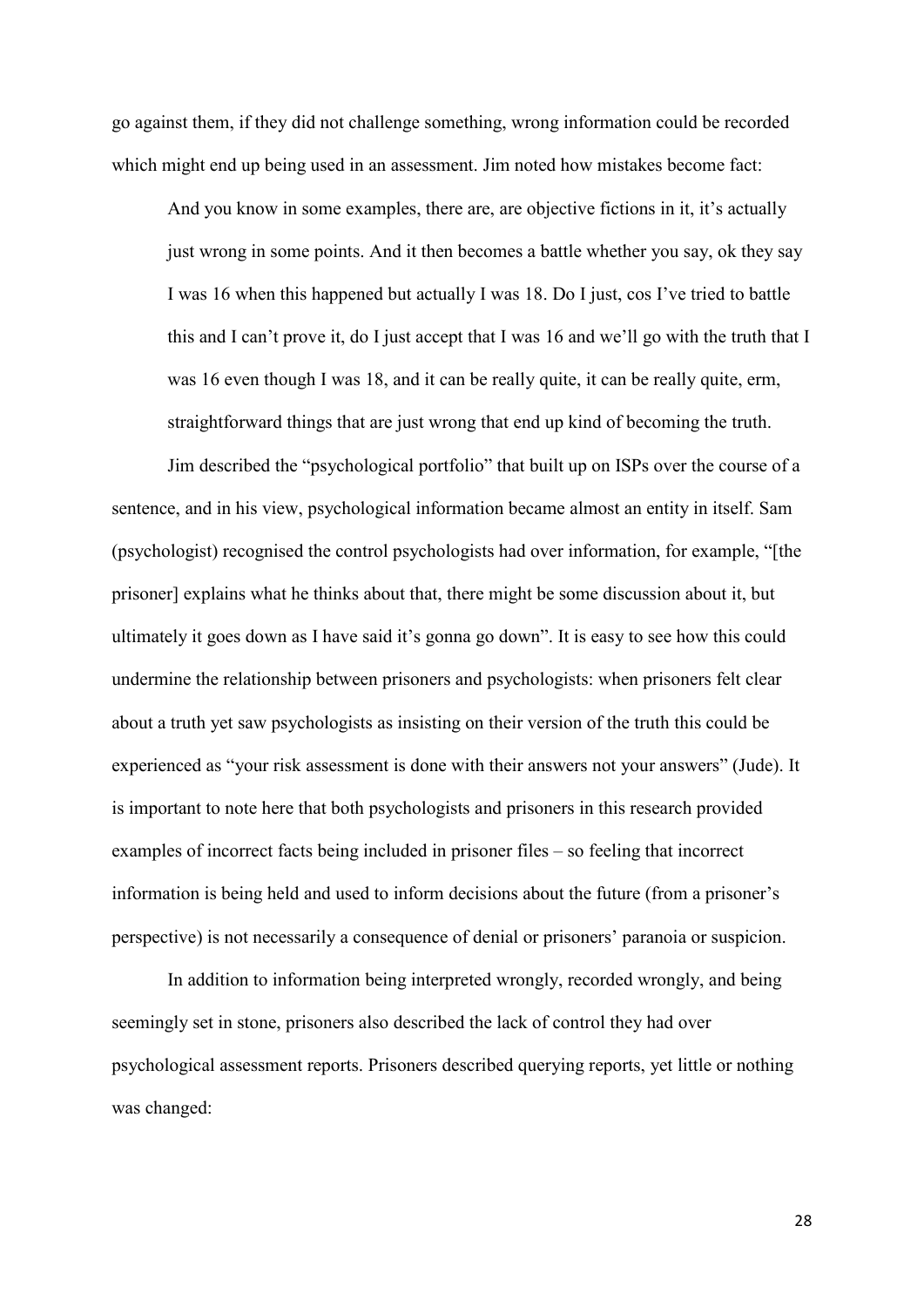You might be asked to briefly have a meeting, anything you want to say about it? Yeah, we'll take that on board. And then you're sent away and quite often nothing changes anyway. (Shawn)

Jim expressed a similar view, and noted that despite assurances, there was often little collaborative discussion of reports:

One thing that I think is that erm, in terms of something feeling collaborative, is that before it becomes set in stone, that actually there is a process whereby you can talk, you know, you can talk about things and things can be changed … In a report for example, and that doesn't tend to happen (Jim)

Some prisoners interpreted refusal to change reports as evidence of the psychologists' power over information. Jim's comment above suggested that he would value greater explicit negotiation about the content of reports (Safran & Muran, 2000). A greater focus on negotiation throughout the assessment process might also be useful – part of the discussions around consent might focus on how the psychologist and prisoner might deal with any disagreements, or how the report could be most usefully disclosed to the prisoner. This level of explicit responsiveness (Stiles et al., 1998) communicates a genuine commitment to collaboration and to individually-relevant practice, both of which have been identified as elements of a good interpersonal approach to risk assessment (Shingler et al., 2017). It is also arguable that such mutually responsive, intersubjective approaches could provide the basis for meaningful interpersonal change and development (Salvatore, Gelo, Gennaro, Manzo & Al Radaideh, 2010).

Finally, whilst the majority of the prisoners in the sample reported some negative views about psychologists, there were examples of more positive attitudes. Malcolm believed that psychologists were "there to help you, innit". Daniel believed "psychology and that you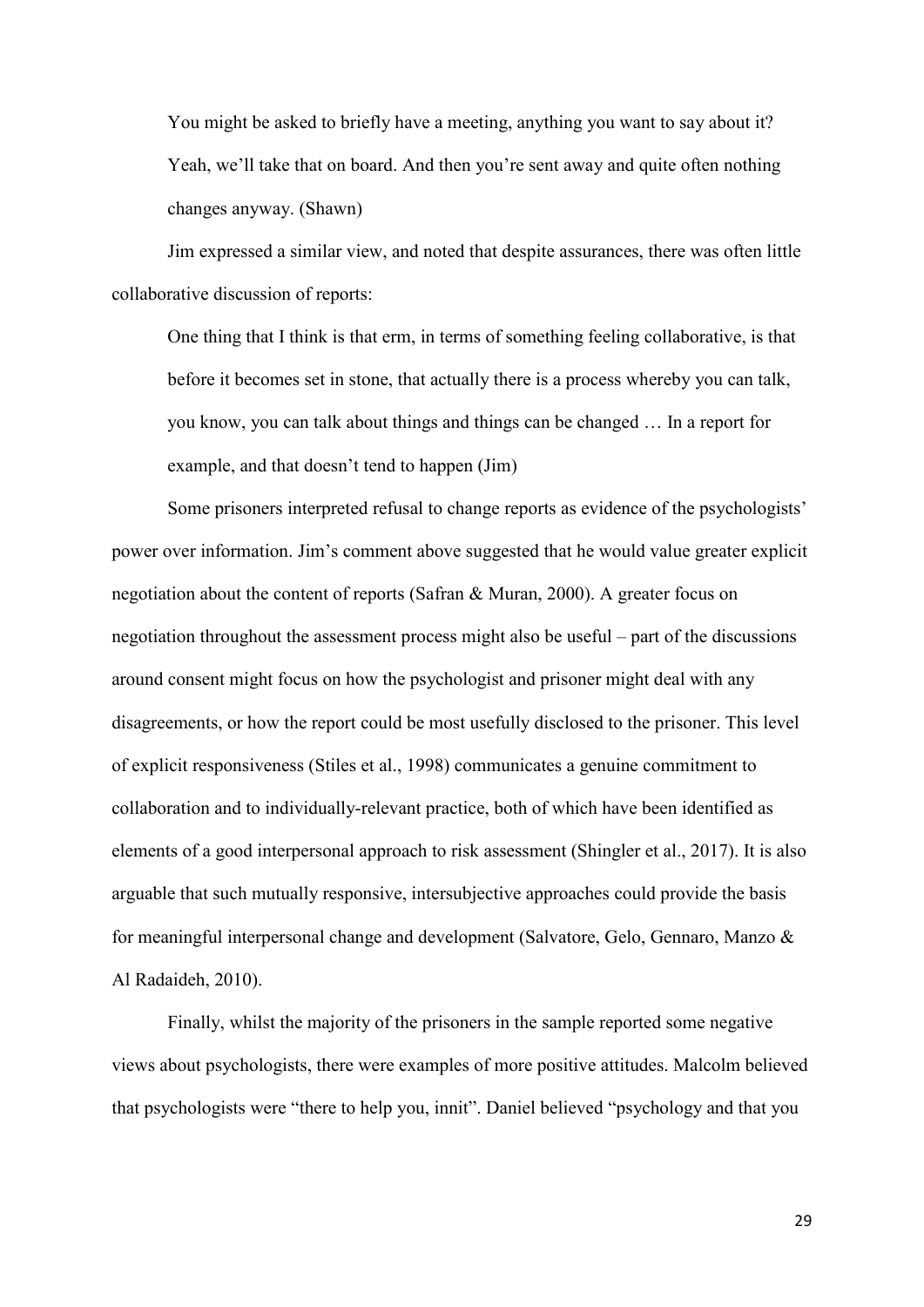know, is value, you know can be a valuable thing and it's helped me a lot you know". John explained:

A psychologist is a professional person, right? They've done probably a degree, a masters or a doctorate right? They are, er, professional in their field erm and I'm quite happy with a professional doin' their job with me because I know that I had a problem that needed to be helped with.

There was a sense of respect for psychological knowledge in these comments.

Additionally, just as some psychologists empathised with prisoners who did not want to be assessed by trainees, some prisoners empathised with the challenges of training psychologists in risk assessment:

They are training but they have to learn in the real world setting. A chef doesn't stay at home and cook in the kitchen he goes into er, a restaurant kitchen to train in the field, so it's got to be done. (Shawn)

Similarly, Malcolm explicitly empathised with the challenges faced by psychologists in risk assessment:

Malcolm: but it's hard it must be a hard job being a psychologist, you're a psychologist right?

Interviewer: I'm a psychologist, yeah

Malcolm: it must be a hard job, innit? you gotta make decisions about people

Interviewer: it is hard yeah

Malcolm: weigh em up, 'n' you gotta get it right

Thus, both psychologists and prisoners recognised and empathised with each other's challenges. Perhaps bringing this empathy and understanding into risk assessment, and explicitly naming and exploring some of the challenges is a step towards resolving them, thereby providing a starting point for intersubjective engagement.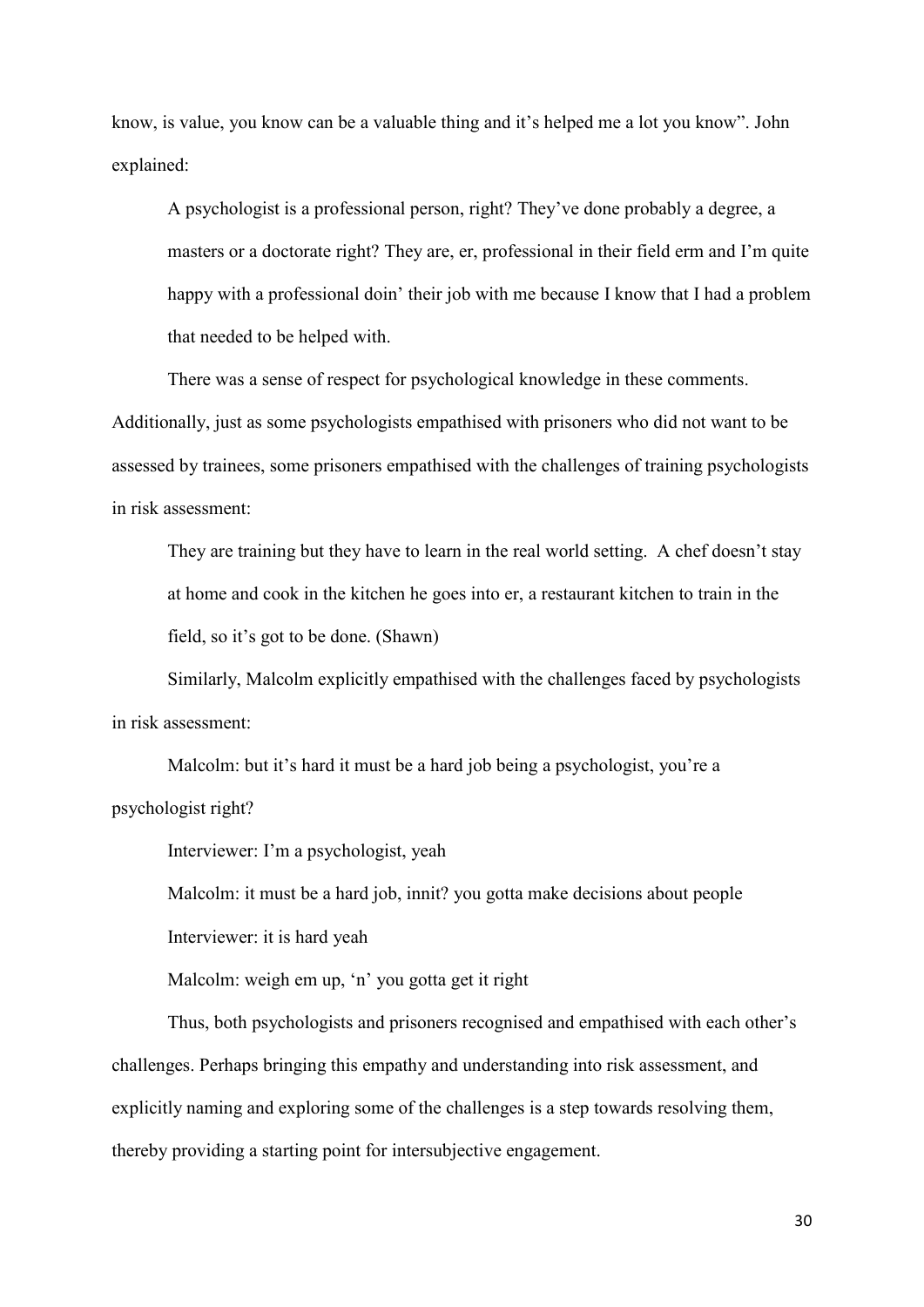#### **Summary and conclusions**

Prisoners interviewed for this study described risk assessment as being conducted within a context of violence, volatility and suffering. They experienced emotional and relational isolation within a prison system perceived as harsh, arbitrary and controlling. Some prisoners reported a sense of hopeless resignation: the system will never change, yet prisoners are part of it and have no choice but to go along with it if they want to progress. Risk assessment was seen as an integral part of the system, and created feelings of powerlessness, uncertainty and fear. Added to this was a view of psychologists as untrustworthy but unjustifiably powerful. Some prisoners perceived psychologists as aloof and removed from them and their lives, with little concern for prisoners' individuality. There was a general feeling of resentment about psychologists' power, particularly when prisoners felt that the psychologist in question was not entitled to hold it (as in the case of young and unqualified psychologists). This context is particularly challenging when considering what is required of prisoners in risk assessment interviews. They are asked to reflect in depth on their offending, as well as on the psychological, social and environmental problems that they have experienced throughout their lives, at all times knowing that the outcome of the interview could mean the difference between possible release, move to a lower security, "open" prison, or a further lengthy period of incarceration.

There were also some reports of positive experiences of psychological risk assessment. Those who managed to navigate the system and had more positive attitudes to it could distance themselves from prison negativity, get clear and supportive advice from staff, and retain a goal-oriented approach to their sentence and their futures. There was also evidence of mutual understanding and empathy between prisoners and psychologists. A more explicitly responsive and collaborative approach to risk assessment that brings some of these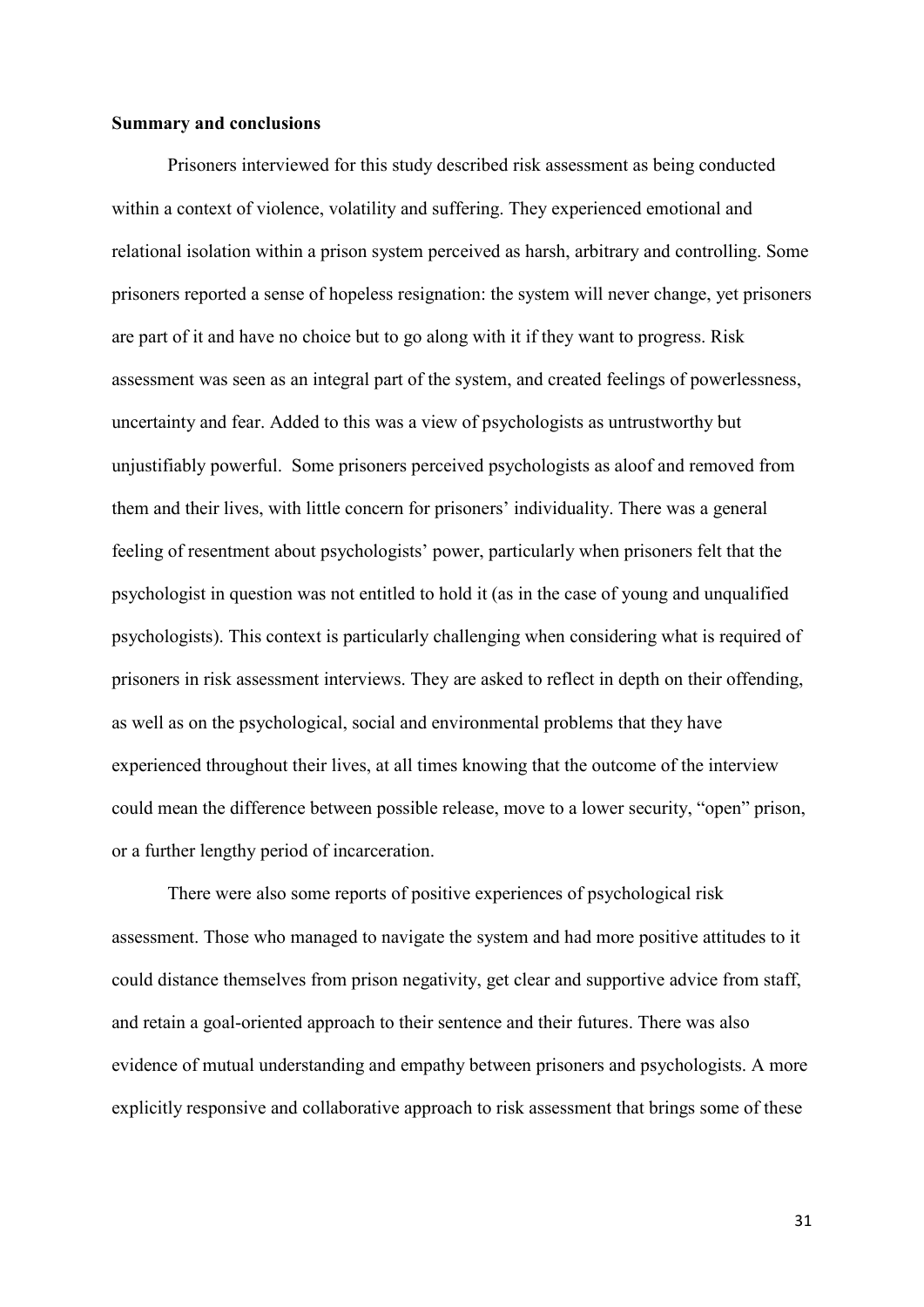challenging issues into the forefront might be a step towards a more engaging risk assessment experience, in which prisoners can feel that they have more of a stake.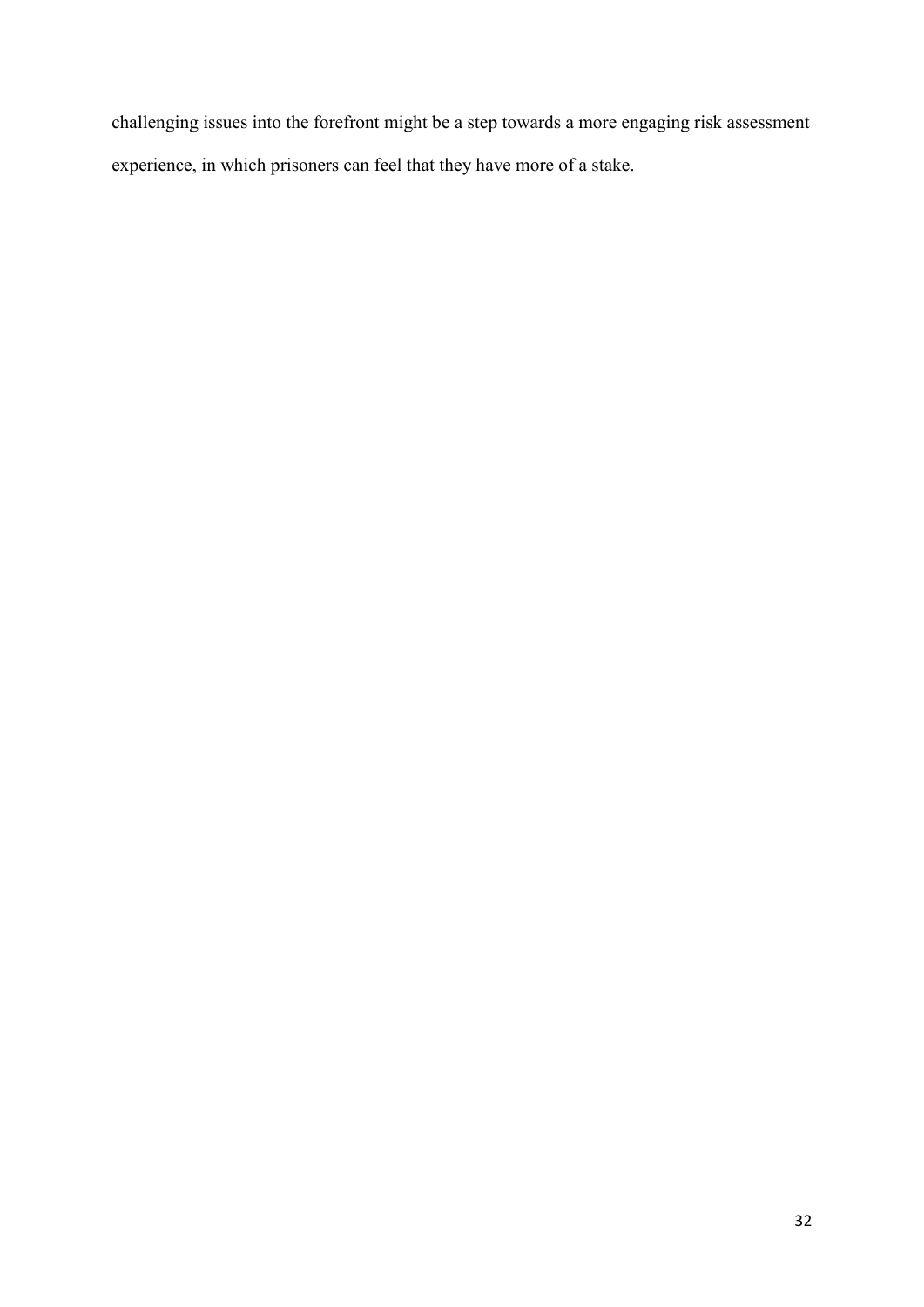# **References**

- Ashforth, B., Kreiner, G., & Fugate, M. (2000). All in a day's work: Boundaries and micro role transitions. *The Academy of Management Review, 25*(3), 472-491.
- Attrill, G., & Liell, G. (2007). Offenders' view on risk assessment. In N. Padfield (Ed.), *Who to release? Parole, fairness and criminal justice (pp. 191-201).* Willan Publishing, Cullumpton, Devon, UK.
- Austin, W., Kagan, L., Rankel, M., & Bergum., V. (2008). The balancing act: Psychiatrists' experience of moral distress. *Medical Health Care and Philosophy, 11,* 89-97.
- Barnett, G. D & Mann, R. E (2011). Good lives and risk assessment: Collaborative approaches to risk assessment with sexual offenders. In H. Kemshall, and B. Wilkinson (Eds.), *Good Practice in Assessing Risk: Current Knowledge, Issues and Approaches* (pp. 139-154). London: Jessica Kingsley.
- Bateson, G., Jackson, D. D., Haley, J., & Weakland, J. (1956). Toward a theory of schizophrenia. *Systems Research and Behavioral Science, 1*(4), 251-264.
- Blagden, N., & Perrin, C. (2016). "Relax lads, you're in safe hands here": Experiences of a sexual offender treatment prison. In C. Reeves (Ed.), *Experiencing Imprisonment: Research on the experience of living and working in carceral institutions (pp. 30-38).* Abingdon, Oxon: Routledge.
- Bowers, L., & Friendship, C. (2017). Forensic psychological risk assessment for the Parole Board. In K. Browne, A. R. Beech, L. A. Craig & S. Chou (Eds.), *Assessments in forensic practice: A handbook* (pp. 103-121). Chichester UK: John Wiley & Sons, Ltd.
- Butler, M. (2008). What are you looking at? Prisoner confrontations and the search for respect. *The British Journal of Criminology, 48*(6), 856-873.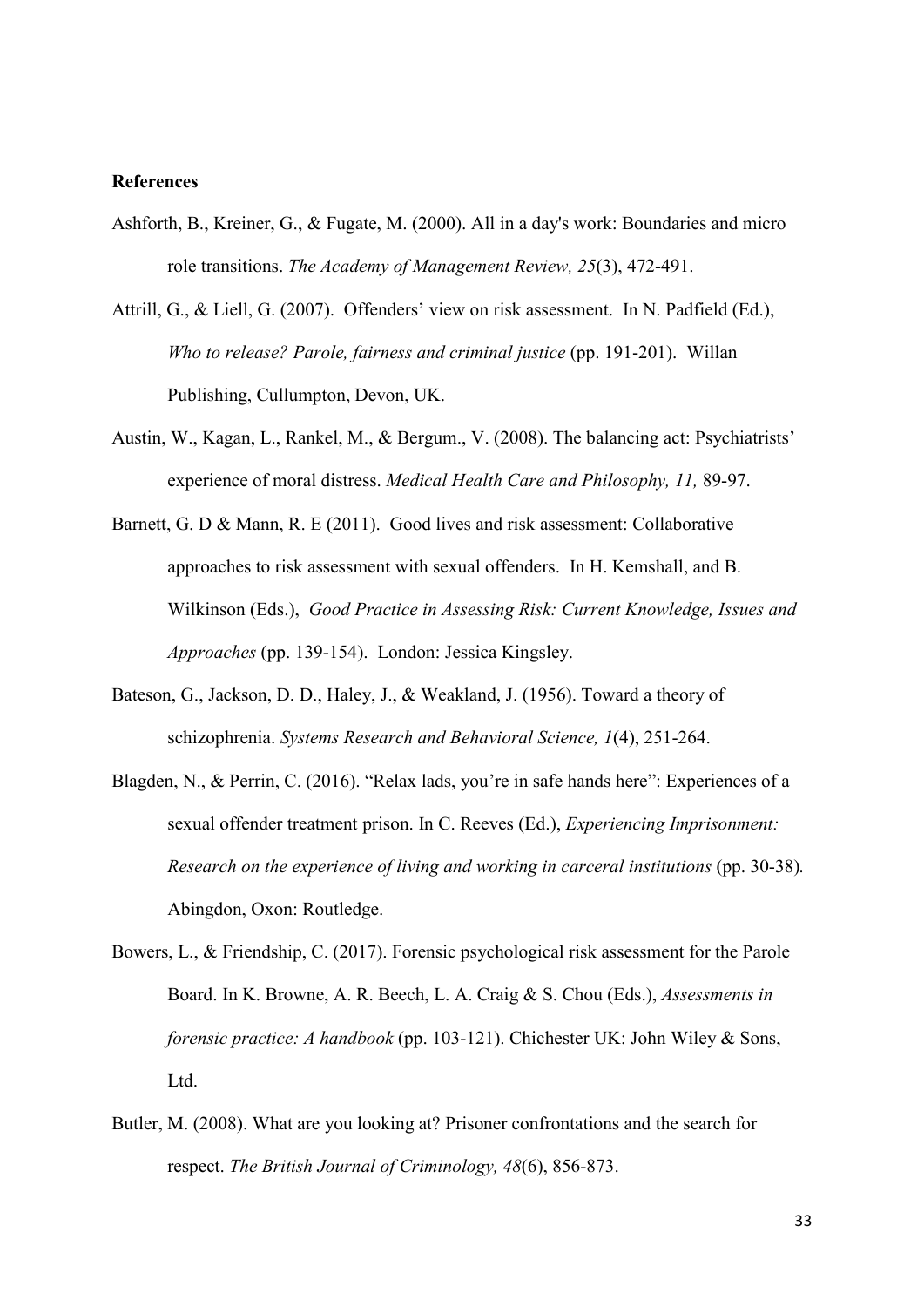- Charmaz, K. (2006). *Constructing grounded theory: A practical guide through qualitative analysis.* London, UK: Sage
- Crawley, E. (2004). *Doing prison work: The public and private lives of prison officers.* Cullumpton, Devon, UK: Willan Publishing.
- Creswell, J. W., & Miller, D. L. (2000). Determining validity in qualitative inquiry. *Theory into Practice, 39*(3), 124-130.
- Crewe, B. (2011). Depth, weight, tightness: revisiting the pains of imprisonment. *Punishment and Society, 13*(5), 509-529.
- Crewe, B. (2012). *The prisoner society: Power, adaptation and social life in an English prison.* Oxford, UK: Oxford University Press.
- Crighton, D. A. (2010). Assessment. In G. J. Towl & D. A. Crighton (Eds.), *Forensic psychology* (pp. 244-259). Oxford, UK: BPS/Blackwell.
- Crighton, D. A., & Towl, G. J. (2008). *Psychology in prisons* (2nd ed). Oxford, UK : BPS/Blackwell.
- Criminal Justice Joint Inspection (2013). *A Joint Inspection of Life Sentence Prisoners: A Joint Inspection by HMI Probation and HMI Prisons*. Retrieved from https://www.justiceinspectorates.gov.uk/probation/wpcontent/uploads/sites/5/2014/03/life-sentence-prisoners.pdf
- Dematteo, D., Batastini, A., Foster, E & Hunt, E (2010). Individualising risk assessment: balancing idiographic and nomothetic data. *Journal of Forensic Psychology Practice, 10*(4)*,* 360-371.
- De Viggiani, N. (2006). Surviving prison: exploring prison social life as a determinant of health. *International Journal of Prisoner Health, 2*(2), 71-89.
- De Viggiani, N. (2007). Unhealthy prisons: exploring structural determinants of prison health. *Sociology of Health and Illness*, *29*(1), 115-135.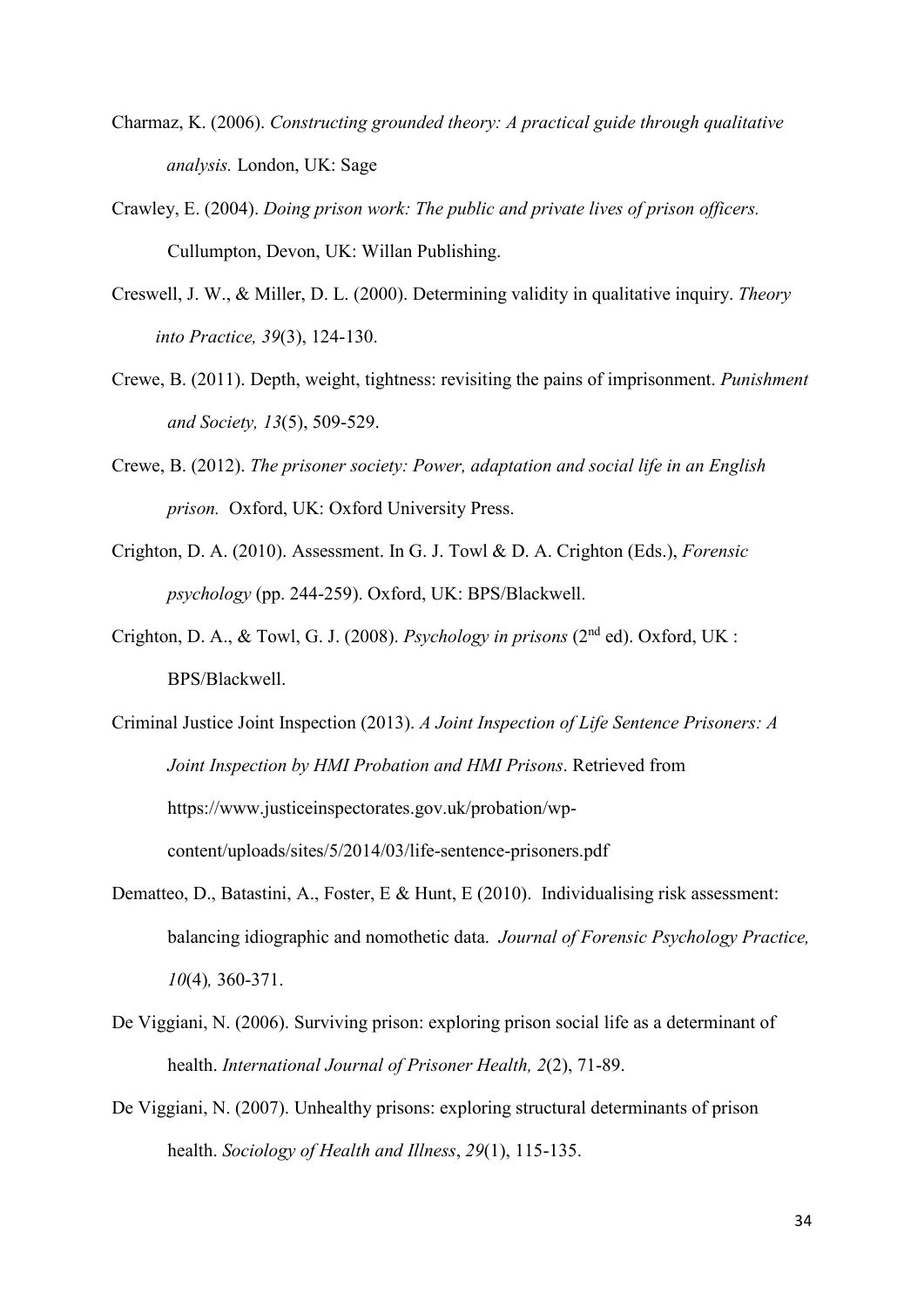Edwards, D., & Potter, J. (1992). *Discursive psychology* (Vol. 8). London, UK: Sage.

- Engineer, C., & Rogers, J. (2018, August 14<sup>th</sup>). Taxi sex attacker: Who is John Worboys, what were his sex attack crimes and why was the Black Cab rapist nearly freed from prison? *The Sun,* retrieved from https://www.thesun.co.uk/news/5272347/johnworboys-black-cab-rapist-sex-attack-prison-parole-board-taxi/
- Gannon, T. A., & Ward, T. (2014). Where has all the psychology gone? A critical review of evidence-based psychological practice in correctional settings. *Aggression and Violent Behaviour, 19,* 435-446.
- Glaser, B. G., & Strauss, A. L. (1967). *The discovery of grounded theory: Strategies for qualitative research.* New Brunswick, NJ: AldineTransaction.
- Goffman, E. (1961). *Asylums: essays on the social situation of mental patients and other inmates.* Harmondsworth, Middlesex, UK: Pelican.
- Grove, W. M., Zald, D. H., LeBow, B. S., Snitz, B. E., & Nelson, C. (2000). Clinical versus mechanical prediction: A meta-analysis. *Psychological Assessment, 12,* 19-30.
- Hanson, R. K., & Morton-Bourgon, K. (2004). Predictors of sexual recidivism: An updated meta-analysis. Ottawa, Ontario: Public Works and Government Services, Canada.
- Hanson, R. K., & Morton-Bourgon, K. E. (2009). The accuracy of recidivism risk assessments for sexual offenders: a meta-analysis of 118 prediction studies. *Psychological Assessment*, *21*(1), 1-21.
- Harding, R (2014). Rehabilitation and prison social climate: Do 'What Works' rehabilitation programmes work better in prisons that have a positive social climate? *Australian and New Zealand Journal of Criminology, 47*(2) 163–175.
- Hardwick, N. (November, 2017). *Parole – 50 years and counting.* Presentation given to The Butler Trust, The Parole Board and HM Prison and Probation Service conference, Parole, Probation and Prisons – Past Present and Future. London.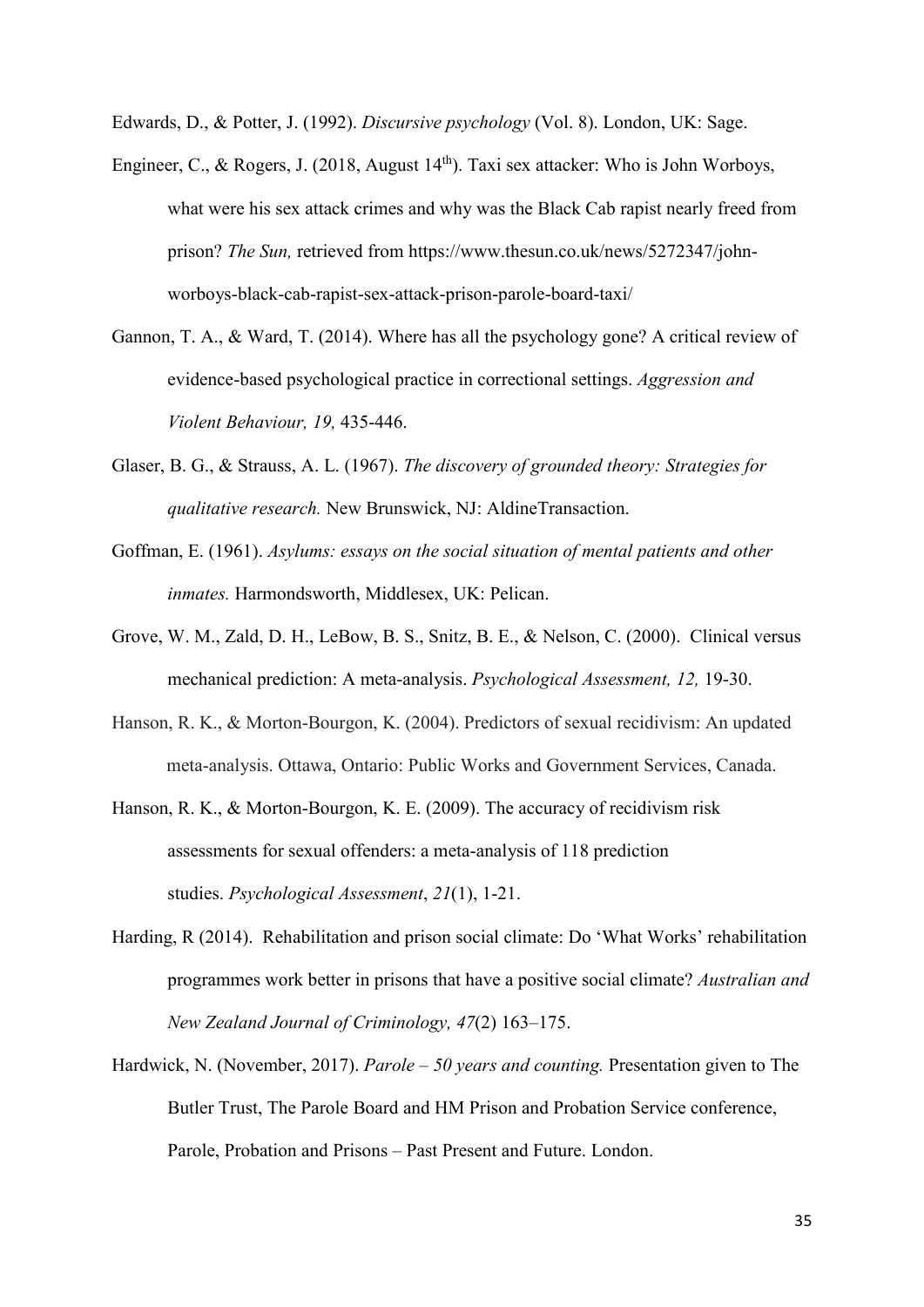- Hart, S. D., Michie, C., & Cooke, D. J. (2007). Precision of actuarial risk assessment instruments: Evaluating the "margins of error" of group v. individual predictions of violence. *The British Journal of Psychiatry*, *190*(49), 60-65.
- Heilbrun, K., Yasuhara, K., & Shah, S. (2014). Violence risk assessment tools: Overview and critical analysis. In R. K. Otto and K. D. Douglas (Eds.), *Handbook of Violence Risk Assessment,* (pp. 1-18). New York: Routledge.
- Her Majesty's Inspectorate of Probation (2006). *An independent review of a serious further offence case: Anthony Rice.* Retrieved from www.justice.gov.uk/downloads/publications/inspectoratereports/hmiprobation/anthonyricereport-rps.pdf
- Hough, M. (2010). Gold standard or fool's gold: the pursuit of certainty in experimental criminology. *Criminology and Criminal Justice*, *10*(1), 11- 22.
- Ireland, J. L. (2004). Compiling forensic risk assessment reports. *Forensic Update* 77, 15-22.
- Irwin, J., & Owen, B. (2005). Harm and the contemporary prison. In A. Liebling & S. Maruna (Eds.), *Effects of imprisonment,* (pp. 94-117). Uffculme, Devon, GBR: Willan PublishingIreland, J. L., (2004). Compiling forensic risk assessment reports. *Forensic Update 77*, 15-22
- Jacobson, J., & Hough, M. (2010). *Unjust Deserts: Imprisonment for Public Protection*. London: Prison Reform Trust.

James, E. (2003). *A life inside: A prisoner's notebook.* London: Atlantic Books.

Jewkes, Y. (2005). Loss, liminality and the life sentence: Managing identity through a disrupted lifecourse. In A. Liebling & S. Maruna (Eds.) *Effects of imprisonment,* (pp. 366-388). Uffculme, Devon, GBR: Willan Publishing.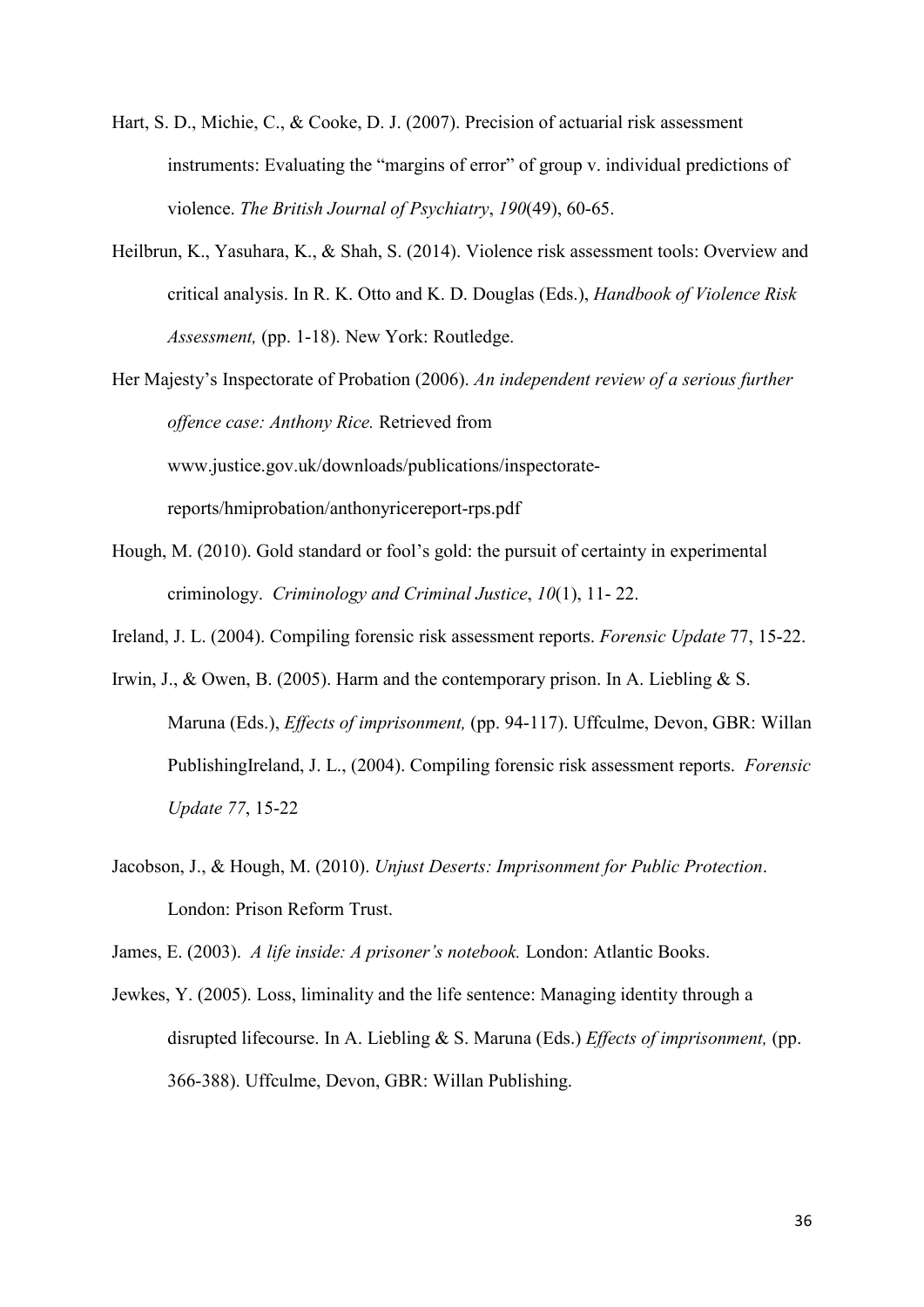- Leventhal, G. S. (1976). Fairness in social relationships. In J. Thibault, J. Spence, & R. Carson (Eds.), *Contemporary topics in social psychology* (pp. 211-239). Morristown, NJ: General Learning Press.
- Liebling, A. (2011). Moral performance, inhuman and degrading treatment and prison pain. *Punishment & Society*, *13*(5), 530-550.
- Liebling, A., & Maruna, S. (2005). Introduction: The effects of imprisonment revisited. In A. Liebling and S. Maruna (Eds.), *Effects of imprisonment* (pp. 1-29). Uffculme, Devon, GBR: Willan Publishing.
- Lilienfeld, S. O., Ritschel, L. A., Lynne, S. J., Cautin, R. L., & Latzman, R. D. (2013). Why many clinical psychologists are resistant to evidence-based practice: Root causes and constructive remedies. *Clinical Psychology Review, 7,* 883-900.
- Logan, C. (2013). Risk assessment: Specialist interviewing skills for forensic practitioners. In C. Logan & L. Johnstone (Eds.), *Managing clinical risk: A guide to effective practice* (pp.259-292). Oxford: Routledge.
- Lowenkamp, C. T., Holsinger, A. M., Robinson, C. R. & Cullen, F. T. (2012). When a person isn't a data point: Making evidence-based practice work. *Federal Probation 76*(3), 11-21.
- Marshall, W. L. (1994). Treatment effects on denial and minimization in incarcerated sex offenders. *Behaviour Research and Therapy*, *32*(5), 559-564.
- Maruna, S. (2011). Why do they hate us? Making peace between prisoners and psychology. *International Journal of Offender Therapy and Comparative Criminology, 55*(56), 671-675.
- Ministry of Justice (2011). *National security framework, categorisation function: Categorisation and recategorisation of adult male prisoners* (Prison Service Instruction 40/2011). Retrieved from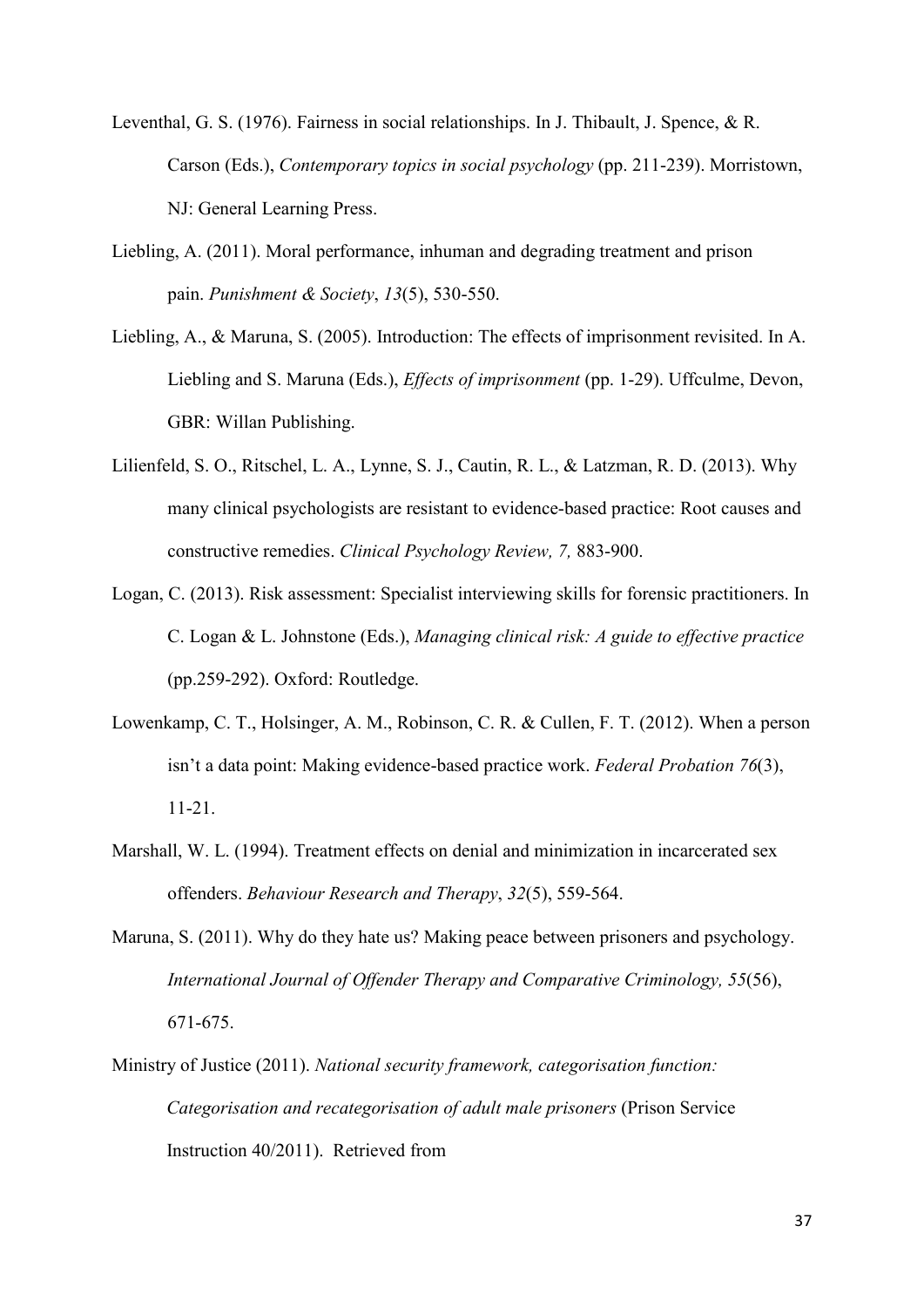www.justice.gov.uk/downloads/offenders/psipso/psi-2011/psi-40-2011 categorisation-adult-males.doc

- Ministry of Justice (2019). Offender management statistics bulletin, England and Wales. [https://assets.publishing.service.gov.uk/government/uploads/system/uploads/attachme](https://assets.publishing.service.gov.uk/government/uploads/system/uploads/attachment_data/file/775078/offender-management-quarterly-q3-2018.pdf) [nt\\_data/file/775078/offender-management-quarterly-q3-2018.pdf](https://assets.publishing.service.gov.uk/government/uploads/system/uploads/attachment_data/file/775078/offender-management-quarterly-q3-2018.pdf)
- Nolan, G., & Walsh, E. (2012). Caring in prison: The intersubjective web of professional relationships. *Journal of Forensic Nursing 8,* 163-169.
- Parole Board (2018). Parole Board information on Indeterminate Sentence Prisoners (ISPs). Retrieved from [https://www.gov.uk/government/news/parole-board-information-on](https://www.gov.uk/government/news/parole-board-information-on-indeterminate-sentence-prisoners-isps)[indeterminate-sentence-prisoners-isps](https://www.gov.uk/government/news/parole-board-information-on-indeterminate-sentence-prisoners-isps)
- Proulx, J., Tardif, M.., Lamoureux, B., & Lussier, P. (2000). How does recidivism risk assessment predict survival? In D. R. Laws, S. M. Hudson, & T. Ward, (Eds.), *Remaking relapse prevention with sex offenders: A sourcebook* (pp. 466-484). Thousand Oaks, CA: Sage Publications.
- Pycroft, A. (2014). Complexity theory: An overview. In A. Pycroft & C. Bartollas (Eds.), *Applying complexity theory: Whole systems approaches to criminal justice and social work,* (pp. 13-37). Bristol, UK: Policy Press.
- Rocque, M., Bierie, D. M., & MacKenzie, D. L. (2011). Social bonds and change during incarceration: Testing a missing link in the re-entry research. *International Journal of Offender Therapy and Comparative Criminology*, *55*(5), 816-838.
- Ross, E. C., Polaschek, D. L., & Ward, T. (2008). The therapeutic alliance: A theoretical revision for offender rehabilitation. *Aggression and Violent Behavior*, *13*(6), 462-480.
- Rubin, A. T. (2017). Resistance as agency? Incorporating the structural determinants of prisoner behaviour. *British Journal of Criminology, 57,* 644-663.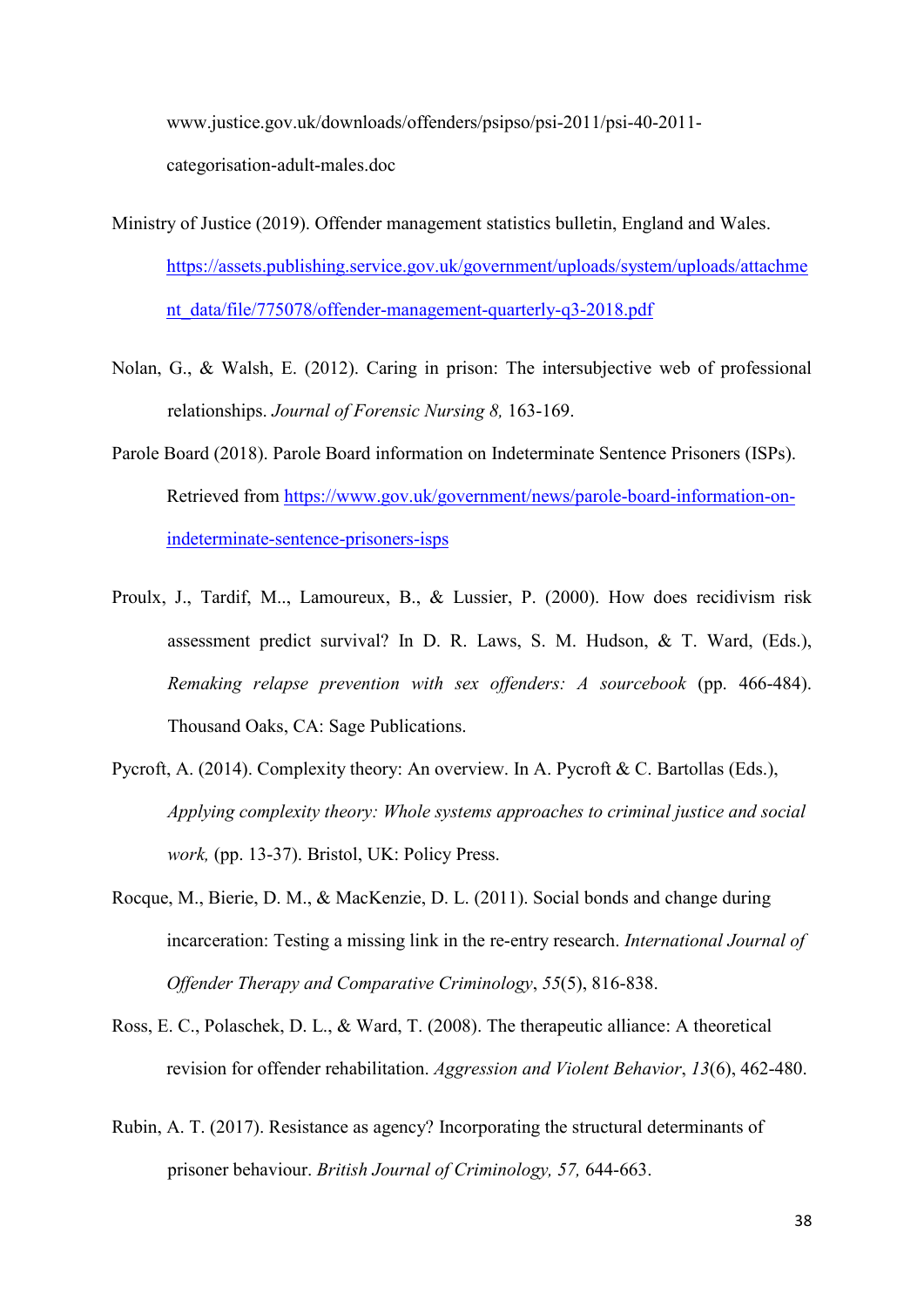- Salvatore, S., Gelo, O., Gennaro, A., Manzo, S., & Al Radaideh, A. (2010). Looking at the psychotherapy process as an intersubjective dynamic of meaning-making: A case study with discourse flow analysis. *Journal of Constructivist Psychology, 23*(3), 195- 230.
- Safran, J. D., & Muran, J. C. (2000). Resolving therapeutic alliance ruptures: Diversity and integration. *Journal of Clinical Psychology*, *56*(2), 233-243.
- Schinkel, M. (2014). *Being imprisoned: punishment, adaptation and desistance.* Basingstoke, Hampshire, UK: Palgrave Macmillan.
- Shingler, J. (2017). Psychologists' role in Parole Board decision making: What do Parole Board members think about psychological assessment? *Forensic Update, 126.* 22-27*.*
- Shingler, J. (2019). Understanding psychological risk assessment: Exploring the Experiences of Psychologists, Indeterminate Sentenced Prisoners and Parole Board Members (Unpublished doctoral dissertation). University of Portsmouth, Hampshire, United Kingdom.
- Shingler, J., & Mann, R. E. (2006). Collaboration in clinical work with sexual offenders: treatment and risk assessment. In W. L. Marshall, Y. M. L. Fernandez, L. E. Marshall, & G. A. Serran, (Eds). *Sexual offender treatment: Controversial issues (*pp. 225-239). Chichester, UK:
- Shingler, J., & Needs, A. (2018a). The role of psychological risk assessment in Parole Board decision making: An exploration of the perspectives of psychologists, indeterminate sentenced prisoners and Parole Board members. *Prison Service Journal, 237,* 36-40*.*
- Shingler, J., & Needs, A. (2018b). Contextual influences in prison-based psychological risk assessment: Problems and solutions. In G. Akerman, A. Needs & C. Bainbridge (Eds). *Transforming environments and rehabilitation: A guide for practitioners in forensic settings and criminal justice,* (pp. 323-347). Abingdon, UK: Routledge.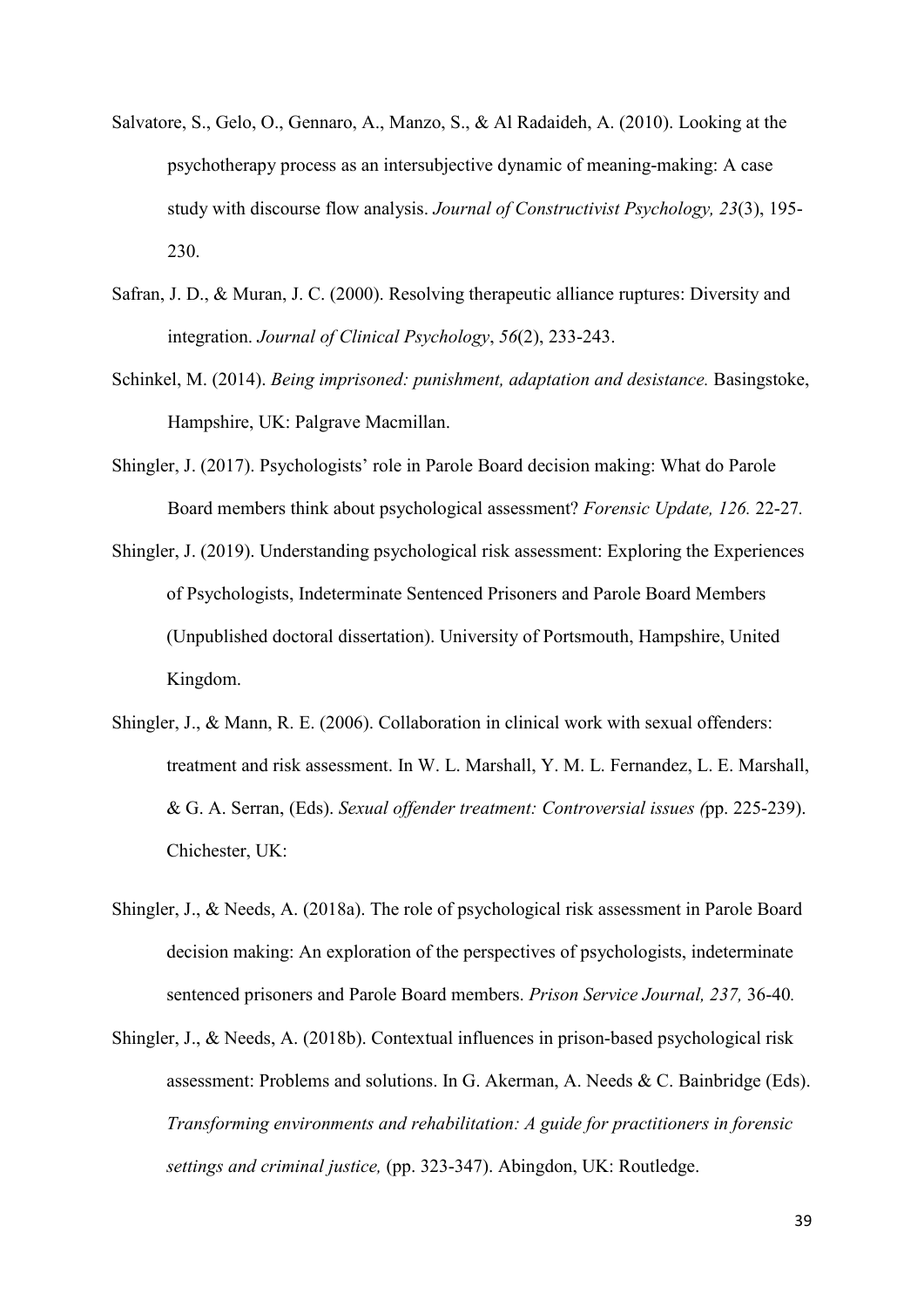- Shingler, J., Sonnenberg, S. J., & Needs, A. (2017). Risk assessment interviews: Exploring the perspectives of psychologists and indeterminate sentenced prisoners in the United Kingdom. *International Journal of Offender Therapy and Comparative Criminology,* 62(10), 3201-3224.
- Shingler, J., Sonnenberg, S., & Needs, A. (2019). "Their life in your hands": The experiences of prison-based psychologists conducting risk assessments with indeterminate sentenced prisoners in the United Kingdom. Psychology, Crime and Law, 1-16, DOI: [10.1080/1068316X.2019.1652750.](https://doi.org/10.1080/1068316X.2019.1652750)
- Sim, J. (1994). 'Tougher than the rest?' Men in Prison. In T. Newburn & E. Stanko (Eds.), *Just boys doing business: Men, masculinities and crime.* London: Routledge.
- Sparks, C. (1998). *Lifers' views of the lifer system: Policy versus Practice.* London: Prison Reform Trust.
- Stein, J. Y., & Tuval-Mashiach, R. (2015). Loneliness and isolation in life-stories of Israeli veterans of combat and captivity. *Psychological Trauma: Theory, Research, Practice and Policy*, *7*(2), 122.
- Stiles, W. B., Honos‐Webb, L., & Surko, M. (1998). Responsiveness in psychotherapy. *Clinical Psychology: Science and Practice, 5(*4), 439-458.
- Strickland, P., & Garton Grimwood, G (2013). The abolition of sentences of Imprisonment for Public Protection. House of Commons Library: Home Affairs Section.
- Sykes, G. M. (1958). *The Society of Captives: A study of a maximum security prison.* Princeton, NJ: Princeton University Press.
- Tyler, T. R. (1990). *Why people obey the law: Procedural justice, legitimacy, and compliance.* New Haven, CT: Yale University Press.
- Tyler, T. R., & Huo, Y. J. (2002). *Trust in the law: Encouraging public cooperation with the police and courts.* New York: Russell Sage Foundation.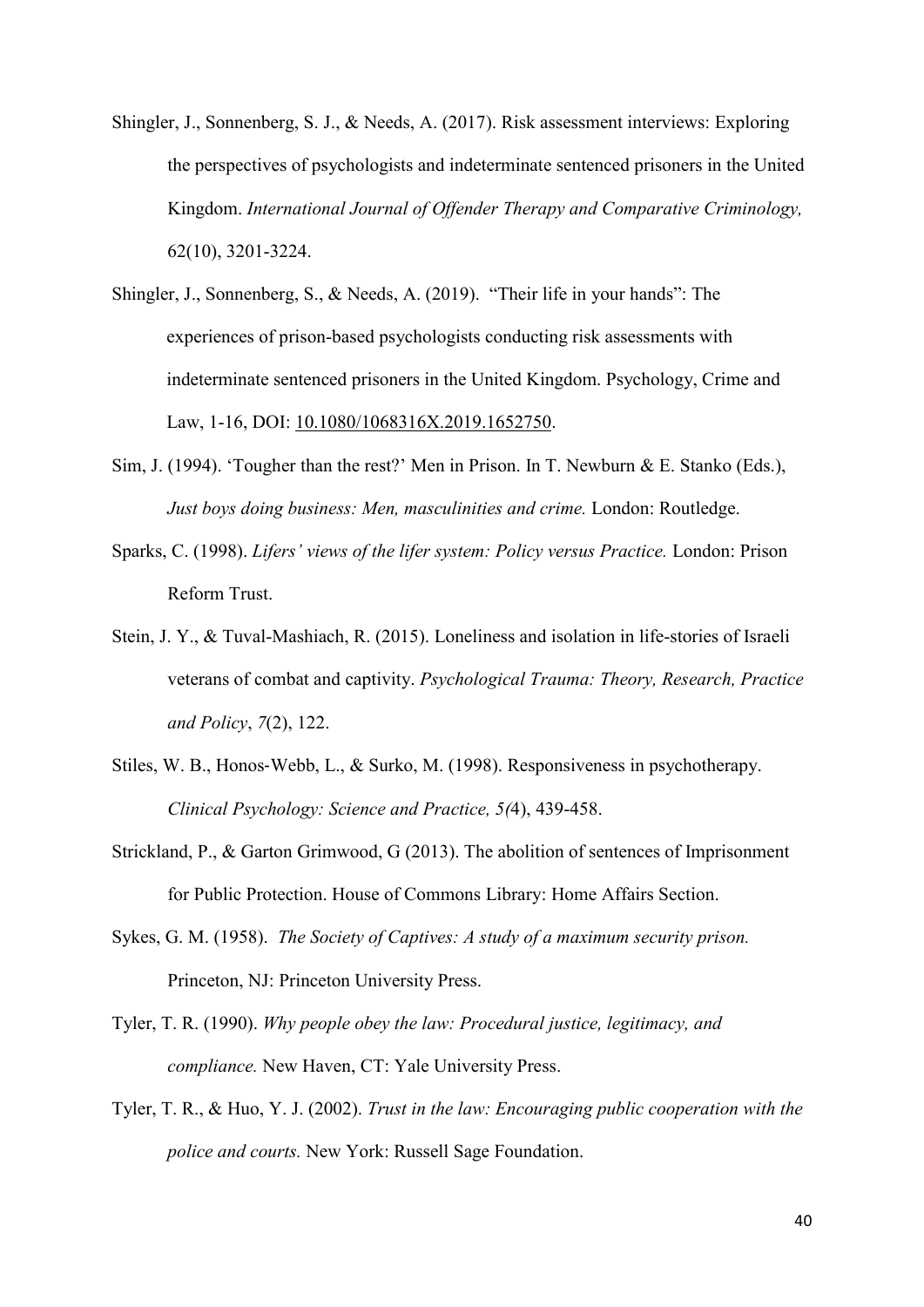- Urquhart, C. (2013). *Grounded theory for qualitative research: A practical guide*. London, UK: Sage.
- Vess, J., Ward. T., & Yates, P. M. (2017). The ethics of risk assessment. In K. D. Browne, A. R. Beech, L. A. Craig. & S. Chou. *Assessment in Forensic Practice: A Handbook.*  (pp. 370-386). Chichester, UK: John Wiley & Sons Ltd.
- Ward T., & Stewart C. A. (2003). The treatment of sex offenders: Risk management and good lives. *Professional Psychology: Research and Practice, 34*(4), 353-360.
- Warr, J. (2008). Personal reflections on prison staff. In J. Bennett, B. Crewe & A. Wahidin, (Eds.), *Understanding prison staff,* (pp. 17-29). Willan Publishing, Cullumpton, Devon, UK.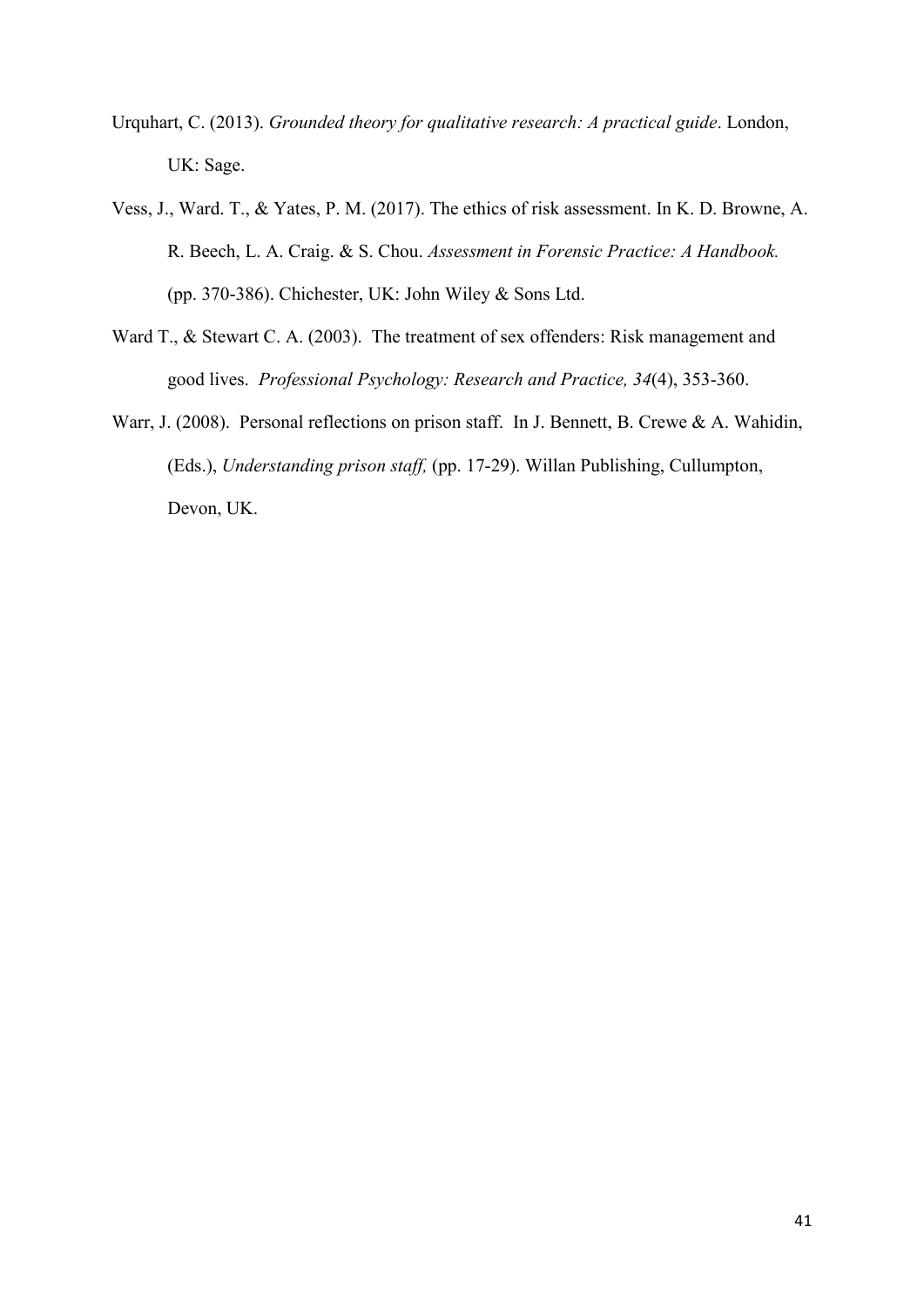# Table 1

| Pseudonym | Age   | Ethnicity <sup>16</sup> | Type of           | No.              | Length of       | Pre or  |
|-----------|-------|-------------------------|-------------------|------------------|-----------------|---------|
|           |       |                         | Indeterminate     | Previous         | time            | post    |
|           |       |                         | Sentence          | Custodial        | served on       | tariff? |
|           |       |                         |                   | sentences        | current         |         |
|           |       |                         |                   |                  | sentence        |         |
|           |       |                         |                   |                  | (years)         |         |
| John      | 47    | White                   | IPP <sup>17</sup> | $\boldsymbol{0}$ | 8               | pre     |
|           |       | <b>British</b>          |                   |                  |                 |         |
| Jude      | 51    | White                   | Discretionary     | $\overline{2}$   | 5               | pre     |
|           |       | <b>British</b>          | Life              |                  |                 |         |
| Colin     | 52    | White                   | Life              | $\boldsymbol{0}$ | 34              | post    |
|           |       | <b>British</b>          |                   |                  |                 |         |
| Ron       | 57    | English                 | Automatic         | 5                | 19              | post    |
|           |       |                         | Life Sentence     |                  |                 |         |
| Malcolm   | 50    | <b>Black</b>            | Discretionary     | 10               | 8               | post    |
|           |       | <b>British</b>          | Life              |                  |                 |         |
| Peter     | Not   | <b>British</b>          | Discretionary     | $\overline{2}$   | 4               | pre     |
|           | given |                         | Life              |                  |                 |         |
| Shawn     | 49    | White                   | Life              | $\mathbf{1}$     | $19\frac{1}{2}$ | post    |
|           |       | <b>British</b>          |                   |                  |                 |         |
| Daniel    | 37    | White                   | Life              | $\overline{2}$   | 16              | pre     |
| Martin    | 26    | Mixed                   | <b>IPP</b>        | $\mathbf{1}$     | $\tau$          | post    |
|           |       | Race                    |                   |                  |                 |         |
| Ezra      | 38    | <b>Black</b>            | <b>IPP</b>        | $\overline{2}$   | 10              | post    |
|           |       | Caribbean               |                   |                  |                 |         |

# *Description of Prisoner Participants*

<span id="page-41-0"></span><sup>&</sup>lt;sup>16</sup> Prisoners were asked to describe their ethnicity in their own words.

<span id="page-41-1"></span><sup>&</sup>lt;sup>17</sup> "IPP" is an abbreviation of "Indeterminate Sentence for Public Protection". The IPP was abolished in 2012 and is therefore no longer available to the courts. More information about the indeterminate sentences currently available to the courts in the UK can be found at [www.sentencingcouncil.org.uk/about-sentencing/types-of](http://www.sentencingcouncil.org.uk/about-sentencing/types-of-sentence/life-sentences/)[sentence/life-sentences/](http://www.sentencingcouncil.org.uk/about-sentencing/types-of-sentence/life-sentences/)